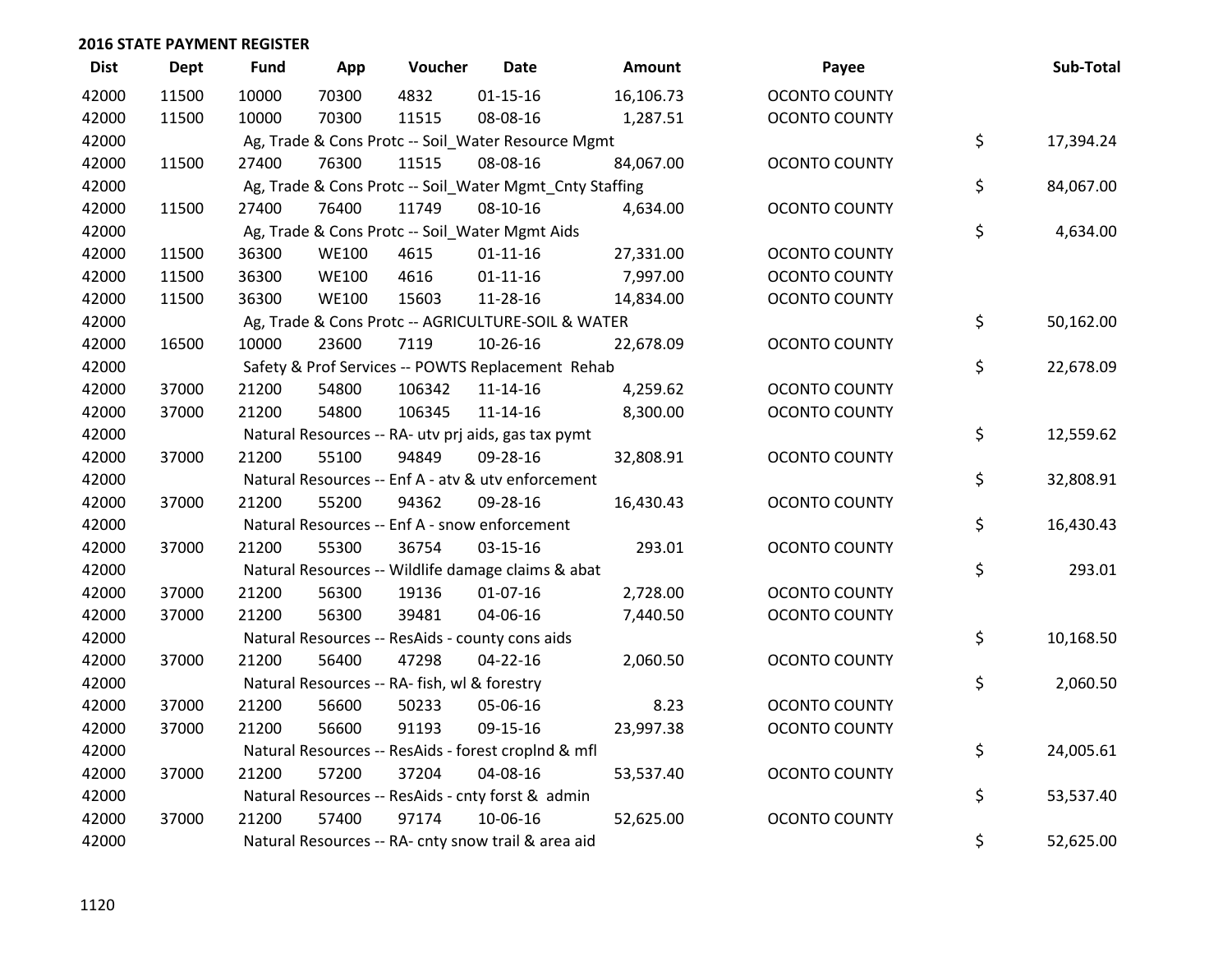| <b>Dist</b> | <b>Dept</b> | <b>Fund</b> | App   | Voucher                                   | <b>Date</b>                                         | Amount     | Payee                | Sub-Total        |
|-------------|-------------|-------------|-------|-------------------------------------------|-----------------------------------------------------|------------|----------------------|------------------|
| 42000       | 37000       | 21200       | 57500 | 85297                                     | 08-19-16                                            | 52,625.00  | <b>OCONTO COUNTY</b> |                  |
| 42000       | 37000       | 21200       | 57500 | 92333                                     | 09-22-16                                            | 43,115.85  | <b>OCONTO COUNTY</b> |                  |
| 42000       |             |             |       |                                           | Natural Resources -- RA- snowmobile trail areas     |            |                      | \$<br>95,740.85  |
| 42000       | 37000       | 21200       | 57600 | 28502                                     | $02 - 16 - 16$                                      | 848.61     | <b>OCONTO COUNTY</b> |                  |
| 42000       | 37000       | 21200       | 57600 | 105570                                    | 11-08-16                                            | 10,600.00  | <b>OCONTO COUNTY</b> |                  |
| 42000       | 37000       | 21200       | 57600 | 106343                                    | $11 - 14 - 16$                                      | 29,150.00  | <b>OCONTO COUNTY</b> |                  |
| 42000       | 37000       | 21200       | 57600 | 106348                                    | $11 - 14 - 16$                                      | 50,700.00  | OCONTO COUNTY        |                  |
| 42000       | 37000       | 21200       | 57600 | 107562                                    | $11 - 15 - 16$                                      | 848.61     | <b>OCONTO COUNTY</b> |                  |
| 42000       |             |             |       |                                           | Natural Resources -- RA- atv prj aids, gas tax pymt |            |                      | \$<br>92,147.22  |
| 42000       | 37000       | 21200       | 57700 | 18908                                     | 01-06-16                                            | 1,350.00   | <b>OCONTO COUNTY</b> |                  |
| 42000       |             |             |       | Natural Resources -- RA- atv project aids |                                                     |            |                      | \$<br>1,350.00   |
| 42000       | 37000       | 21200       | 58200 | 40197                                     | 03-31-16                                            | 7,724.59   | <b>OCONTO COUNTY</b> |                  |
| 42000       |             |             |       |                                           | Natural Resources -- ResAids - nat forest income    |            |                      | \$<br>7,724.59   |
| 42000       | 37000       | 21200       | 58300 | 32786                                     | $02 - 24 - 16$                                      | 12,500.00  | <b>OCONTO COUNTY</b> |                  |
| 42000       |             |             |       |                                           | Natural Resources -- Rec & resource aids, fed       |            |                      | \$<br>12,500.00  |
| 42000       | 37000       | 21200       | 58400 | 90502                                     | 09-14-16                                            | 123.74     | <b>OCONTO COUNTY</b> |                  |
| 42000       |             |             |       |                                           | Natural Resources -- ResAids - pymt in lieu tax fed |            |                      | \$<br>123.74     |
| 42000       | 37000       | 21200       | 58900 | 102470                                    | 11-18-16                                            | 3,860.81   | <b>OCONTO COUNTY</b> |                  |
| 42000       |             |             |       |                                           | Natural Resources -- Resource aids - distribution o |            |                      | \$<br>3,860.81   |
| 42000       | 37000       | 21200       | 66300 | 101631                                    | $10-27-16$                                          | 9,341.85   | <b>OCONTO COUNTY</b> |                  |
| 42000       | 37000       | 21200       | 66300 | 101633                                    | $10-27-16$                                          | 10,463.44  | <b>OCONTO COUNTY</b> |                  |
| 42000       | 37000       | 21200       | 66300 | 114169                                    | 12-14-16                                            | 7,201.09   | <b>OCONTO COUNTY</b> |                  |
| 42000       |             |             |       | Natural Resources -- EA - lake protection |                                                     |            |                      | \$<br>27,006.38  |
| 42000       | 37000       | 27400       | 67000 | 55884                                     | $05 - 27 - 16$                                      | 187,258.79 | <b>OCONTO COUNTY</b> |                  |
| 42000       |             |             |       |                                           | Natural Resources -- Fin asst for responsible units |            |                      | \$<br>187,258.79 |
| 42000       | 37000       | 27400       | 67300 | 55884                                     | 05-27-16                                            | 9,990.64   | <b>OCONTO COUNTY</b> |                  |
| 42000       |             |             |       |                                           | Natural Resources -- Recycling consolidation grants |            |                      | \$<br>9,990.64   |
| 42000       | 37000       | 36300       | TF100 | 27346                                     | 02-05-16                                            | 5,000.00   | <b>OCONTO COUNTY</b> |                  |
| 42000       |             |             |       |                                           | Natural Resources -- DNR-NONPOINT SOURCE            |            |                      | \$<br>5,000.00   |
| 42000       | 39500       | 21100       | 18500 | 68851                                     | 12-28-16                                            | 4,000.00   | <b>OCONTO COUNTY</b> |                  |
| 42000       |             |             |       | Transportation -- Hwy Sfty Loc Aid Ffd    |                                                     |            |                      | \$<br>4,000.00   |
| 42000       | 39500       | 21100       | 19000 | 151                                       | 07-05-16                                            | 487,405.70 | <b>OCONTO COUNTY</b> |                  |
| 42000       | 39500       | 21100       | 19000 | 29105                                     | 10-03-16                                            | 243,702.88 | <b>OCONTO COUNTY</b> |                  |
| 42000       |             |             |       | Transportation -- Trans Aids To Co.-Sf    |                                                     |            |                      | \$<br>731,108.58 |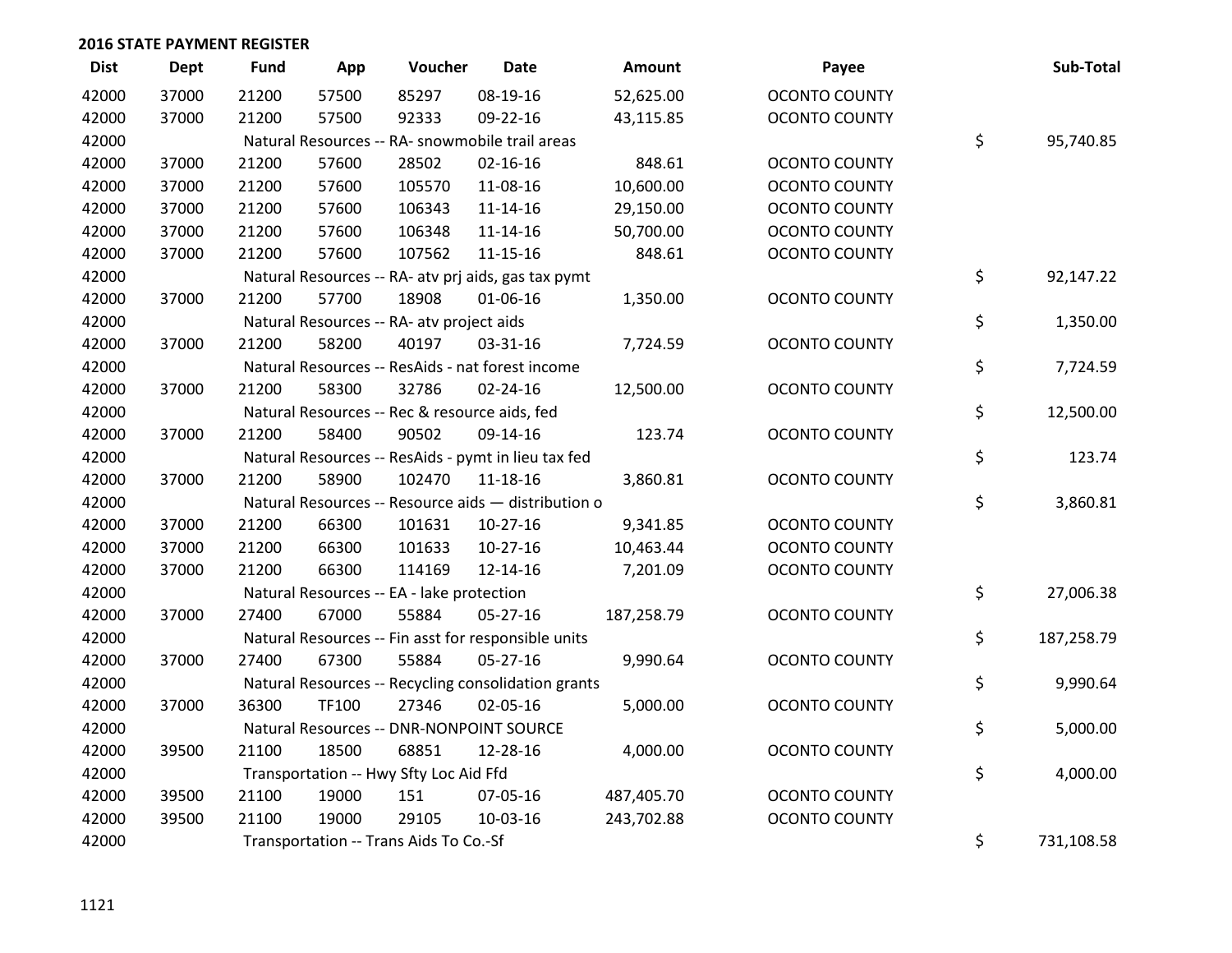| <b>Dist</b> | Dept  | <b>Fund</b> | App   | Voucher                                           | <b>Date</b>    | <b>Amount</b> | Payee                   | Sub-Total        |
|-------------|-------|-------------|-------|---------------------------------------------------|----------------|---------------|-------------------------|------------------|
| 42000       | 39500 | 21100       | 16800 | 88042                                             | 05-06-16       | 98,070.00     | <b>COUNTY OF OCONTO</b> |                  |
| 42000       |       |             |       | Transportation -- Eldly&Disa Co/Aid Sf            |                |               |                         | \$<br>98,070.00  |
| 42000       | 39500 | 21100       | 17000 | 75891                                             | 03-09-16       | 11,595.70     | TREAS OCONTO CO         |                  |
| 42000       |       |             |       | <b>Transportation -- County Forest Aids</b>       |                |               |                         | \$<br>11,595.70  |
| 42000       | 39500 | 21100       | 19000 | 74042                                             | $01 - 04 - 16$ | 243,702.85    | <b>COUNTY OF OCONTO</b> |                  |
| 42000       |       |             |       | Transportation -- Trans Aids To Co.-Sf            |                |               |                         | \$<br>243,702.85 |
| 42000       | 41000 | 10000       | 11600 | 92309                                             | 11-29-16       | 19,040.00     | <b>OCONTO COUNTY</b>    |                  |
| 42000       |       |             |       | Corrections -- Reimbursing counties for proba     |                |               |                         | \$<br>19,040.00  |
| 42000       | 41000 | 10000       | 30200 | 19984                                             | $01 - 12 - 16$ | 6,780.00      | <b>OCONTO COUNTY</b>    |                  |
| 42000       |       |             |       | Corrections -- Community intervention program     |                |               |                         | \$<br>6,780.00   |
| 42000       | 41000 | 10000       | 31300 | 21613                                             | $01-20-16$     | 5,410.00      | <b>OCONTO COUNTY</b>    |                  |
| 42000       | 41000 | 10000       | 31300 | 34404                                             | 03-09-16       | 18,357.00     | <b>OCONTO COUNTY</b>    |                  |
| 42000       |       |             |       | Corrections -- Community youth and family aid     |                |               |                         | \$<br>23,767.00  |
| 42000       | 43500 | 10000       | 10700 | 20443                                             | $01 - 20 - 16$ | 169.68        | <b>OCONTO COUNTY</b>    |                  |
| 42000       | 43500 | 10000       | 10700 | 20950                                             | $01-19-16$     | 190.34        | <b>OCONTO COUNTY</b>    |                  |
| 42000       | 43500 | 10000       | 10700 | 20954                                             | $01-19-16$     | 151.08        | <b>OCONTO COUNTY</b>    |                  |
| 42000       | 43500 | 10000       | 10700 | 32841                                             | 04-06-16       | 103.98        | <b>OCONTO COUNTY</b>    |                  |
| 42000       | 43500 | 10000       | 10700 | 42000                                             | 04-25-16       | 103.98        | <b>OCONTO COUNTY</b>    |                  |
| 42000       |       |             |       | Health Services -- Public health dispensaries and |                |               |                         | \$<br>719.06     |
| 42000       | 43500 | 10000       | 97500 | 20957                                             | $01-19-16$     | 17.43         | <b>OCONTO COUNTY</b>    |                  |
| 42000       | 43500 | 10000       | 97500 | 28440                                             | $02 - 19 - 16$ | 112.97        | <b>OCONTO COUNTY</b>    |                  |
| 42000       | 43500 | 10000       | 97500 | 33450                                             | $03-17-16$     | 84.85         | <b>OCONTO COUNTY</b>    |                  |
| 42000       |       |             |       | Health Services -- 975- GENERAL RCPT/CLRING       |                |               |                         | \$<br>215.25     |
| 42000       | 43500 | 10000       | 00000 | 90613                                             | $01 - 02 - 16$ | 5,141.00      | OCONTO CO               |                  |
| 42000       | 43500 | 10000       | 00000 | 90614                                             | $01 - 04 - 16$ | 69,774.00     | OCONTO CO               |                  |
| 42000       | 43500 | 10000       | 00000 | 90616                                             | $02 - 01 - 16$ | 70,038.00     | OCONTO CO               |                  |
| 42000       | 43500 | 10000       | 00000 | 90618                                             | 03-01-16       | 77,686.00     | OCONTO CO               |                  |
| 42000       | 43500 | 10000       | 00000 | 90622                                             | $04 - 01 - 16$ | 201,546.00    | OCONTO CO               |                  |
| 42000       | 43500 | 10000       | 00000 | 90624                                             | 05-02-16       | 49,574.00     | OCONTO CO               |                  |
| 42000       | 43500 | 10000       | 00000 | 90627                                             | 06-01-16       | 14,433.00     | OCONTO CO               |                  |
| 42000       | 43500 | 10000       | 00000 | 90700                                             | 07-01-16       | 21,592.00     | OCONTO CO               |                  |
| 42000       | 43500 | 10000       | 00000 | 90701                                             | 08-01-16       | 677,712.00    | OCONTO CO               |                  |
| 42000       | 43500 | 10000       | 00000 | 90702                                             | 09-01-16       | 3,523.00      | OCONTO CO               |                  |
| 42000       | 43500 | 10000       | 00000 | 90705                                             | 11-01-16       | 28,755.00     | OCONTO CO               |                  |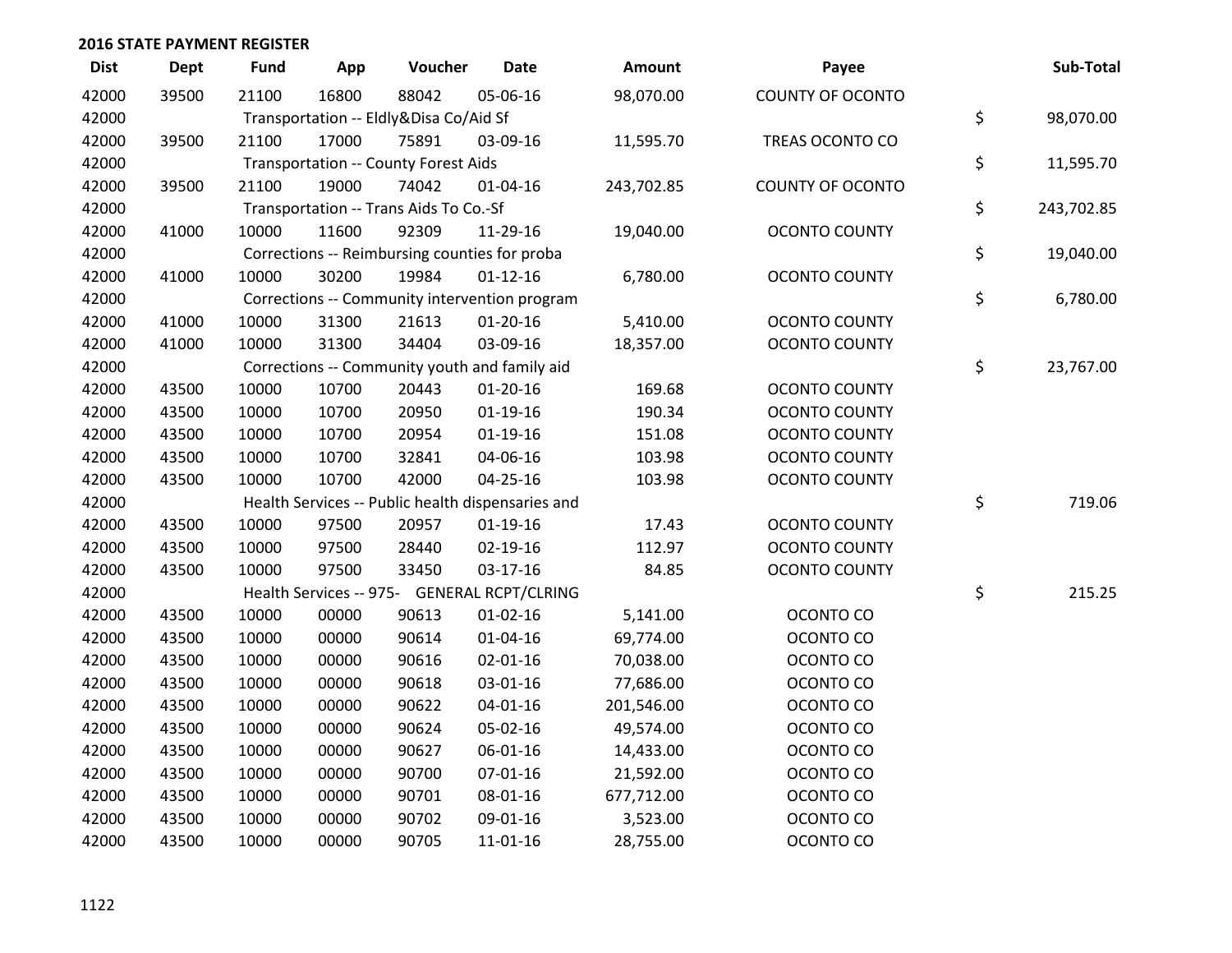| <b>Dist</b> | <b>Dept</b> | <b>Fund</b> | App   | Voucher                                           | <b>Date</b>                                       | Amount    | Payee                | Sub-Total          |
|-------------|-------------|-------------|-------|---------------------------------------------------|---------------------------------------------------|-----------|----------------------|--------------------|
| 42000       | 43500       | 10000       | 00000 | 90706                                             | 12-01-16                                          | 28,388.00 | OCONTO CO            |                    |
| 42000       |             |             |       | Health Services -- State/Fed Aids                 |                                                   |           |                      | \$<br>1,248,162.00 |
| 42000       | 45500       | 10000       | 22100 | 14333                                             | $07 - 22 - 16$                                    | 2,290.00  | <b>OCONTO COUNTY</b> |                    |
| 42000       |             |             |       | Justice -- Crime laboratories, DNA                |                                                   |           |                      | \$<br>2,290.00     |
| 42000       | 45500       | 10000       | 22600 | 5043                                              | $01 - 15 - 16$                                    | 23,453.00 | <b>OCONTO COUNTY</b> |                    |
| 42000       |             |             |       | Justice -- County law enforcement service         |                                                   |           |                      | \$<br>23,453.00    |
| 42000       | 45500       | 10000       | 24100 | 14589                                             | $07 - 26 - 16$                                    | 121.47    | <b>OCONTO COUNTY</b> |                    |
| 42000       |             |             |       | Justice -- Federal aid, state operations          |                                                   |           |                      | \$<br>121.47       |
| 42000       | 45500       | 10000       | 25100 | 10021                                             | 05-19-16                                          | 1,642.55  | <b>OCONTO COUNTY</b> |                    |
| 42000       | 45500       | 10000       | 25100 | 15717                                             | 08-24-16                                          | 1,082.29  | <b>OCONTO COUNTY</b> |                    |
| 42000       | 45500       | 10000       | 25100 | 15757                                             | 08-25-16                                          | 32,300.00 | <b>OCONTO COUNTY</b> |                    |
| 42000       |             |             |       | Justice -- Federal aid, local assistance          |                                                   |           |                      | \$<br>35,024.84    |
| 42000       | 45500       | 10000       | 53200 | 7617                                              | 03-14-16                                          | 18,553.02 | <b>OCONTO COUNTY</b> |                    |
| 42000       | 45500       | 10000       | 53200 | 14447                                             | $07 - 22 - 16$                                    | 14,842.84 | <b>OCONTO COUNTY</b> |                    |
| 42000       |             |             |       | Justice -- Crime victim witness assist            |                                                   |           |                      | \$<br>33,395.86    |
| 42000       | 46500       | 10000       | 33700 | 12946                                             | $07 - 20 - 16$                                    | 6,127.50  | <b>OCONTO COUNTY</b> |                    |
| 42000       | 46500       | 10000       | 33700 | 18622                                             | 12-06-16                                          | 6,127.50  | <b>OCONTO COUNTY</b> |                    |
| 42000       |             |             |       | Military Affairs -- Local emer planning grants    |                                                   |           |                      | \$<br>12,255.00    |
| 42000       | 46500       | 10000       | 34200 | 5057                                              | $01-27-16$                                        | 21,629.53 | <b>OCONTO COUNTY</b> |                    |
| 42000       | 46500       | 10000       | 34200 | 5607                                              | 02-04-16                                          | 6,496.50  | <b>OCONTO COUNTY</b> |                    |
| 42000       | 46500       | 10000       | 34200 | 13885                                             | 08-16-16                                          | 21,560.04 | <b>OCONTO COUNTY</b> |                    |
| 42000       | 46500       | 10000       | 34200 | 18692                                             | 12-06-16                                          | 21,560.04 | <b>OCONTO COUNTY</b> |                    |
| 42000       |             |             |       | Military Affairs -- Federal aid, local assistance |                                                   |           |                      | \$<br>71,246.11    |
| 42000       | 48500       | 15200       | 12700 | 13987                                             | 06-30-16                                          | 1,000.00  | <b>OCONTO COUNTY</b> |                    |
| 42000       |             |             |       | Veterans Affairs -- Grants to counties            |                                                   |           |                      | \$<br>1,000.00     |
| 42000       | 48500       | 58200       | 26700 | 13987                                             | 06-30-16                                          | 4,500.00  | <b>OCONTO COUNTY</b> |                    |
| 42000       |             |             |       | Veterans Affairs -- County grants                 |                                                   |           |                      | \$<br>4,500.00     |
| 42000       | 48500       | 58200       | 28000 | 21161                                             | 11-23-16                                          | 1,546.52  | <b>OCONTO COUNTY</b> |                    |
| 42000       |             |             |       |                                                   | Veterans Affairs -- Veterans transportation grant |           |                      | \$<br>1,546.52     |
| 42000       | 48500       | 58300       | 37000 | 13987                                             | 06-30-16                                          | 4,500.00  | <b>OCONTO COUNTY</b> |                    |
| 42000       |             |             |       | Veterans Affairs -- County grants                 |                                                   |           |                      | \$<br>4,500.00     |
| 42000       | 50500       | 10000       | 15500 | 9579                                              | $01 - 28 - 16$                                    | 9,104.75  | <b>OCONTO COUNTY</b> |                    |
| 42000       | 50500       | 10000       | 15500 | 12788                                             | 03-01-16                                          | 2,457.07  | <b>OCONTO COUNTY</b> |                    |
| 42000       | 50500       | 10000       | 15500 | 15234                                             | 03-29-16                                          | 563.09    | <b>OCONTO COUNTY</b> |                    |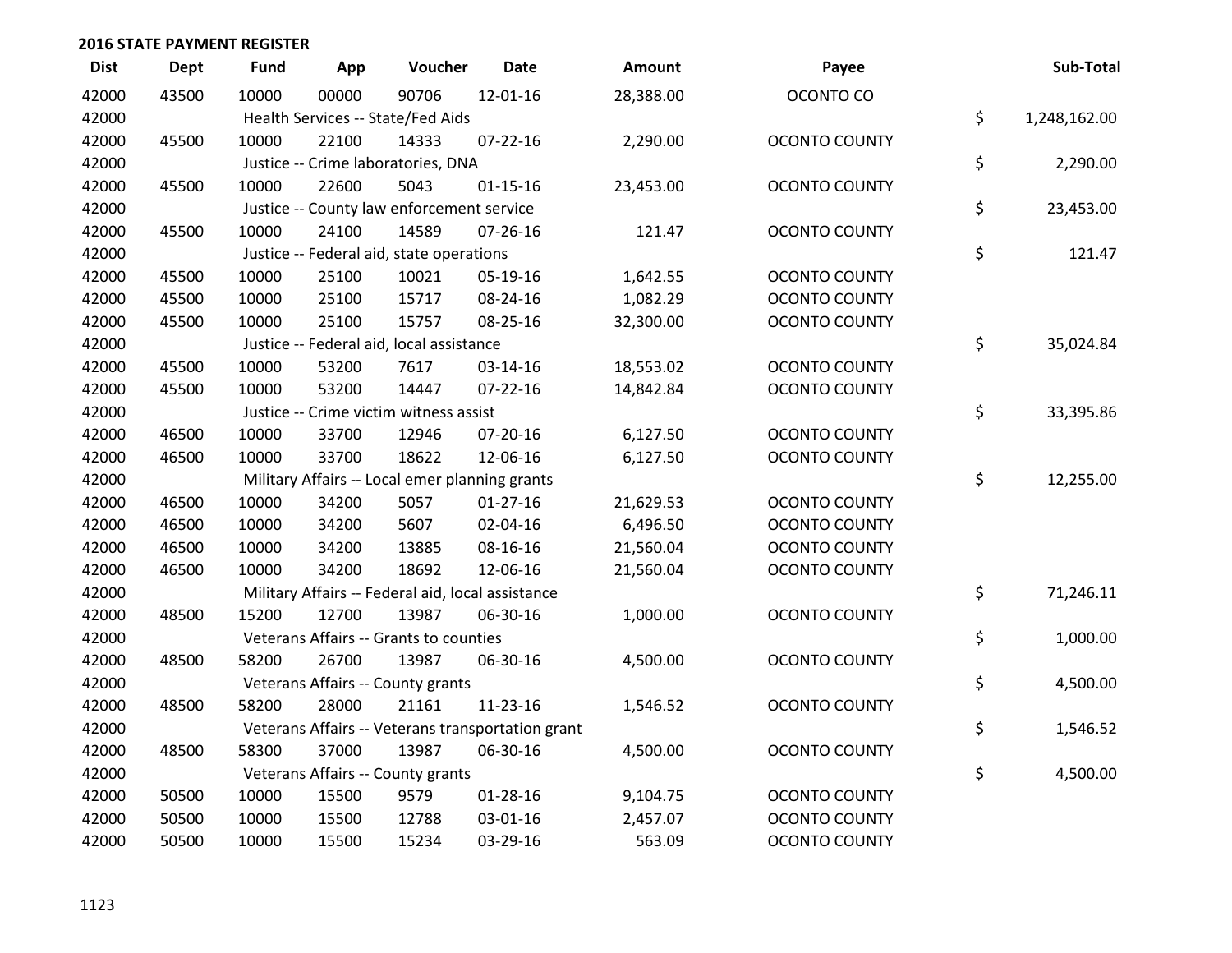| <b>Dist</b> | Dept  | <b>Fund</b> | App   | Voucher                                          | <b>Date</b>    | Amount     | Payee                | Sub-Total        |
|-------------|-------|-------------|-------|--------------------------------------------------|----------------|------------|----------------------|------------------|
| 42000       | 50500 | 10000       | 15500 | 17656                                            | 04-28-16       | 462.56     | <b>OCONTO COUNTY</b> |                  |
| 42000       | 50500 | 10000       | 15500 | 20742                                            | 05-31-16       | 1,922.93   | <b>OCONTO COUNTY</b> |                  |
| 42000       | 50500 | 10000       | 15500 | 23211                                            | 06-29-16       | 2,075.43   | <b>OCONTO COUNTY</b> |                  |
| 42000       | 50500 | 10000       | 15500 | 26071                                            | 07-29-16       | 9,514.99   | <b>OCONTO COUNTY</b> |                  |
| 42000       | 50500 | 10000       | 15500 | 28784                                            | 08-30-16       | 11,755.11  | <b>OCONTO COUNTY</b> |                  |
| 42000       | 50500 | 10000       | 15500 | 31026                                            | 09-28-16       | 14,616.25  | <b>OCONTO COUNTY</b> |                  |
| 42000       | 50500 | 10000       | 15500 | 36192                                            | 11-29-16       | 2,399.04   | <b>OCONTO COUNTY</b> |                  |
| 42000       | 50500 | 10000       | 15500 | 38769                                            | 12-28-16       | 6,432.94   | <b>OCONTO COUNTY</b> |                  |
| 42000       |       |             |       | Administration -- Federal aid, local assistance  |                |            |                      | \$<br>61,304.16  |
| 42000       | 50500 | 10000       | 17500 | 36532                                            | 12-19-16       | 336,329.00 | <b>OCONTO COUNTY</b> |                  |
| 42000       |       |             |       | Administration -- HV trans In environ impact fee |                |            |                      | \$<br>336,329.00 |
| 42000       | 50500 | 10000       | 74300 | 7740                                             | $01 - 28 - 16$ | 4,546.57   | <b>OCONTO COUNTY</b> |                  |
| 42000       | 50500 | 10000       | 74300 | 11080                                            | $02 - 18 - 16$ | 6,896.98   | <b>OCONTO COUNTY</b> |                  |
| 42000       | 50500 | 10000       | 74300 | 12879                                            | $04 - 11 - 16$ | 3,547.63   | <b>OCONTO COUNTY</b> |                  |
| 42000       | 50500 | 10000       | 74300 | 16947                                            | 05-09-16       | 2,608.09   | <b>OCONTO COUNTY</b> |                  |
| 42000       | 50500 | 10000       | 74300 | 26793                                            | 08-23-16       | 4,166.58   | <b>OCONTO COUNTY</b> |                  |
| 42000       | 50500 | 10000       | 74300 | 26799                                            | 08-23-16       | 4,605.46   | <b>OCONTO COUNTY</b> |                  |
| 42000       | 50500 | 10000       | 74300 | 27386                                            | 08-24-16       | 5,270.86   | <b>OCONTO COUNTY</b> |                  |
| 42000       | 50500 | 10000       | 74300 | 27387                                            | 08-24-16       | 7,570.56   | <b>OCONTO COUNTY</b> |                  |
| 42000       | 50500 | 10000       | 74300 | 28710                                            | 09-09-16       | 4,026.91   | <b>OCONTO COUNTY</b> |                  |
| 42000       | 50500 | 10000       | 74300 | 30893                                            | $10-11-16$     | 4,344.15   | <b>OCONTO COUNTY</b> |                  |
| 42000       | 50500 | 10000       | 74300 | 34181                                            | 11-08-16       | 4,506.22   | <b>OCONTO COUNTY</b> |                  |
| 42000       | 50500 | 10000       | 74300 | 37839                                            | 12-23-16       | 4,497.21   | <b>OCONTO COUNTY</b> |                  |
| 42000       | 50500 | 10000       | 74300 | 38245                                            | 12-23-16       | 4,062.65   | <b>OCONTO COUNTY</b> |                  |
| 42000       |       |             |       | Administration -- Federal aid, local assistance  |                |            |                      | \$<br>60,649.87  |
| 42000       | 50500 | 23500       | 37100 | 9579                                             | 01-28-16       | 5,192.31   | <b>OCONTO COUNTY</b> |                  |
| 42000       | 50500 | 23500       | 37100 | 12788                                            | 03-01-16       | 1,425.41   | <b>OCONTO COUNTY</b> |                  |
| 42000       | 50500 | 23500       | 37100 | 15234                                            | 03-29-16       | 661.52     | <b>OCONTO COUNTY</b> |                  |
| 42000       | 50500 | 23500       | 37100 | 17656                                            | 04-28-16       | 2,046.20   | <b>OCONTO COUNTY</b> |                  |
| 42000       | 50500 | 23500       | 37100 | 20742                                            | 05-31-16       | 1,226.65   | <b>OCONTO COUNTY</b> |                  |
| 42000       | 50500 | 23500       | 37100 | 23211                                            | 06-29-16       | 225.14     | <b>OCONTO COUNTY</b> |                  |
| 42000       | 50500 | 23500       | 37100 | 26071                                            | 07-29-16       | 203.08     | <b>OCONTO COUNTY</b> |                  |
| 42000       | 50500 | 23500       | 37100 | 28784                                            | 08-30-16       | 148.59     | <b>OCONTO COUNTY</b> |                  |
| 42000       | 50500 | 23500       | 37100 | 31026                                            | 09-28-16       | 590.69     | <b>OCONTO COUNTY</b> |                  |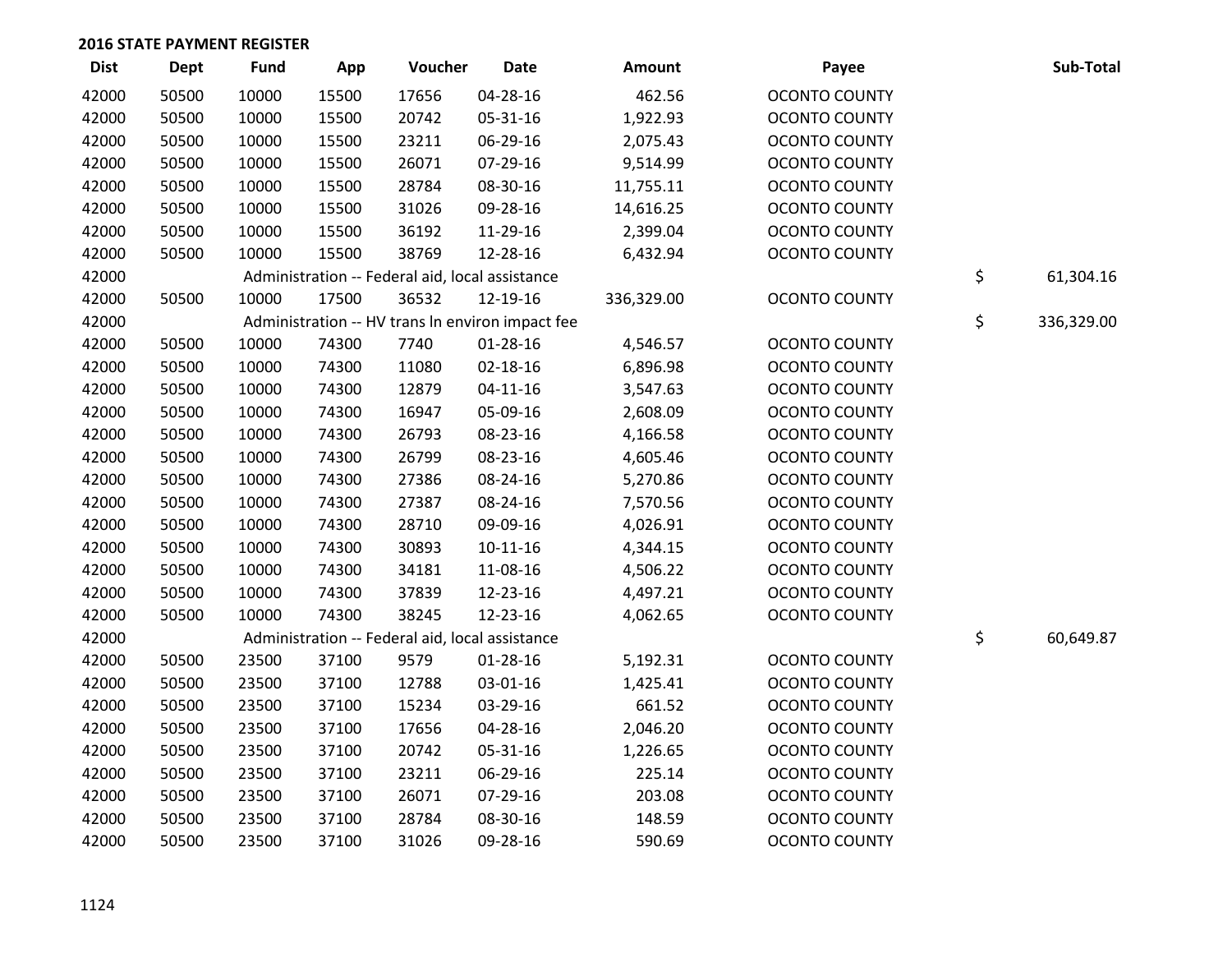| <b>Dist</b> | <b>Dept</b> | <b>Fund</b> | App                                  | Voucher                                  | <b>Date</b>                                         | Amount       | Payee                 | Sub-Total           |
|-------------|-------------|-------------|--------------------------------------|------------------------------------------|-----------------------------------------------------|--------------|-----------------------|---------------------|
| 42000       | 50500       | 23500       | 37100                                | 36180                                    | 11-29-16                                            | 11,499.99    | <b>OCONTO COUNTY</b>  |                     |
| 42000       | 50500       | 23500       | 37100                                | 36192                                    | 11-29-16                                            | 898.22       | <b>OCONTO COUNTY</b>  |                     |
| 42000       | 50500       | 23500       | 37100                                | 38769                                    | 12-28-16                                            | 6,379.05     | <b>OCONTO COUNTY</b>  |                     |
| 42000       |             |             |                                      |                                          | Administration -- Low-income assistance grants      |              |                       | \$<br>30,496.85     |
| 42000       | 50500       | 26900       | 16600                                | 13235                                    | 03-23-16                                            | 1,000.00     | <b>OCONTO COUNTY</b>  |                     |
| 42000       | 50500       | 26900       | 16600                                | 13439                                    | 03-24-16                                            | 32,944.00    | <b>OCONTO COUNTY</b>  |                     |
| 42000       | 50500       | 26900       | 16600                                | 18446                                    | 05-10-16                                            | 25,000.00    | <b>OCONTO COUNTY</b>  |                     |
| 42000       |             |             | Administration -- Land               |                                          |                                                     |              |                       | \$<br>58,944.00     |
| 42000       | 83500       | 10000       | 10500                                | 6404                                     | 07-25-16                                            | 92,546.27    | <b>OCONTO COUNTY</b>  |                     |
| 42000       | 83500       | 10000       | 10500                                | 13926                                    | $11 - 21 - 16$                                      | 409,532.92   | <b>OCONTO COUNTY</b>  |                     |
| 42000       |             |             |                                      | Revenue -- County and Municipal Aid      |                                                     |              |                       | \$<br>502,079.19    |
| 42000       | 83500       | 10000       | 10900                                | 7234                                     | $07 - 25 - 16$                                      | 9,687.00     | <b>OCONTO COUNTY</b>  |                     |
| 42000       |             |             |                                      | Revenue -- State Aid, Tax Exempt Proprty |                                                     |              |                       | \$<br>9,687.00      |
| 42000       | 83500       | 10000       | 11000                                | 13926                                    | $11 - 21 - 16$                                      | 116,558.70   | <b>OCONTO COUNTY</b>  |                     |
| 42000       |             |             |                                      | Revenue -- Public Utility Distribution   |                                                     |              |                       | \$<br>116,558.70    |
| 42000       | 83500       | 10000       | 30200                                | 5072                                     | $07 - 25 - 16$                                      | 1,388,391.12 | <b>OCONTO COUNTY</b>  |                     |
| 42000       | 83500       | 10000       | 30200                                | 5216                                     | $07 - 25 - 16$                                      | 5,695,378.97 | <b>OCONTO COUNTY</b>  |                     |
| 42000       |             |             |                                      | Revenue -- School Lvy Tx/First Dollar Cr |                                                     |              |                       | \$<br>7,083,770.09  |
| 42000       | 83500       | 52100       | 36300                                | 3475                                     | 03-28-16                                            | 1,171,867.19 | <b>OCONTO COUNTY</b>  |                     |
| 42000       |             |             |                                      | Revenue -- Lottery & Gaming Credit       |                                                     |              |                       | \$<br>1,171,867.19  |
| 42000       |             |             | <b>District Total Appropriations</b> |                                          |                                                     |              |                       | \$<br>12,834,306.62 |
| 42002       | 16500       | 10000       | 22500                                | 5212                                     | 07-07-16                                            | 6,131.13     | <b>TOWN OF ABRAMS</b> |                     |
| 42002       |             |             |                                      |                                          | Safety & Prof Services -- Fire dues distribution    |              |                       | \$<br>6,131.13      |
| 42002       | 37000       | 21200       | 16600                                | 63671                                    | 06-20-16                                            | 1,204.79     | <b>TOWN OF ABRAMS</b> |                     |
| 42002       |             |             |                                      |                                          | Natural Resources -- Gen program ops-state funds-FR |              |                       | \$<br>1,204.79      |
| 42002       | 37000       | 21200       | 54500                                | 65629                                    | 06-16-16                                            | 800.62       | <b>TOWN OF ABRAMS</b> |                     |
| 42002       |             |             |                                      |                                          | Natural Resources -- ResAids - fire suppress grant  |              |                       | \$<br>800.62        |
| 42002       | 37000       | 21200       | 57100                                | 63671                                    | 06-20-16                                            | 2,246.97     | <b>TOWN OF ABRAMS</b> |                     |
| 42002       |             |             |                                      |                                          | Natural Resources -- ResAids - cnty forst, cl & mfl |              |                       | \$<br>2,246.97      |
| 42002       | 37000       | 21200       | 58900                                | 102471                                   | $11 - 18 - 16$                                      | 564.94       | <b>TOWN OF ABRAMS</b> |                     |
| 42002       |             |             |                                      |                                          | Natural Resources -- Resource aids - distribution o |              |                       | \$<br>564.94        |
| 42002       | 39500       | 21100       | 19100                                | 1240                                     | 07-05-16                                            | 31,813.39    | <b>TOWN OF ABRAMS</b> |                     |
| 42002       | 39500       | 21100       | 19100                                | 30312                                    | 10-03-16                                            | 31,813.41    | <b>TOWN OF ABRAMS</b> |                     |
| 42002       | 39500       | 21100       | 19100                                | 77059                                    | $01 - 04 - 16$                                      | 31,813.39    | <b>TOWN OF ABRAMS</b> |                     |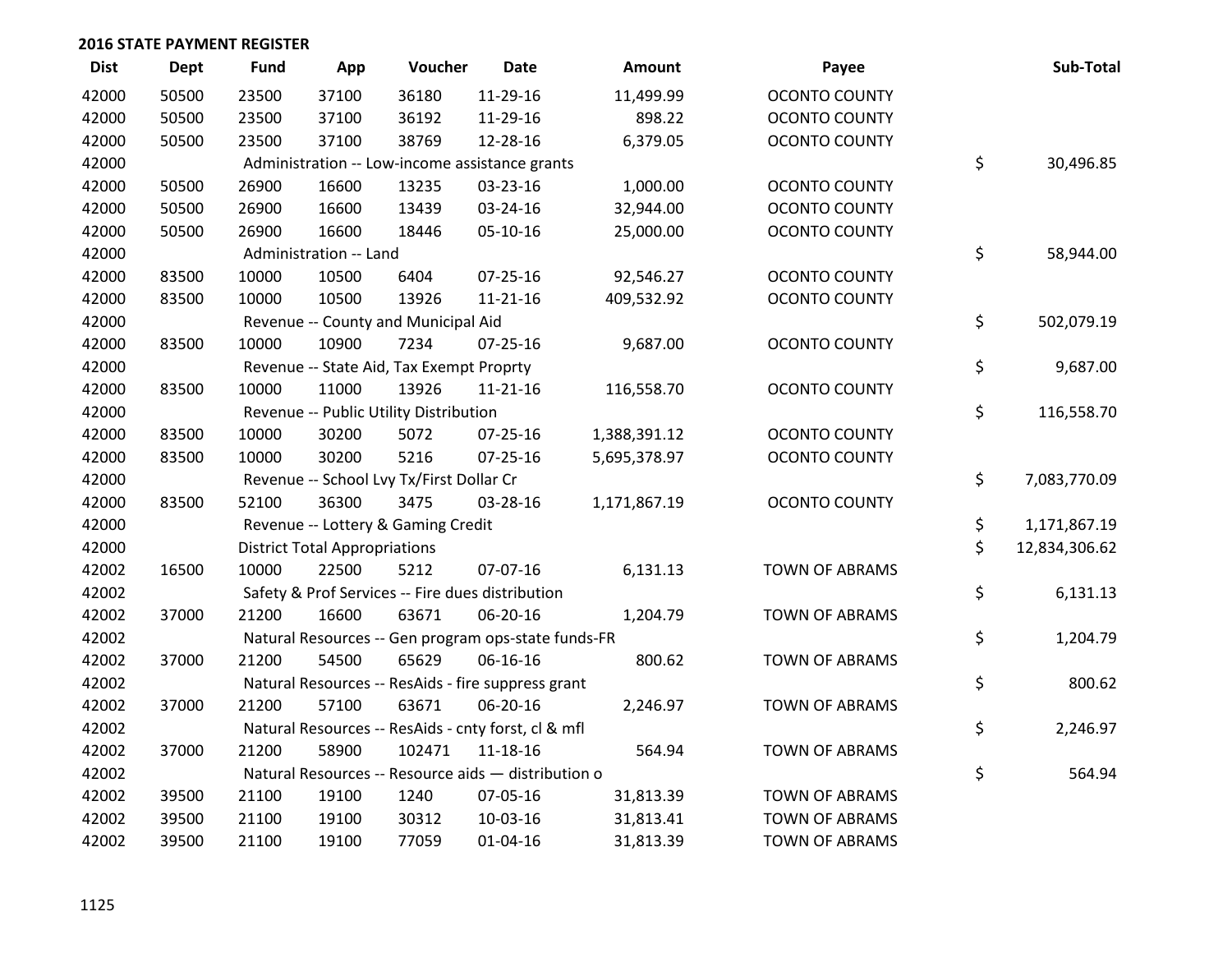| <b>Dist</b> | Dept  | <b>Fund</b> | App                                  | Voucher                                             | <b>Date</b>    | Amount    | Payee                 | Sub-Total        |
|-------------|-------|-------------|--------------------------------------|-----------------------------------------------------|----------------|-----------|-----------------------|------------------|
| 42002       | 39500 | 21100       | 19100                                | 85059                                               | 04-04-16       | 31,813.39 | <b>TOWN OF ABRAMS</b> |                  |
| 42002       |       |             |                                      | Transportation -- Trns Aids To Mnc.-Sf              |                |           |                       | \$<br>127,253.58 |
| 42002       | 83500 | 10000       | 10500                                | 6376                                                | 07-25-16       | 5,363.58  | <b>TOWN OF ABRAMS</b> |                  |
| 42002       | 83500 | 10000       | 10500                                | 13898                                               | $11 - 21 - 16$ | 30,393.64 | <b>TOWN OF ABRAMS</b> |                  |
| 42002       |       |             |                                      | Revenue -- County and Municipal Aid                 |                |           |                       | \$<br>35,757.22  |
| 42002       | 83500 | 10000       | 10900                                | 8262                                                | 07-25-16       | 159.00    | <b>TOWN OF ABRAMS</b> |                  |
| 42002       |       |             |                                      | Revenue -- State Aid, Tax Exempt Proprty            |                |           |                       | \$<br>159.00     |
| 42002       | 83500 | 52100       | 36300                                | 3202                                                | 03-29-16       | 921.55    | <b>TOWN OF ABRAMS</b> |                  |
| 42002       |       |             |                                      | Revenue -- Lottery & Gaming Credit                  |                |           |                       | \$<br>921.55     |
| 42002       |       |             | <b>District Total Appropriations</b> |                                                     |                |           |                       | \$<br>175,039.80 |
| 42006       | 16500 | 10000       | 22500                                | 5213                                                | 07-07-16       | 1,325.17  | <b>TOWN OF BAGLEY</b> |                  |
| 42006       |       |             |                                      | Safety & Prof Services -- Fire dues distribution    |                |           |                       | \$<br>1,325.17   |
| 42006       | 37000 | 10000       | 50300                                | 29359                                               | $02 - 12 - 16$ | 742.01    | <b>TOWN OF BAGLEY</b> |                  |
| 42006       |       |             |                                      | Natural Resources -- Aids in lieu of taxes - gener  |                |           |                       | \$<br>742.01     |
| 42006       | 37000 | 21200       | 16600                                | 63672                                               | 06-20-16       | 851.67    | <b>TOWN OF BAGLEY</b> |                  |
| 42006       |       |             |                                      | Natural Resources -- Gen program ops-state funds-FR |                |           |                       | \$<br>851.67     |
| 42006       | 37000 | 21200       | 57100                                | 63672                                               | 06-20-16       | 3,544.16  | <b>TOWN OF BAGLEY</b> |                  |
| 42006       |       |             |                                      | Natural Resources -- ResAids - cnty forst, cl & mfl |                |           |                       | \$<br>3,544.16   |
| 42006       | 37000 | 21200       | 57900                                | 47058                                               | $04 - 21 - 16$ | 35.20     | TOWN OF BAGLEY        |                  |
| 42006       | 37000 | 21200       | 57900                                | 47059                                               | $04 - 21 - 16$ | 1,865.60  | <b>TOWN OF BAGLEY</b> |                  |
| 42006       |       |             |                                      | Natural Resources -- Aids in lieu of taxes - sum s  |                |           |                       | \$<br>1,900.80   |
| 42006       | 39500 | 21100       | 19100                                | 1241                                                | 07-05-16       | 18,870.70 | TOWN OF BAGLEY        |                  |
| 42006       | 39500 | 21100       | 19100                                | 30313                                               | 10-03-16       | 18,870.73 | TOWN OF BAGLEY        |                  |
| 42006       | 39500 | 21100       | 19100                                | 77060                                               | $01 - 04 - 16$ | 18,870.70 | <b>TOWN OF BAGLEY</b> |                  |
| 42006       | 39500 | 21100       | 19100                                | 85060                                               | 04-04-16       | 18,870.70 | <b>TOWN OF BAGLEY</b> |                  |
| 42006       |       |             |                                      | Transportation -- Trns Aids To Mnc.-Sf              |                |           |                       | \$<br>75,482.83  |
| 42006       | 83500 | 10000       | 10500                                | 6377                                                | $07 - 25 - 16$ | 1,395.65  | TOWN OF BAGLEY        |                  |
| 42006       | 83500 | 10000       | 10500                                | 13899                                               | $11 - 21 - 16$ | 7,908.65  | <b>TOWN OF BAGLEY</b> |                  |
| 42006       |       |             |                                      | Revenue -- County and Municipal Aid                 |                |           |                       | \$<br>9,304.30   |
| 42006       | 83500 | 10000       | 10900                                | 8263                                                | $07 - 25 - 16$ | 1.00      | <b>TOWN OF BAGLEY</b> |                  |
| 42006       |       |             |                                      | Revenue -- State Aid, Tax Exempt Proprty            |                |           |                       | \$<br>1.00       |
| 42006       |       |             | <b>District Total Appropriations</b> |                                                     |                |           |                       | \$<br>93,151.94  |
| 42008       | 16500 | 10000       | 22500                                | 4348                                                | 06-27-16       | 6,687.73  | TOWN OF BRAZEAU       |                  |
| 42008       |       |             |                                      | Safety & Prof Services -- Fire dues distribution    |                |           |                       | \$<br>6,687.73   |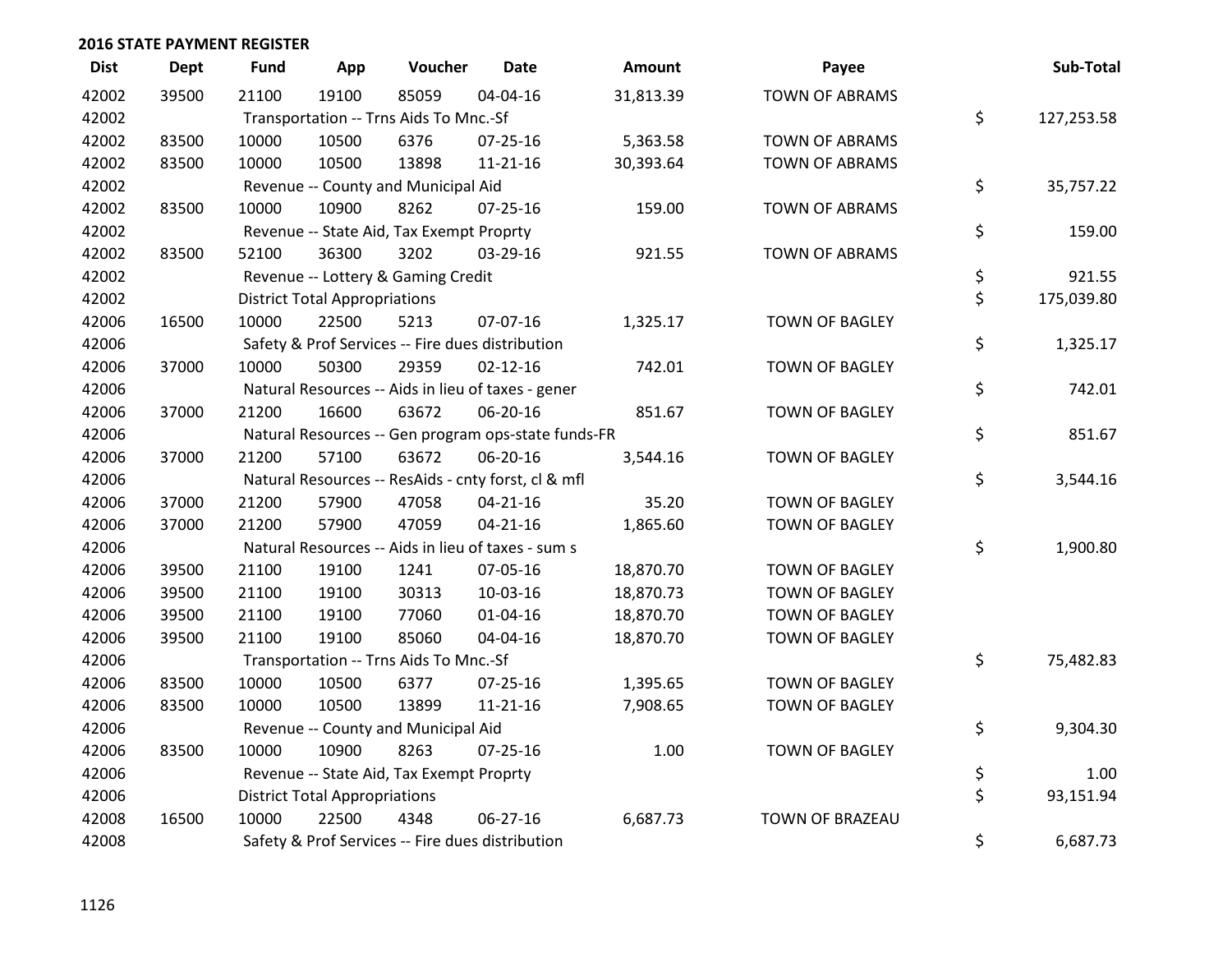| <b>Dist</b> | <b>Dept</b> | <b>Fund</b> | App                                  | Voucher                                             | Date           | Amount    | Payee                | Sub-Total        |
|-------------|-------------|-------------|--------------------------------------|-----------------------------------------------------|----------------|-----------|----------------------|------------------|
| 42008       | 37000       | 21200       | 16600                                | 63673                                               | 06-20-16       | 1,565.90  | TOWN OF BRAZEAU      |                  |
| 42008       |             |             |                                      | Natural Resources -- Gen program ops-state funds-FR |                |           |                      | \$<br>1,565.90   |
| 42008       | 37000       | 21200       | 57100                                | 63673                                               | 06-20-16       | 4,581.87  | TOWN OF BRAZEAU      |                  |
| 42008       |             |             |                                      | Natural Resources -- ResAids - cnty forst, cl & mfl |                |           |                      | \$<br>4,581.87   |
| 42008       | 37000       | 21200       | 58300                                | 41633                                               | 04-07-16       | 1,062.92  | TOWN OF BRAZEAU      |                  |
| 42008       |             |             |                                      | Natural Resources -- Rec & resource aids, fed       |                |           |                      | \$<br>1,062.92   |
| 42008       | 37000       | 21200       | 58900                                | 102472                                              | 11-18-16       | 838.56    | TOWN OF BRAZEAU      |                  |
| 42008       |             |             |                                      | Natural Resources -- Resource aids - distribution o |                |           |                      | \$<br>838.56     |
| 42008       | 37000       | 27400       | 67000                                | 56418                                               | 05-27-16       | 1,618.98  | TOWN OF BRAZEAU      |                  |
| 42008       |             |             |                                      | Natural Resources -- Fin asst for responsible units |                |           |                      | \$<br>1,618.98   |
| 42008       | 39500       | 21100       | 19100                                | 1242                                                | 07-05-16       | 60,868.78 | TOWN OF BRAZEAU      |                  |
| 42008       | 39500       | 21100       | 19100                                | 30314                                               | 10-03-16       | 60,868.80 | TOWN OF BRAZEAU      |                  |
| 42008       | 39500       | 21100       | 19100                                | 77061                                               | $01 - 04 - 16$ | 60,868.78 | TOWN OF BRAZEAU      |                  |
| 42008       | 39500       | 21100       | 19100                                | 85061                                               | 04-04-16       | 60,868.78 | TOWN OF BRAZEAU      |                  |
| 42008       |             |             |                                      | Transportation -- Trns Aids To Mnc.-Sf              |                |           |                      | \$<br>243,475.14 |
| 42008       | 43500       | 10000       | 11900                                | 72634                                               | 09-02-16       | 3,652.95  | TOWN OF BRAZEAU      |                  |
| 42008       |             |             |                                      | Health Services -- Emergency medical services, ai   |                |           |                      | \$<br>3,652.95   |
| 42008       | 83500       | 10000       | 10500                                | 6378                                                | 07-25-16       | 3,502.01  | TOWN OF BRAZEAU      |                  |
| 42008       | 83500       | 10000       | 10500                                | 13900                                               | $11 - 21 - 16$ | 17,363.76 | TOWN OF BRAZEAU      |                  |
| 42008       |             |             |                                      | Revenue -- County and Municipal Aid                 |                |           |                      | \$<br>20,865.77  |
| 42008       | 83500       | 10000       | 10900                                | 8264                                                | $07 - 25 - 16$ | 7.00      | TOWN OF BRAZEAU      |                  |
| 42008       |             |             |                                      | Revenue -- State Aid, Tax Exempt Proprty            |                |           |                      | \$<br>7.00       |
| 42008       | 83500       | 10000       | 11000                                | 13900                                               | $11 - 21 - 16$ | 472.16    | TOWN OF BRAZEAU      |                  |
| 42008       |             |             |                                      | Revenue -- Public Utility Distribution              |                |           |                      | \$<br>472.16     |
| 42008       |             |             | <b>District Total Appropriations</b> |                                                     |                |           |                      | \$<br>284,828.98 |
| 42010       | 16500       | 10000       | 22500                                | 4349                                                | 06-27-16       | 2,445.58  | <b>TOWN OF BREED</b> |                  |
| 42010       |             |             |                                      | Safety & Prof Services -- Fire dues distribution    |                |           |                      | \$<br>2,445.58   |
| 42010       | 37000       | 10000       | 50300                                | 30636                                               | $02 - 17 - 16$ | 7,133.71  | <b>TOWN OF BREED</b> |                  |
| 42010       | 37000       | 10000       | 50300                                | 30637                                               | $02 - 17 - 16$ | 2,414.00  | <b>TOWN OF BREED</b> |                  |
| 42010       | 37000       | 10000       | 50300                                | 45990                                               | $04 - 21 - 16$ | 283.44    | <b>TOWN OF BREED</b> |                  |
| 42010       |             |             |                                      | Natural Resources -- Aids in lieu of taxes - gener  |                |           |                      | \$<br>9,831.15   |
| 42010       | 37000       | 21200       | 16600                                | 63674                                               | 06-20-16       | 810.32    | <b>TOWN OF BREED</b> |                  |
| 42010       |             |             |                                      | Natural Resources -- Gen program ops-state funds-FR |                |           |                      | \$<br>810.32     |
| 42010       | 37000       | 21200       | 57100                                | 63674                                               | 06-20-16       | 2,504.55  | <b>TOWN OF BREED</b> |                  |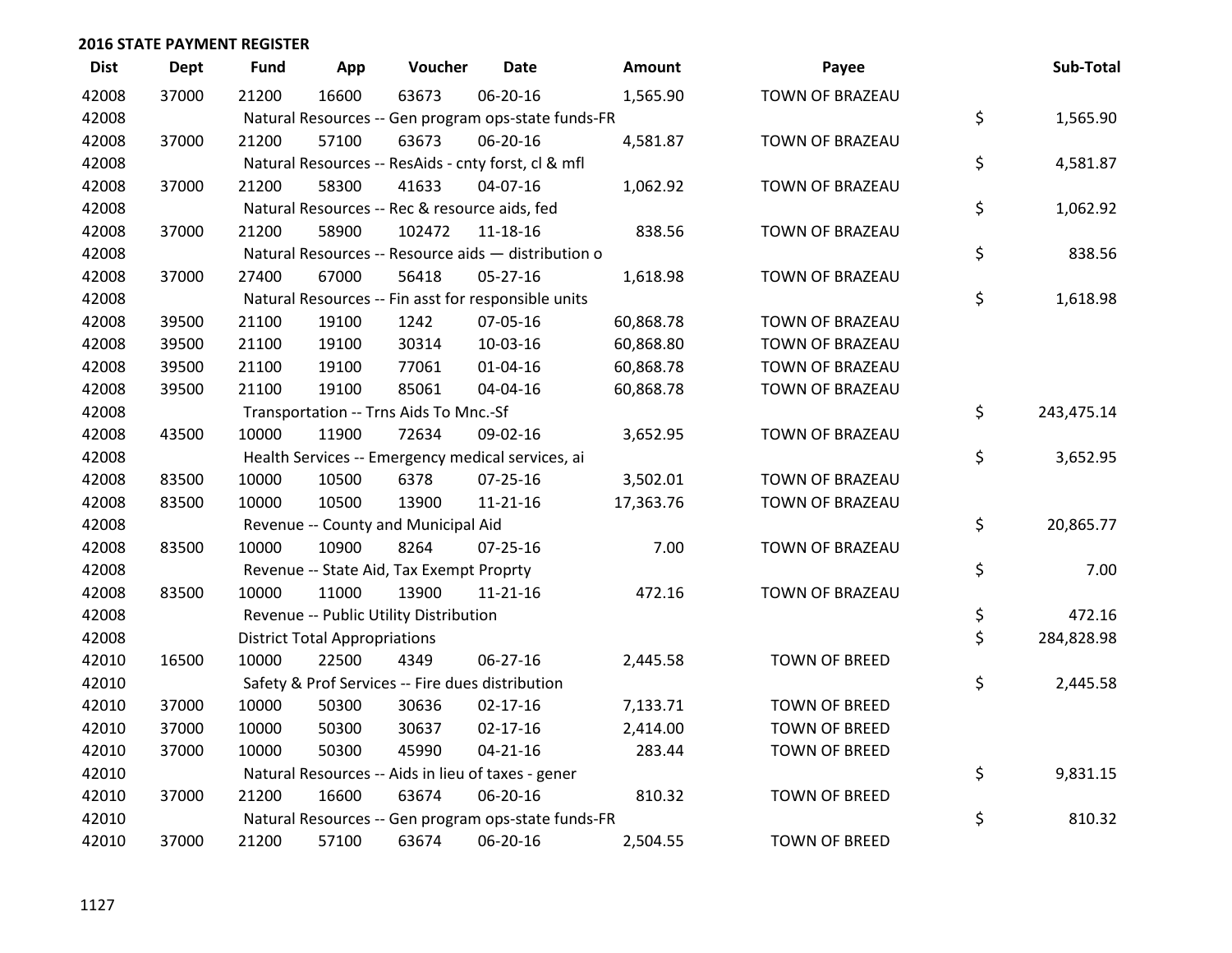| <b>Dist</b> | <b>Dept</b> | <b>Fund</b> | App                                  | Voucher                                          | <b>Date</b>                                         | Amount    | Payee                | Sub-Total        |
|-------------|-------------|-------------|--------------------------------------|--------------------------------------------------|-----------------------------------------------------|-----------|----------------------|------------------|
| 42010       |             |             |                                      |                                                  | Natural Resources -- ResAids - cnty forst, cl & mfl |           |                      | \$<br>2,504.55   |
| 42010       | 37000       | 21200       | 57900                                | 45991                                            | $04 - 21 - 16$                                      | 52.08     | <b>TOWN OF BREED</b> |                  |
| 42010       |             |             |                                      |                                                  | Natural Resources -- Aids in lieu of taxes - sum s  |           |                      | \$<br>52.08      |
| 42010       | 37000       | 21200       | 58900                                | 102473                                           | $11 - 18 - 16$                                      | 1,161.22  | <b>TOWN OF BREED</b> |                  |
| 42010       |             |             |                                      |                                                  | Natural Resources -- Resource aids - distribution o |           |                      | \$<br>1,161.22   |
| 42010       | 39500       | 21100       | 19100                                | 1243                                             | 07-05-16                                            | 30,251.99 | TOWN OF BREED        |                  |
| 42010       | 39500       | 21100       | 19100                                | 30315                                            | 10-03-16                                            | 30,252.01 | TOWN OF BREED        |                  |
| 42010       | 39500       | 21100       | 19100                                | 77062                                            | $01 - 04 - 16$                                      | 30,251.99 | TOWN OF BREED        |                  |
| 42010       | 39500       | 21100       | 19100                                | 85062                                            | 04-04-16                                            | 30,251.99 | TOWN OF BREED        |                  |
| 42010       |             |             |                                      | Transportation -- Trns Aids To Mnc.-Sf           |                                                     |           |                      | \$<br>121,007.98 |
| 42010       | 83500       | 10000       | 10500                                | 6379                                             | $07 - 25 - 16$                                      | 1,661.26  | <b>TOWN OF BREED</b> |                  |
| 42010       | 83500       | 10000       | 10500                                | 13901                                            | $11 - 21 - 16$                                      | 9,413.82  | <b>TOWN OF BREED</b> |                  |
| 42010       |             |             |                                      | Revenue -- County and Municipal Aid              |                                                     |           |                      | \$<br>11,075.08  |
| 42010       | 83500       | 10000       | 10900                                | 8265                                             | $07 - 25 - 16$                                      | 8.00      | <b>TOWN OF BREED</b> |                  |
| 42010       |             |             |                                      | Revenue -- State Aid, Tax Exempt Proprty         |                                                     |           |                      | \$<br>8.00       |
| 42010       |             |             | <b>District Total Appropriations</b> |                                                  |                                                     |           |                      | \$<br>148,895.96 |
| 42012       | 16500       | 10000       | 22500                                | 4350                                             | 06-27-16                                            | 9,577.66  | CHASE, TOWN OF       |                  |
| 42012       |             |             |                                      | Safety & Prof Services -- Fire dues distribution |                                                     |           |                      | \$<br>9,577.66   |
| 42012       | 37000       | 21200       | 16600                                | 63675                                            | 06-20-16                                            | 579.15    | CHASE, TOWN OF       |                  |
| 42012       |             |             |                                      |                                                  | Natural Resources -- Gen program ops-state funds-FR |           |                      | \$<br>579.15     |
| 42012       | 37000       | 21200       | 57100                                | 63675                                            | 06-20-16                                            | 296.44    | CHASE, TOWN OF       |                  |
| 42012       |             |             |                                      |                                                  | Natural Resources -- ResAids - cnty forst, cl & mfl |           |                      | \$<br>296.44     |
| 42012       | 37000       | 21200       | 58900                                | 102474                                           | $11 - 18 - 16$                                      | 578.68    | CHASE, TOWN OF       |                  |
| 42012       |             |             |                                      |                                                  | Natural Resources -- Resource aids - distribution o |           |                      | \$<br>578.68     |
| 42012       | 39500       | 21100       | 19100                                | 1244                                             | 07-05-16                                            | 33,200.65 | CHASE, TOWN OF       |                  |
| 42012       | 39500       | 21100       | 19100                                | 30316                                            | 10-03-16                                            | 33,200.67 | CHASE, TOWN OF       |                  |
| 42012       | 39500       | 21100       | 19100                                | 77063                                            | 01-04-16                                            | 33,200.65 | TOWN OF CHASE        |                  |
| 42012       | 39500       | 21100       | 19100                                | 85063                                            | 04-04-16                                            | 33,200.65 | <b>TOWN OF CHASE</b> |                  |
| 42012       |             |             |                                      | Transportation -- Trns Aids To Mnc.-Sf           |                                                     |           |                      | \$<br>132,802.62 |
| 42012       | 83500       | 10000       | 10500                                | 6380                                             | 07-25-16                                            | 5,130.66  | CHASE, TOWN OF       |                  |
| 42012       | 83500       | 10000       | 10500                                | 13902                                            | $11 - 21 - 16$                                      | 29,073.73 | CHASE, TOWN OF       |                  |
| 42012       |             |             |                                      | Revenue -- County and Municipal Aid              |                                                     |           |                      | \$<br>34,204.39  |
| 42012       | 83500       | 10000       | 10900                                | 8266                                             | $07 - 25 - 16$                                      | 23.00     | CHASE, TOWN OF       |                  |
| 42012       |             |             |                                      | Revenue -- State Aid, Tax Exempt Proprty         |                                                     |           |                      | \$<br>23.00      |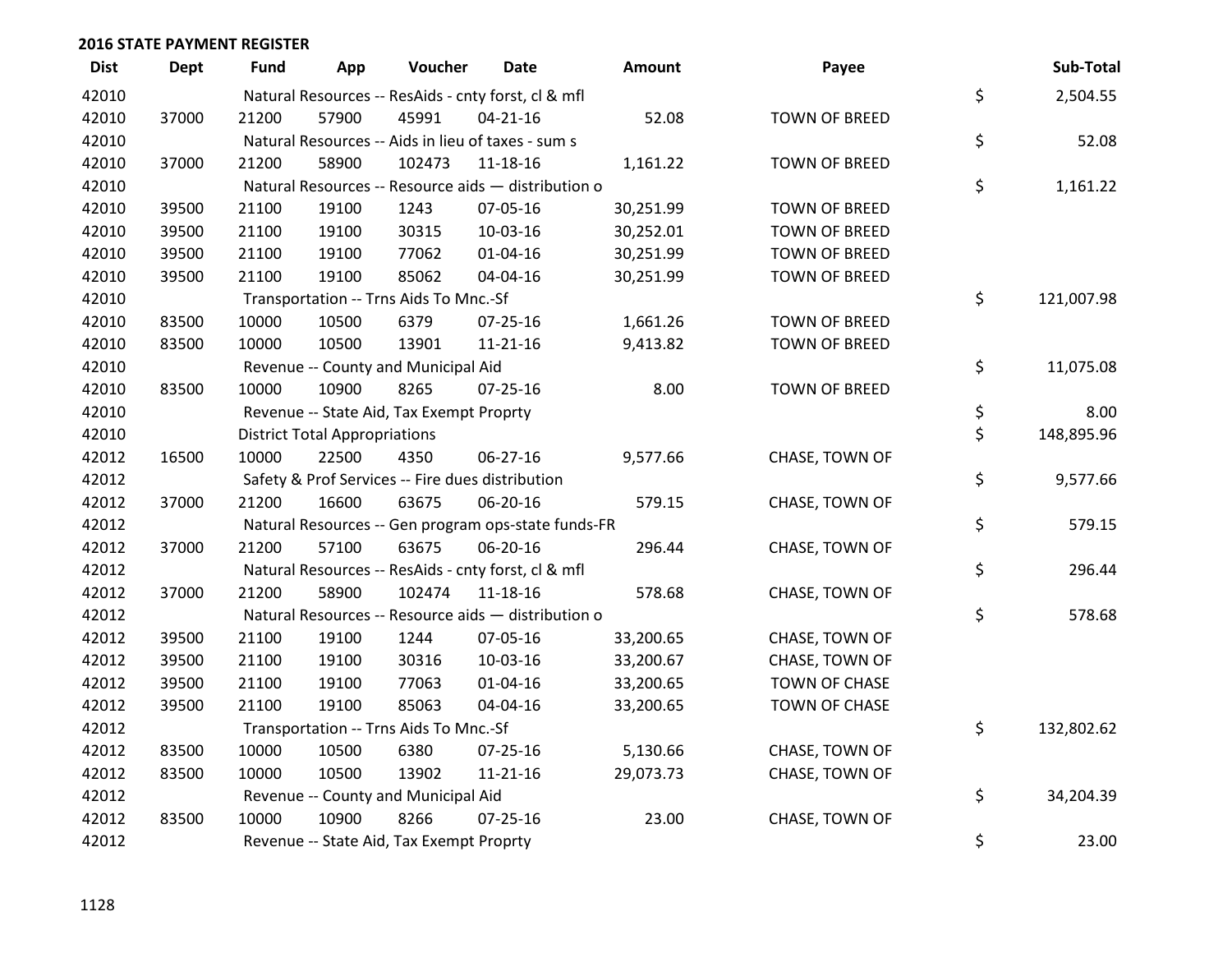| <b>Dist</b> | <b>Dept</b> | <b>Fund</b> | App                                  | Voucher                                             | <b>Date</b>    | Amount    | Payee                  | Sub-Total        |
|-------------|-------------|-------------|--------------------------------------|-----------------------------------------------------|----------------|-----------|------------------------|------------------|
| 42012       | 83500       | 52100       | 36300                                | 3203                                                | 03-29-16       | 798.48    | CHASE, TOWN OF         |                  |
| 42012       |             |             |                                      | Revenue -- Lottery & Gaming Credit                  |                |           |                        | \$<br>798.48     |
| 42012       |             |             | <b>District Total Appropriations</b> |                                                     |                |           |                        | \$<br>178,860.42 |
| 42014       | 16500       | 10000       | 22500                                | 4351                                                | 06-27-16       | 2,909.23  | TOWN OF DOTY           |                  |
| 42014       |             |             |                                      | Safety & Prof Services -- Fire dues distribution    |                |           |                        | \$<br>2,909.23   |
| 42014       | 37000       | 21200       | 16600                                | 63676                                               | 06-20-16       | 962.77    | TOWN OF DOTY           |                  |
| 42014       |             |             |                                      | Natural Resources -- Gen program ops-state funds-FR |                |           |                        | \$<br>962.77     |
| 42014       | 37000       | 21200       | 57100                                | 63676                                               | 06-20-16       | 621.15    | TOWN OF DOTY           |                  |
| 42014       |             |             |                                      | Natural Resources -- ResAids - cnty forst, cl & mfl |                |           |                        | \$<br>621.15     |
| 42014       | 37000       | 21200       | 58400                                | 48130                                               | 04-29-16       | 3,529.37  | <b>TOWN OF DOTY</b>    |                  |
| 42014       | 37000       | 21200       | 58400                                | 90557                                               | 09-14-16       | 45,849.62 | TOWN OF DOTY           |                  |
| 42014       |             |             |                                      | Natural Resources -- ResAids - pymt in lieu tax fed |                |           |                        | \$<br>49,378.99  |
| 42014       | 37000       | 21200       | 58900                                | 102475                                              | 11-18-16       | 286.21    | TOWN OF DOTY           |                  |
| 42014       |             |             |                                      | Natural Resources -- Resource aids - distribution o |                |           |                        | \$<br>286.21     |
| 42014       | 39500       | 21100       | 19100                                | 1245                                                | 07-05-16       | 33,652.06 | TOWN OF DOTY           |                  |
| 42014       | 39500       | 21100       | 19100                                | 30317                                               | 10-03-16       | 33,652.08 | TOWN OF DOTY           |                  |
| 42014       | 39500       | 21100       | 19100                                | 77064                                               | 01-04-16       | 33,652.06 | TOWN OF DOTY           |                  |
| 42014       | 39500       | 21100       | 19100                                | 85064                                               | 04-04-16       | 33,652.06 | TOWN OF DOTY           |                  |
| 42014       |             |             |                                      | Transportation -- Trns Aids To Mnc.-Sf              |                |           |                        | \$<br>134,608.26 |
| 42014       | 83500       | 10000       | 10500                                | 6381                                                | 07-25-16       | 473.94    | TOWN OF DOTY           |                  |
| 42014       | 83500       | 10000       | 10500                                | 13903                                               | $11 - 21 - 16$ | 2,685.64  | TOWN OF DOTY           |                  |
| 42014       |             |             |                                      | Revenue -- County and Municipal Aid                 |                |           |                        | \$<br>3,159.58   |
| 42014       | 83500       | 10000       | 10900                                | 8267                                                | $07 - 25 - 16$ | 2.00      | TOWN OF DOTY           |                  |
| 42014       |             |             |                                      | Revenue -- State Aid, Tax Exempt Proprty            |                |           |                        | \$<br>2.00       |
| 42014       |             |             | <b>District Total Appropriations</b> |                                                     |                |           |                        | \$<br>191,928.19 |
| 42016       | 16500       | 10000       | 22500                                | 4352                                                | 06-27-16       | 2,870.67  | TOWN OF GILLETT        |                  |
| 42016       |             |             |                                      | Safety & Prof Services -- Fire dues distribution    |                |           |                        | \$<br>2,870.67   |
| 42016       | 37000       | 21200       | 16600                                | 63677                                               | 06-20-16       | 572.39    | TOWN OF GILLETT        |                  |
| 42016       |             |             |                                      | Natural Resources -- Gen program ops-state funds-FR |                |           |                        | \$<br>572.39     |
| 42016       | 37000       | 21200       | 57100                                | 63677                                               | 06-20-16       | 257.19    | TOWN OF GILLETT        |                  |
| 42016       |             |             |                                      | Natural Resources -- ResAids - cnty forst, cl & mfl |                |           |                        | \$<br>257.19     |
| 42016       | 37000       | 21200       | 67800                                | 53324                                               | 05-19-16       | 5,000.00  | <b>TOWN OF GILLETT</b> |                  |
| 42016       |             |             |                                      | Natural Resources -- EA - invasive agu & lake mon   |                |           |                        | \$<br>5,000.00   |
| 42016       | 39500       | 21100       | 19100                                | 1246                                                | 07-05-16       | 25,212.90 | TOWN OF GILLETT        |                  |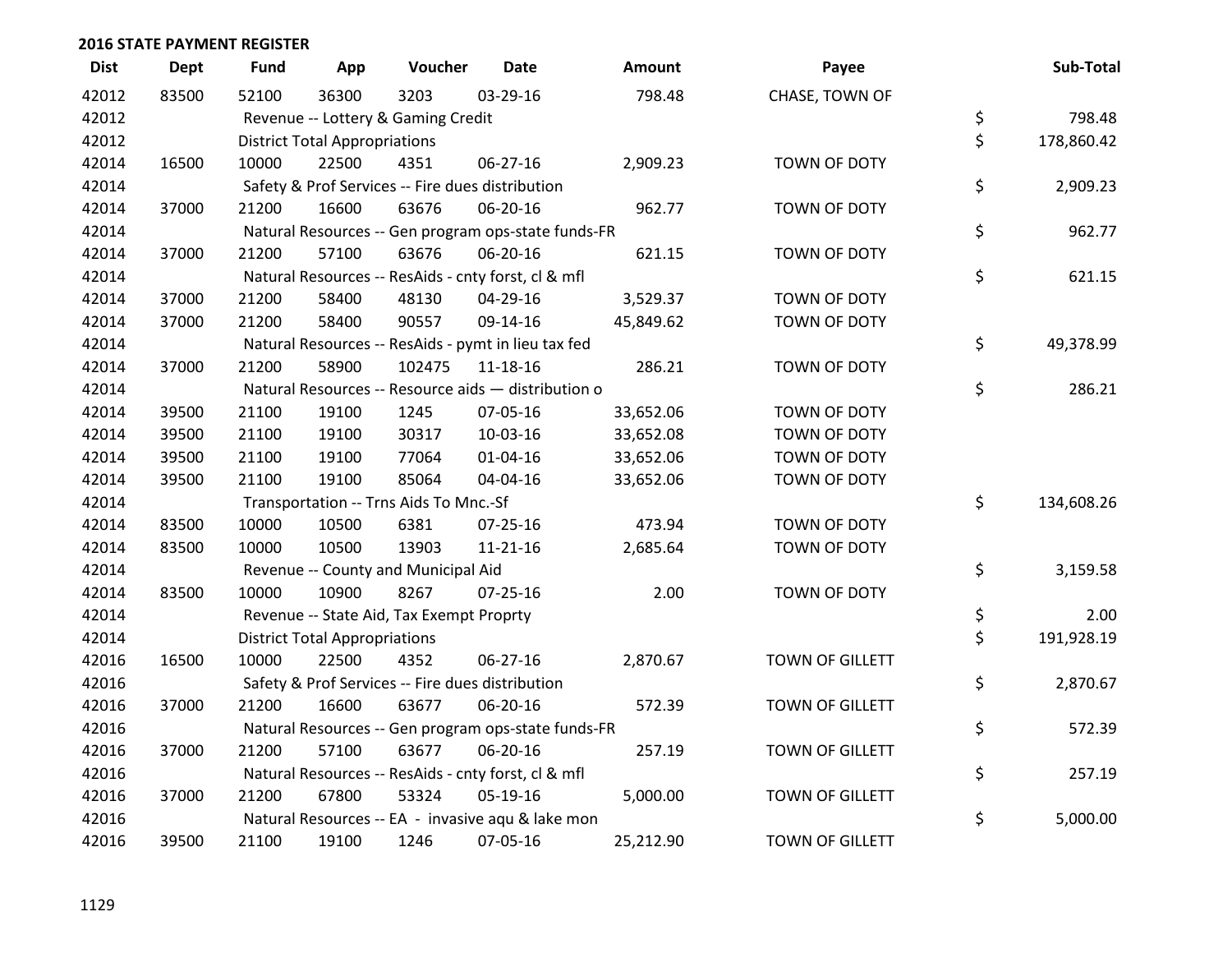| <b>Dist</b> | Dept  | Fund  | App                                  | Voucher                                  | <b>Date</b>                                         | Amount    | Payee                  | Sub-Total        |
|-------------|-------|-------|--------------------------------------|------------------------------------------|-----------------------------------------------------|-----------|------------------------|------------------|
| 42016       | 39500 | 21100 | 19100                                | 30318                                    | 10-03-16                                            | 25,212.90 | <b>TOWN OF GILLETT</b> |                  |
| 42016       | 39500 | 21100 | 19100                                | 77065                                    | $01 - 04 - 16$                                      | 25,212.90 | <b>TOWN OF GILLETT</b> |                  |
| 42016       | 39500 | 21100 | 19100                                | 85065                                    | 04-04-16                                            | 25,212.90 | <b>TOWN OF GILLETT</b> |                  |
| 42016       |       |       |                                      | Transportation -- Trns Aids To Mnc.-Sf   |                                                     |           |                        | \$<br>100,851.60 |
| 42016       | 83500 | 10000 | 10500                                | 6382                                     | $07 - 25 - 16$                                      | 7,316.40  | <b>TOWN OF GILLETT</b> |                  |
| 42016       | 83500 | 10000 | 10500                                | 13904                                    | $11 - 21 - 16$                                      | 41,170.69 | TOWN OF GILLETT        |                  |
| 42016       |       |       |                                      | Revenue -- County and Municipal Aid      |                                                     |           |                        | \$<br>48,487.09  |
| 42016       | 83500 | 10000 | 10900                                | 8268                                     | 07-25-16                                            | 115.00    | TOWN OF GILLETT        |                  |
| 42016       |       |       |                                      | Revenue -- State Aid, Tax Exempt Proprty |                                                     |           |                        | \$<br>115.00     |
| 42016       | 83500 | 10000 | 11000                                | 13904                                    | $11 - 21 - 16$                                      | 204.67    | TOWN OF GILLETT        |                  |
| 42016       |       |       |                                      | Revenue -- Public Utility Distribution   |                                                     |           |                        | \$<br>204.67     |
| 42016       |       |       | <b>District Total Appropriations</b> |                                          |                                                     |           |                        | \$<br>158,358.61 |
| 42018       | 16500 | 10000 | 22500                                | 4353                                     | 06-27-16                                            | 1,282.43  | TOWN OF HOW            |                  |
| 42018       |       |       |                                      |                                          | Safety & Prof Services -- Fire dues distribution    |           |                        | \$<br>1,282.43   |
| 42018       | 37000 | 10000 | 50300                                | 30650                                    | $02 - 17 - 16$                                      | 4,928.09  | TOWN OF HOW            |                  |
| 42018       | 37000 | 10000 | 50300                                | 30651                                    | 02-17-16                                            | 570.61    | TOWN OF HOW            |                  |
| 42018       | 37000 | 10000 | 50300                                | 46022                                    | $04 - 21 - 16$                                      | 181.26    | TOWN OF HOW            |                  |
| 42018       |       |       |                                      |                                          | Natural Resources -- Aids in lieu of taxes - gener  |           |                        | \$<br>5,679.96   |
| 42018       | 37000 | 21200 | 16600                                | 63678                                    | 06-20-16                                            | 2,197.60  | TOWN OF HOW            |                  |
| 42018       |       |       |                                      |                                          | Natural Resources -- Gen program ops-state funds-FR |           |                        | \$<br>2,197.60   |
| 42018       | 37000 | 21200 | 57100                                | 63678                                    | 06-20-16                                            | 1,151.41  | TOWN OF HOW            |                  |
| 42018       |       |       |                                      |                                          | Natural Resources -- ResAids - cnty forst, cl & mfl |           |                        | \$<br>1,151.41   |
| 42018       | 37000 | 21200 | 57900                                | 46021                                    | $04 - 21 - 16$                                      | 6.81      | TOWN OF HOW            |                  |
| 42018       |       |       |                                      |                                          | Natural Resources -- Aids in lieu of taxes - sum s  |           |                        | \$<br>6.81       |
| 42018       | 37000 | 21200 | 58900                                | 102476                                   | 11-18-16                                            | 483.52    | TOWN OF HOW            |                  |
| 42018       | 37000 | 21200 | 58900                                | 102477                                   | 11-18-16                                            | 4,955.54  | TOWN OF HOW            |                  |
| 42018       |       |       |                                      |                                          | Natural Resources -- Resource aids - distribution o |           |                        | \$<br>5,439.06   |
| 42018       | 39500 | 21100 | 19100                                | 1247                                     | 07-05-16                                            | 23,946.75 | TOWN OF HOW            |                  |
| 42018       | 39500 | 21100 | 19100                                | 30319                                    | 10-03-16                                            | 23,946.75 | TOWN OF HOW            |                  |
| 42018       | 39500 | 21100 | 19100                                | 77066                                    | $01 - 04 - 16$                                      | 23,946.75 | TOWN OF HOW            |                  |
| 42018       | 39500 | 21100 | 19100                                | 85066                                    | 04-04-16                                            | 23,946.75 | TOWN OF HOW            |                  |
| 42018       |       |       |                                      | Transportation -- Trns Aids To Mnc.-Sf   |                                                     |           |                        | \$<br>95,787.00  |
| 42018       | 83500 | 10000 | 10500                                | 6383                                     | $07 - 25 - 16$                                      | 5,991.55  | TOWN OF HOW            |                  |
| 42018       | 83500 | 10000 | 10500                                | 13905                                    | $11 - 21 - 16$                                      | 33,952.12 | TOWN OF HOW            |                  |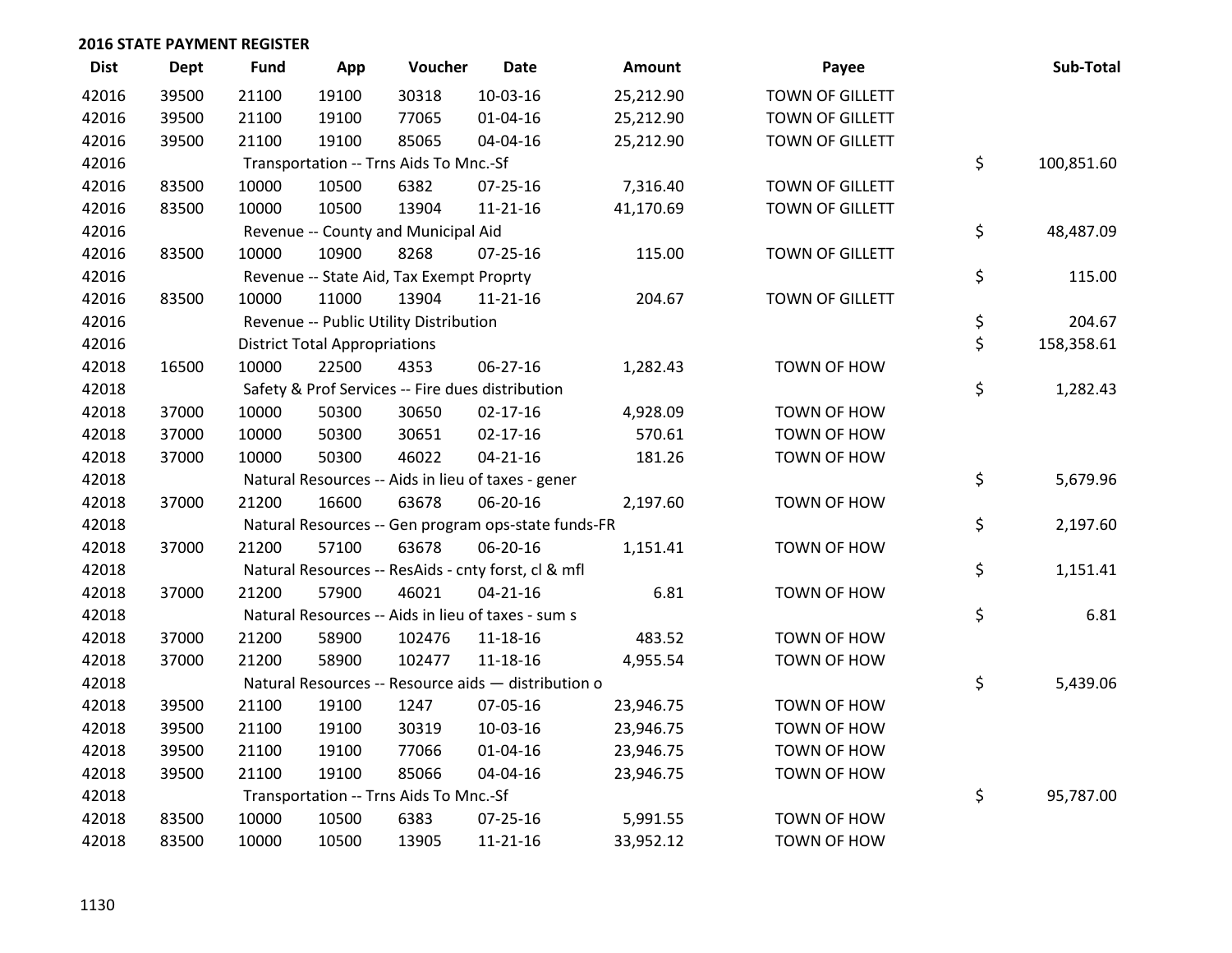| <b>Dist</b> | <b>Dept</b> | <b>Fund</b> | App                                  | Voucher                                  | Date                                                | <b>Amount</b> | Payee                   | Sub-Total        |
|-------------|-------------|-------------|--------------------------------------|------------------------------------------|-----------------------------------------------------|---------------|-------------------------|------------------|
| 42018       |             |             |                                      | Revenue -- County and Municipal Aid      |                                                     |               |                         | \$<br>39,943.67  |
| 42018       | 83500       | 10000       | 10900                                | 8269                                     | $07 - 25 - 16$                                      | 18.00         | TOWN OF HOW             |                  |
| 42018       |             |             |                                      | Revenue -- State Aid, Tax Exempt Proprty |                                                     |               |                         | \$<br>18.00      |
| 42018       |             |             | <b>District Total Appropriations</b> |                                          |                                                     |               |                         | \$<br>151,505.94 |
| 42019       | 16500       | 10000       | 22500                                | 4354                                     | 06-27-16                                            | 6,699.20      | TOWN OF LAKEWOOD        |                  |
| 42019       |             |             |                                      |                                          | Safety & Prof Services -- Fire dues distribution    |               |                         | \$<br>6,699.20   |
| 42019       | 37000       | 10000       | 50300                                | 29331                                    | $02 - 12 - 16$                                      | 34,680.53     | TOWN OF LAKEWOOD        |                  |
| 42019       | 37000       | 10000       | 50300                                | 29332                                    | $02 - 12 - 16$                                      | 577.11        | TOWN OF LAKEWOOD        |                  |
| 42019       | 37000       | 10000       | 50300                                | 46974                                    | $04 - 21 - 16$                                      | 39.92         | TOWN OF LAKEWOOD        |                  |
| 42019       |             |             |                                      |                                          | Natural Resources -- Aids in lieu of taxes - gener  |               |                         | \$<br>35,297.56  |
| 42019       | 37000       | 21200       | 16600                                | 63679                                    | 06-20-16                                            | 962.15        | TOWN OF LAKEWOOD        |                  |
| 42019       |             |             |                                      |                                          | Natural Resources -- Gen program ops-state funds-FR |               |                         | \$<br>962.15     |
| 42019       | 37000       | 21200       | 57100                                | 63679                                    | 06-20-16                                            | 504.55        | TOWN OF LAKEWOOD        |                  |
| 42019       |             |             |                                      |                                          | Natural Resources -- ResAids - cnty forst, cl & mfl |               |                         | \$<br>504.55     |
| 42019       | 37000       | 21200       | 57900                                | 46973                                    | $04 - 21 - 16$                                      | 143.08        | TOWN OF LAKEWOOD        |                  |
| 42019       |             |             |                                      |                                          | Natural Resources -- Aids in lieu of taxes - sum s  |               |                         | \$<br>143.08     |
| 42019       | 37000       | 21200       | 58400                                | 48132                                    | 04-29-16                                            | 5,752.83      | TOWN OF LAKEWOOD        |                  |
| 42019       | 37000       | 21200       | 58400                                | 90558                                    | 09-14-16                                            | 74,734.16     | TOWN OF LAKEWOOD        |                  |
| 42019       |             |             |                                      |                                          | Natural Resources -- ResAids - pymt in lieu tax fed |               |                         | \$<br>80,486.99  |
| 42019       | 37000       | 21200       | 58900                                | 102478                                   | 11-18-16                                            | 860.72        | TOWN OF LAKEWOOD        |                  |
| 42019       |             |             |                                      |                                          | Natural Resources -- Resource aids - distribution o |               |                         | \$<br>860.72     |
| 42019       | 39500       | 21100       | 19100                                | 1248                                     | 07-05-16                                            | 56,569.38     | <b>TOWN OF LAKEWOOD</b> |                  |
| 42019       | 39500       | 21100       | 19100                                | 30320                                    | 10-03-16                                            | 56,569.38     | TOWN OF LAKEWOOD        |                  |
| 42019       | 39500       | 21100       | 19100                                | 77067                                    | $01 - 04 - 16$                                      | 56,569.38     | TOWN OF LAKEWOOD        |                  |
| 42019       | 39500       | 21100       | 19100                                | 85067                                    | 04-04-16                                            | 56,569.38     | TOWN OF LAKEWOOD        |                  |
| 42019       |             |             |                                      | Transportation -- Trns Aids To Mnc.-Sf   |                                                     |               |                         | \$<br>226,277.52 |
| 42019       | 83500       | 10000       | 10500                                | 6384                                     | $07 - 25 - 16$                                      | 2,822.06      | TOWN OF LAKEWOOD        |                  |
| 42019       | 83500       | 10000       | 10500                                | 13906                                    | $11 - 21 - 16$                                      | 15,991.69     | TOWN OF LAKEWOOD        |                  |
| 42019       |             |             |                                      | Revenue -- County and Municipal Aid      |                                                     |               |                         | \$<br>18,813.75  |
| 42019       | 83500       | 10000       | 10900                                | 8270                                     | $07 - 25 - 16$                                      | 431.00        | TOWN OF LAKEWOOD        |                  |
| 42019       |             |             |                                      | Revenue -- State Aid, Tax Exempt Proprty |                                                     |               |                         | \$<br>431.00     |
| 42019       | 83500       | 10000       | 50100                                | 2611                                     | $01-29-16$                                          | 64.26         | TOWN OF LAKEWOOD        |                  |
| 42019       |             |             |                                      | Revenue -- Payments for municipal svcs   |                                                     |               |                         | \$<br>64.26      |
| 42019       |             |             | <b>District Total Appropriations</b> |                                          |                                                     |               |                         | \$<br>370,540.78 |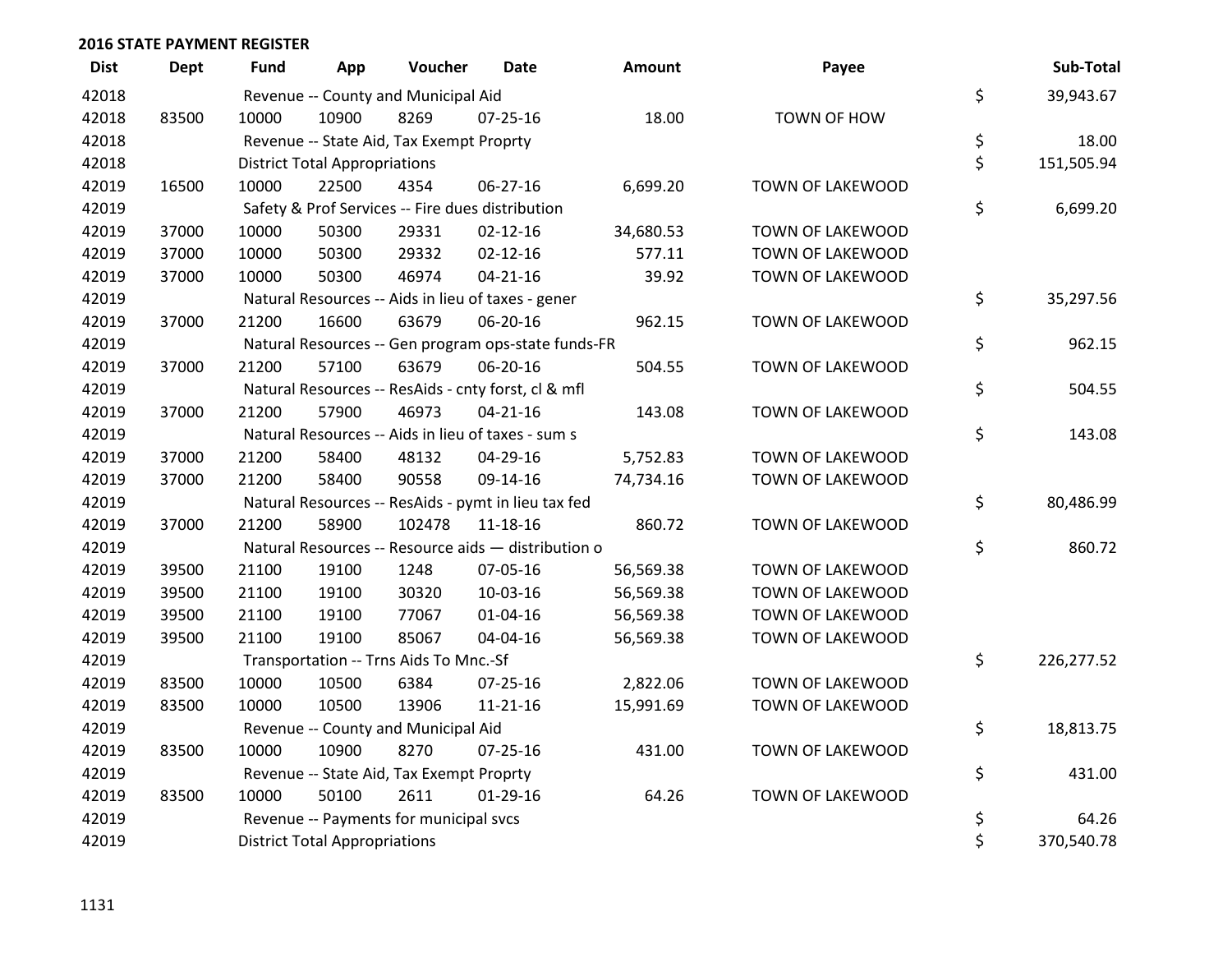| <b>Dist</b> | <b>Dept</b> | <b>Fund</b> | App                                  | Voucher                                             | <b>Date</b>    | Amount    | Payee                | Sub-Total        |
|-------------|-------------|-------------|--------------------------------------|-----------------------------------------------------|----------------|-----------|----------------------|------------------|
| 42020       | 16500       | 10000       | 22500                                | 4355                                                | 06-27-16       | 2,040.99  | <b>TOWN OF LENA</b>  |                  |
| 42020       |             |             |                                      | Safety & Prof Services -- Fire dues distribution    |                |           |                      | \$<br>2,040.99   |
| 42020       | 37000       | 21200       | 16600                                | 63680                                               | 06-20-16       | 479.65    | <b>TOWN OF LENA</b>  |                  |
| 42020       |             |             |                                      | Natural Resources -- Gen program ops-state funds-FR |                |           |                      | \$<br>479.65     |
| 42020       | 37000       | 21200       | 57100                                | 63680                                               | 06-20-16       | 220.13    | <b>TOWN OF LENA</b>  |                  |
| 42020       |             |             |                                      | Natural Resources -- ResAids - cnty forst, cl & mfl |                |           |                      | \$<br>220.13     |
| 42020       | 37000       | 21200       | 58900                                | 102479                                              | $11 - 18 - 16$ | 452.35    | <b>TOWN OF LENA</b>  |                  |
| 42020       |             |             |                                      | Natural Resources -- Resource aids - distribution o |                |           |                      | \$<br>452.35     |
| 42020       | 39500       | 21100       | 19100                                | 1249                                                | 07-05-16       | 25,978.09 | <b>TOWN OF LENA</b>  |                  |
| 42020       | 39500       | 21100       | 19100                                | 30321                                               | 10-03-16       | 25,978.11 | <b>TOWN OF LENA</b>  |                  |
| 42020       | 39500       | 21100       | 19100                                | 77068                                               | $01 - 04 - 16$ | 25,978.09 | <b>TOWN OF LENA</b>  |                  |
| 42020       | 39500       | 21100       | 19100                                | 85068                                               | 04-04-16       | 25,978.09 | <b>TOWN OF LENA</b>  |                  |
| 42020       |             |             |                                      | Transportation -- Trns Aids To Mnc.-Sf              |                |           |                      | \$<br>103,912.38 |
| 42020       | 83500       | 10000       | 10500                                | 6385                                                | 07-25-16       | 8,047.42  | <b>TOWN OF LENA</b>  |                  |
| 42020       | 83500       | 10000       | 10500                                | 13907                                               | $11 - 21 - 16$ | 45,032.39 | <b>TOWN OF LENA</b>  |                  |
| 42020       |             |             |                                      | Revenue -- County and Municipal Aid                 |                |           |                      | \$<br>53,079.81  |
| 42020       | 83500       | 10000       | 10900                                | 8271                                                | $07 - 25 - 16$ | 11.00     | <b>TOWN OF LENA</b>  |                  |
| 42020       |             |             |                                      | Revenue -- State Aid, Tax Exempt Proprty            |                |           |                      | \$<br>11.00      |
| 42020       | 83500       | 10000       | 11000                                | 13907                                               | $11 - 21 - 16$ | 582.53    | <b>TOWN OF LENA</b>  |                  |
| 42020       |             |             |                                      | Revenue -- Public Utility Distribution              |                |           |                      | \$<br>582.53     |
| 42020       |             |             | <b>District Total Appropriations</b> |                                                     |                |           |                      | \$<br>160,778.84 |
| 42022       | 16500       | 10000       | 22500                                | 4356                                                | 06-27-16       | 2,619.00  | TOWN OF LITTLE RIVER |                  |
| 42022       |             |             |                                      | Safety & Prof Services -- Fire dues distribution    |                |           |                      | \$<br>2,619.00   |
| 42022       | 37000       | 10000       | 50300                                | 28972                                               | $02 - 12 - 16$ | 11,010.25 | TOWN OF LITTLE RIVER |                  |
| 42022       | 37000       | 10000       | 50300                                | 45857                                               | $04 - 21 - 16$ | 510.41    | TOWN OF LITTLE RIVER |                  |
| 42022       |             |             |                                      | Natural Resources -- Aids in lieu of taxes - gener  |                |           |                      | \$<br>11,520.66  |
| 42022       | 37000       | 21200       | 16600                                | 63681                                               | 06-20-16       | 1,520.09  | TOWN OF LITTLE RIVER |                  |
| 42022       |             |             |                                      | Natural Resources -- Gen program ops-state funds-FR |                |           |                      | \$<br>1,520.09   |
| 42022       | 37000       | 21200       | 57100                                | 63681                                               | 06-20-16       | 1,479.16  | TOWN OF LITTLE RIVER |                  |
| 42022       |             |             |                                      | Natural Resources -- ResAids - cnty forst, cl & mfl |                |           |                      | \$<br>1,479.16   |
| 42022       | 37000       | 21200       | 57900                                | 45856                                               | $04 - 21 - 16$ | 22.36     | TOWN OF LITTLE RIVER |                  |
| 42022       |             |             |                                      | Natural Resources -- Aids in lieu of taxes - sum s  |                |           |                      | \$<br>22.36      |
| 42022       | 39500       | 21100       | 19100                                | 1250                                                | 07-05-16       | 33,756.66 | TOWN OF LITTLE RIVER |                  |
| 42022       | 39500       | 21100       | 19100                                | 30322                                               | 10-03-16       | 33,756.66 | TOWN OF LITTLE RIVER |                  |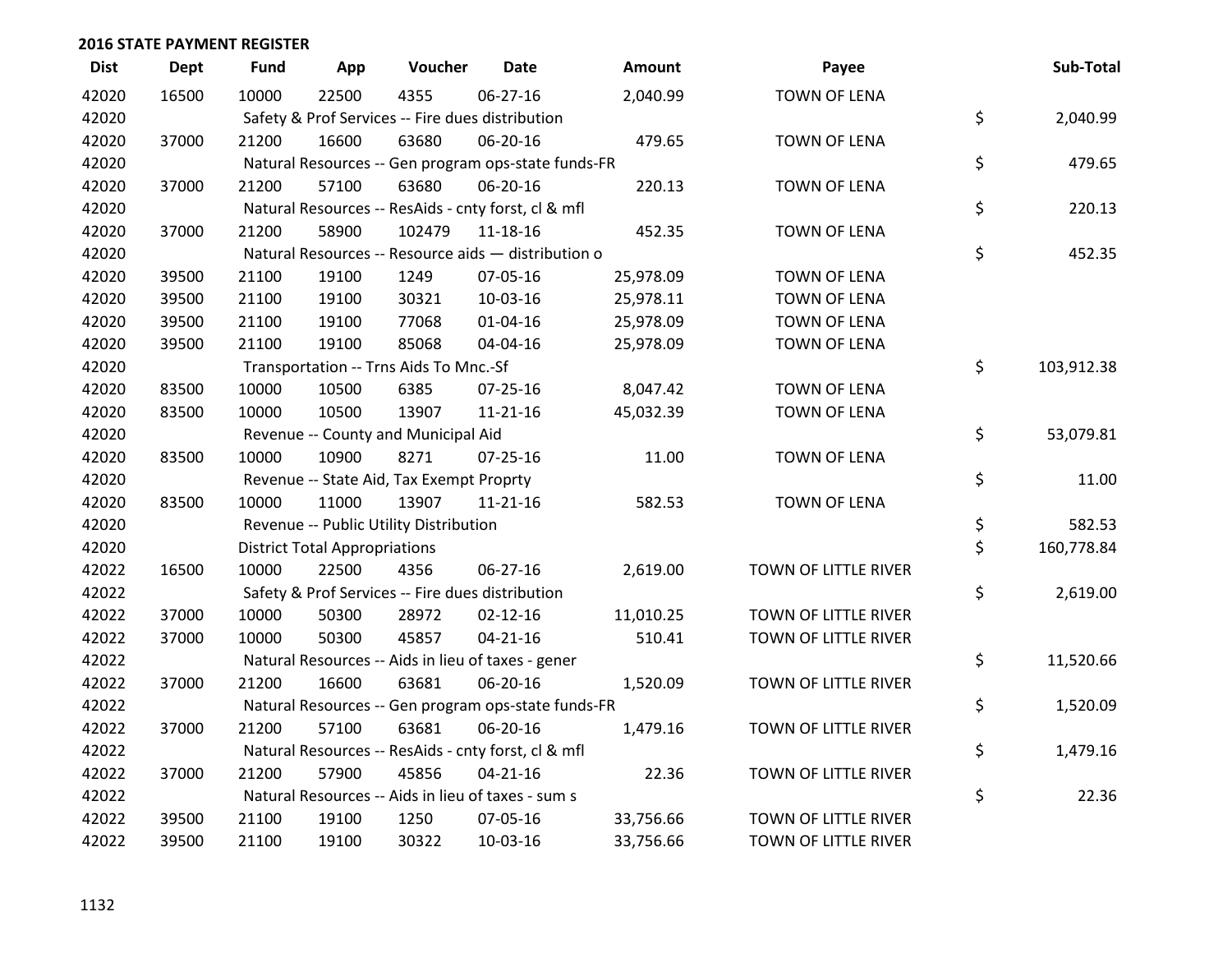| <b>Dist</b> | Dept  | <b>Fund</b> | App                                  | Voucher                                  | <b>Date</b>                                         | Amount    | Payee                   | Sub-Total        |
|-------------|-------|-------------|--------------------------------------|------------------------------------------|-----------------------------------------------------|-----------|-------------------------|------------------|
| 42022       | 39500 | 21100       | 19100                                | 77069                                    | $01 - 04 - 16$                                      | 33,756.66 | TOWN OF LITTLE RIVER    |                  |
| 42022       | 39500 | 21100       | 19100                                | 85069                                    | 04-04-16                                            | 33,756.66 | TOWN OF LITTLE RIVER    |                  |
| 42022       |       |             |                                      | Transportation -- Trns Aids To Mnc.-Sf   |                                                     |           |                         | \$<br>135,026.64 |
| 42022       | 83500 | 10000       | 10500                                | 6386                                     | 07-25-16                                            | 6,632.75  | TOWN OF LITTLE RIVER    |                  |
| 42022       | 83500 | 10000       | 10500                                | 13908                                    | $11 - 21 - 16$                                      | 37,589.82 | TOWN OF LITTLE RIVER    |                  |
| 42022       |       |             |                                      | Revenue -- County and Municipal Aid      |                                                     |           |                         | \$<br>44,222.57  |
| 42022       | 83500 | 10000       | 10900                                | 8272                                     | $07 - 25 - 16$                                      | 6.00      | TOWN OF LITTLE RIVER    |                  |
| 42022       |       |             |                                      | Revenue -- State Aid, Tax Exempt Proprty |                                                     |           |                         | \$<br>6.00       |
| 42022       |       |             | <b>District Total Appropriations</b> |                                          |                                                     |           |                         | \$<br>196,416.48 |
| 42024       | 16500 | 10000       | 22500                                | 4357                                     | 06-27-16                                            | 16,592.62 | LITTLE SUAMICO, TOWN OF |                  |
| 42024       |       |             |                                      |                                          | Safety & Prof Services -- Fire dues distribution    |           |                         | \$<br>16,592.62  |
| 42024       | 37000 | 10000       | 50300                                | 30691                                    | $02 - 17 - 16$                                      | 8,849.56  | LITTLE SUAMICO, TOWN OF |                  |
| 42024       | 37000 | 10000       | 50300                                | 30692                                    | $02 - 17 - 16$                                      | 7,590.04  | LITTLE SUAMICO, TOWN OF |                  |
| 42024       | 37000 | 10000       | 50300                                | 46179                                    | $04 - 21 - 16$                                      | 62.40     | LITTLE SUAMICO, TOWN OF |                  |
| 42024       |       |             |                                      |                                          | Natural Resources -- Aids in lieu of taxes - gener  |           |                         | \$<br>16,502.00  |
| 42024       | 37000 | 21200       | 16600                                | 63682                                    | 06-20-16                                            | 732.61    | LITTLE SUAMICO, TOWN OF |                  |
| 42024       |       |             |                                      |                                          | Natural Resources -- Gen program ops-state funds-FR |           |                         | \$<br>732.61     |
| 42024       | 37000 | 21200       | 57100                                | 63682                                    | 06-20-16                                            | 380.81    | LITTLE SUAMICO, TOWN OF |                  |
| 42024       |       |             |                                      |                                          | Natural Resources -- ResAids - cnty forst, cl & mfl |           |                         | \$<br>380.81     |
| 42024       | 37000 | 21200       | 58900                                | 102480                                   | 11-18-16                                            | 1,062.82  | LITTLE SUAMICO, TOWN OF |                  |
| 42024       |       |             |                                      |                                          | Natural Resources -- Resource aids - distribution o |           |                         | \$<br>1,062.82   |
| 42024       | 39500 | 21100       | 19100                                | 1251                                     | 07-05-16                                            | 50,299.18 | LITTLE SUAMICO, TOWN OF |                  |
| 42024       | 39500 | 21100       | 19100                                | 30323                                    | 10-03-16                                            | 50,299.20 | LITTLE SUAMICO, TOWN OF |                  |
| 42024       | 39500 | 21100       | 19100                                | 77070                                    | $01 - 04 - 16$                                      | 50,299.18 | TOWN OF LITTLE SUAMICO  |                  |
| 42024       | 39500 | 21100       | 19100                                | 85070                                    | 04-04-16                                            | 50,299.18 | TOWN OF LITTLE SUAMICO  |                  |
| 42024       |       |             |                                      | Transportation -- Trns Aids To Mnc.-Sf   |                                                     |           |                         | \$<br>201,196.74 |
| 42024       | 83500 | 10000       | 10500                                | 6387                                     | 07-25-16                                            | 9,408.52  | LITTLE SUAMICO, TOWN OF |                  |
| 42024       | 83500 | 10000       | 10500                                | 13909                                    | $11 - 21 - 16$                                      | 42,197.97 | LITTLE SUAMICO, TOWN OF |                  |
| 42024       |       |             |                                      | Revenue -- County and Municipal Aid      |                                                     |           |                         | \$<br>51,606.49  |
| 42024       | 83500 | 10000       | 10900                                | 8273                                     | $07 - 25 - 16$                                      | 77.00     | LITTLE SUAMICO, TOWN OF |                  |
| 42024       |       |             |                                      | Revenue -- State Aid, Tax Exempt Proprty |                                                     |           |                         | \$<br>77.00      |
| 42024       | 83500 | 10000       | 11000                                | 13909                                    | $11 - 21 - 16$                                      | 11,219.19 | LITTLE SUAMICO, TOWN OF |                  |
| 42024       |       |             |                                      | Revenue -- Public Utility Distribution   |                                                     |           |                         | \$<br>11,219.19  |
| 42024       | 83500 | 52100       | 36300                                | 3204                                     | 03-29-16                                            | 6,507.24  | LITTLE SUAMICO, TOWN OF |                  |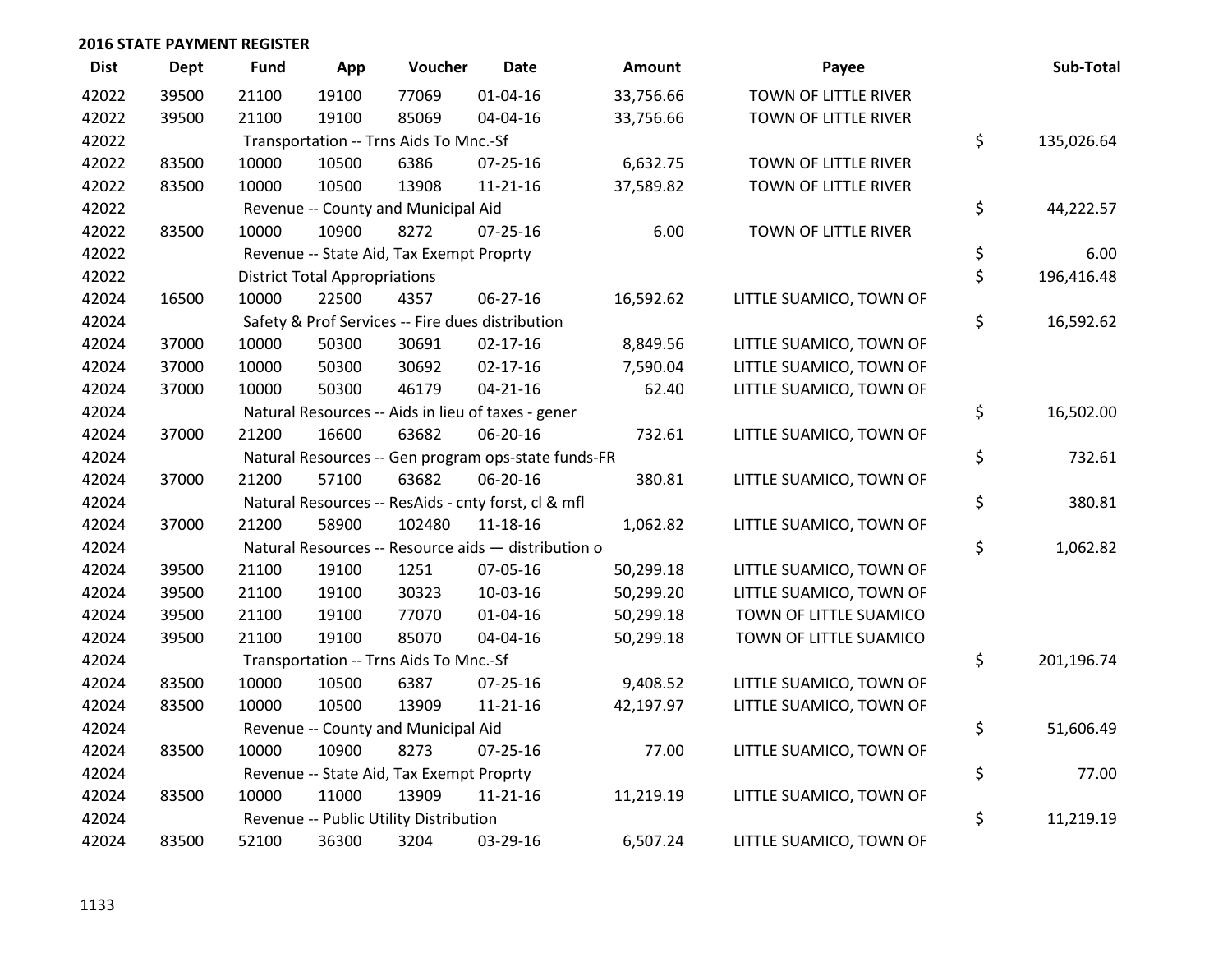| <b>Dist</b> | <b>Dept</b> | <b>Fund</b> | App                                  | Voucher                                             | <b>Date</b>    | <b>Amount</b> | Payee                 | Sub-Total        |
|-------------|-------------|-------------|--------------------------------------|-----------------------------------------------------|----------------|---------------|-----------------------|------------------|
| 42024       |             |             |                                      | Revenue -- Lottery & Gaming Credit                  |                |               |                       | \$<br>6,507.24   |
| 42024       |             |             | <b>District Total Appropriations</b> |                                                     |                |               |                       | \$<br>305,877.52 |
| 42026       | 16500       | 10000       | 22500                                | 4358                                                | 06-27-16       | 1,786.67      | TOWN OF MAPLE VALLEY  |                  |
| 42026       |             |             |                                      | Safety & Prof Services -- Fire dues distribution    |                |               |                       | \$<br>1,786.67   |
| 42026       | 37000       | 10000       | 50300                                | 30642                                               | $02 - 17 - 16$ | 722.42        | TOWN OF MAPLE VALLEY  |                  |
| 42026       |             |             |                                      | Natural Resources -- Aids in lieu of taxes - gener  |                |               |                       | \$<br>722.42     |
| 42026       | 37000       | 21200       | 16600                                | 63683                                               | 06-20-16       | 1,344.93      | TOWN OF MAPLE VALLEY  |                  |
| 42026       |             |             |                                      | Natural Resources -- Gen program ops-state funds-FR |                |               |                       | \$<br>1,344.93   |
| 42026       | 37000       | 21200       | 57100                                | 63683                                               | 06-20-16       | 635.62        | TOWN OF MAPLE VALLEY  |                  |
| 42026       |             |             |                                      | Natural Resources -- ResAids - cnty forst, cl & mfl |                |               |                       | \$<br>635.62     |
| 42026       | 39500       | 21100       | 19100                                | 1252                                                | 07-05-16       | 20,247.39     | TOWN OF MAPLE VALLEY  |                  |
| 42026       | 39500       | 21100       | 19100                                | 30324                                               | 10-03-16       | 20,247.39     | TOWN OF MAPLE VALLEY  |                  |
| 42026       | 39500       | 21100       | 19100                                | 77071                                               | 01-04-16       | 20,247.39     | TOWN OF MAPLE VALLEY  |                  |
| 42026       | 39500       | 21100       | 19100                                | 85071                                               | 04-04-16       | 20,247.39     | TOWN OF MAPLE VALLEY  |                  |
| 42026       |             |             |                                      | Transportation -- Trns Aids To Mnc.-Sf              |                |               |                       | \$<br>80,989.56  |
| 42026       | 39500       | 21100       | 27800                                | 72891                                               | $02 - 02 - 16$ | 17,452.92     | TREAS TN MAPLE VALLEY |                  |
| 42026       |             |             |                                      | Transportation -- Loc Rd Imp Prg St Fd              |                |               |                       | \$<br>17,452.92  |
| 42026       | 83500       | 10000       | 10500                                | 6388                                                | $07 - 25 - 16$ | 5,171.76      | TOWN OF MAPLE VALLEY  |                  |
| 42026       | 83500       | 10000       | 10500                                | 13910                                               | 11-21-16       | 29,187.38     | TOWN OF MAPLE VALLEY  |                  |
| 42026       |             |             |                                      | Revenue -- County and Municipal Aid                 |                |               |                       | \$<br>34,359.14  |
| 42026       | 83500       | 10000       | 10900                                | 8274                                                | $07 - 25 - 16$ | 3.00          | TOWN OF MAPLE VALLEY  |                  |
| 42026       |             |             |                                      | Revenue -- State Aid, Tax Exempt Proprty            |                |               |                       | \$<br>3.00       |
| 42026       | 83500       | 10000       | 11000                                | 13910                                               | $11 - 21 - 16$ | 123.54        | TOWN OF MAPLE VALLEY  |                  |
| 42026       |             |             |                                      | Revenue -- Public Utility Distribution              |                |               |                       | \$<br>123.54     |
| 42026       |             |             | <b>District Total Appropriations</b> |                                                     |                |               |                       | \$<br>137,417.80 |
| 42028       | 16500       | 10000       | 22500                                | 4359                                                | 06-27-16       | 2,951.62      | MORGAN, TOWN OF       |                  |
| 42028       |             |             |                                      | Safety & Prof Services -- Fire dues distribution    |                |               |                       | \$<br>2,951.62   |
| 42028       | 37000       | 21200       | 16600                                | 63684                                               | 06-20-16       | 751.30        | MORGAN, TOWN OF       |                  |
| 42028       |             |             |                                      | Natural Resources -- Gen program ops-state funds-FR |                |               |                       | \$<br>751.30     |
| 42028       | 37000       | 21200       | 57100                                | 63684                                               | 06-20-16       | 997.60        | MORGAN, TOWN OF       |                  |
| 42028       |             |             |                                      | Natural Resources -- ResAids - cnty forst, cl & mfl |                |               |                       | \$<br>997.60     |
| 42028       | 39500       | 21100       | 19100                                | 1253                                                | 07-05-16       | 27,976.41     | MORGAN, TOWN OF       |                  |
| 42028       | 39500       | 21100       | 19100                                | 30325                                               | 10-03-16       | 27,976.41     | MORGAN, TOWN OF       |                  |
| 42028       | 39500       | 21100       | 19100                                | 77072                                               | 01-04-16       | 27,976.41     | <b>TOWN OF MORGAN</b> |                  |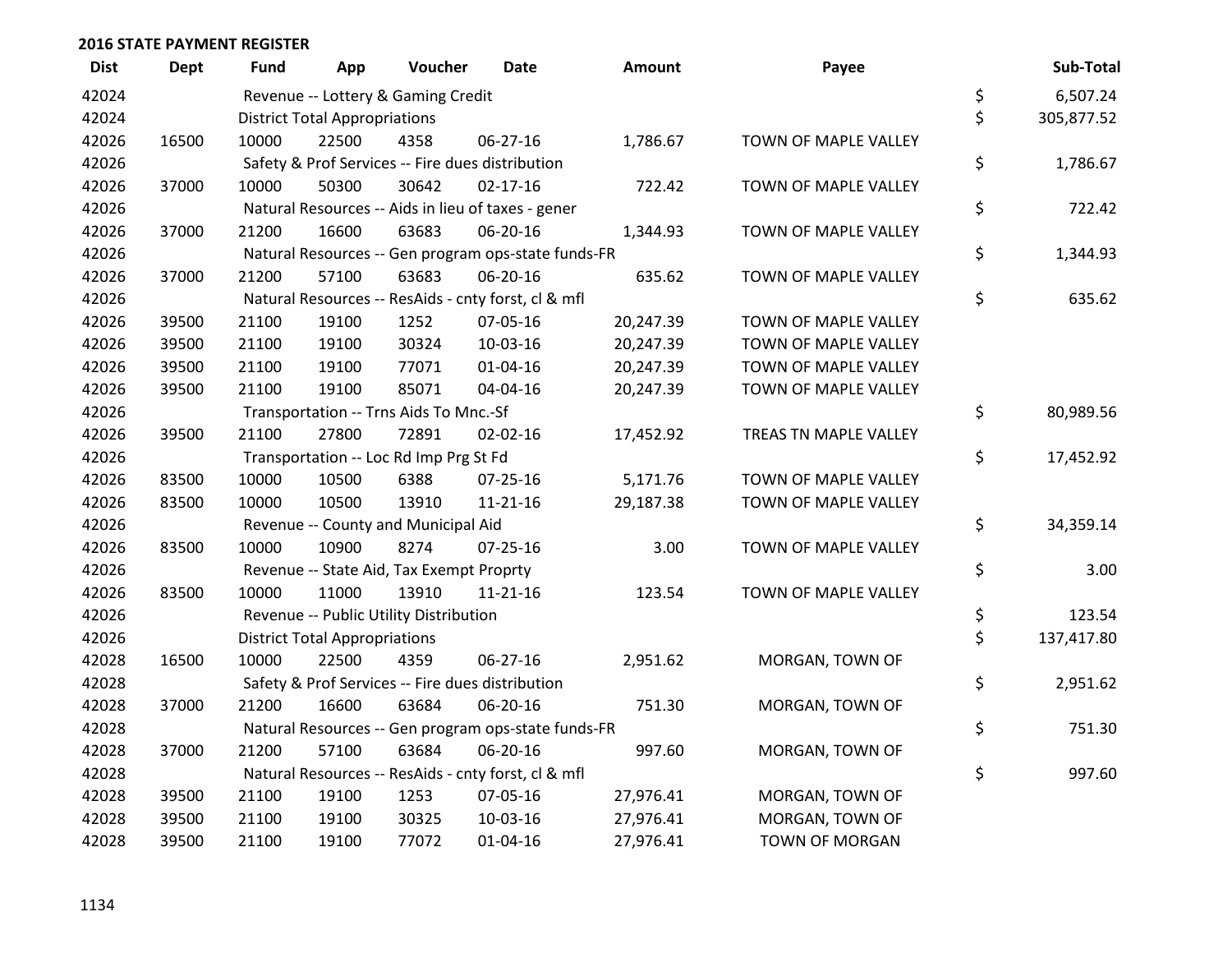| <b>Dist</b> | Dept  | <b>Fund</b> | App                                  | Voucher                                             | <b>Date</b>    | Amount     | Payee                   | Sub-Total        |
|-------------|-------|-------------|--------------------------------------|-----------------------------------------------------|----------------|------------|-------------------------|------------------|
| 42028       | 39500 | 21100       | 19100                                | 85072                                               | 04-04-16       | 27,976.41  | <b>TOWN OF MORGAN</b>   |                  |
| 42028       |       |             |                                      | Transportation -- Trns Aids To Mnc.-Sf              |                |            |                         | \$<br>111,905.64 |
| 42028       | 50500 | 10000       | 17400                                | 17086                                               | 04-28-16       | 24,189.00  | MORGAN, TOWN OF         |                  |
| 42028       | 50500 | 10000       | 17400                                | 36533                                               | 12-19-16       | 23,543.00  | MORGAN, TOWN OF         |                  |
| 42028       |       |             |                                      | Administration -- HV trans In annual impact fee     |                |            |                         | \$<br>47,732.00  |
| 42028       | 50500 | 10000       | 17500                                | 36533                                               | 12-19-16       | 336,329.00 | MORGAN, TOWN OF         |                  |
| 42028       |       |             |                                      | Administration -- HV trans In environ impact fee    |                |            |                         | \$<br>336,329.00 |
| 42028       | 83500 | 10000       | 10500                                | 6389                                                | $07 - 25 - 16$ | 6,910.65   | MORGAN, TOWN OF         |                  |
| 42028       | 83500 | 10000       | 10500                                | 13911                                               | $11 - 21 - 16$ | 20,231.98  | MORGAN, TOWN OF         |                  |
| 42028       |       |             |                                      | Revenue -- County and Municipal Aid                 |                |            |                         | \$<br>27,142.63  |
| 42028       | 83500 | 10000       | 10900                                | 8275                                                | 07-25-16       | 8.00       | MORGAN, TOWN OF         |                  |
| 42028       |       |             |                                      | Revenue -- State Aid, Tax Exempt Proprty            |                |            |                         | \$<br>8.00       |
| 42028       | 83500 | 10000       | 11000                                | 13911                                               | $11 - 21 - 16$ | 20,089.04  | MORGAN, TOWN OF         |                  |
| 42028       |       |             |                                      | Revenue -- Public Utility Distribution              |                |            |                         | \$<br>20,089.04  |
| 42028       |       |             | <b>District Total Appropriations</b> |                                                     |                |            |                         | \$<br>547,906.83 |
| 42029       | 16500 | 10000       | 22500                                | 4360                                                | 06-27-16       | 4,812.65   | <b>TOWN OF MOUNTAIN</b> |                  |
| 42029       |       |             |                                      | Safety & Prof Services -- Fire dues distribution    |                |            |                         | \$<br>4,812.65   |
| 42029       | 37000 | 10000       | 50300                                | 28933                                               | $02 - 12 - 16$ | 156.08     | <b>TOWN OF MOUNTAIN</b> |                  |
| 42029       | 37000 | 10000       | 50300                                | 28934                                               | $02 - 12 - 16$ | 2,982.27   | <b>TOWN OF MOUNTAIN</b> |                  |
| 42029       |       |             |                                      | Natural Resources -- Aids in lieu of taxes - gener  |                |            |                         | \$<br>3,138.35   |
| 42029       | 37000 | 21200       | 16600                                | 63685                                               | 06-20-16       | 780.97     | <b>TOWN OF MOUNTAIN</b> |                  |
| 42029       |       |             |                                      | Natural Resources -- Gen program ops-state funds-FR |                |            |                         | \$<br>780.97     |
| 42029       | 37000 | 21200       | 57100                                | 63685                                               | 06-20-16       | 438.37     | <b>TOWN OF MOUNTAIN</b> |                  |
| 42029       |       |             |                                      | Natural Resources -- ResAids - cnty forst, cl & mfl |                |            |                         | \$<br>438.37     |
| 42029       | 37000 | 21200       | 58400                                | 48139                                               | 04-29-16       | 4,704.08   | <b>TOWN OF MOUNTAIN</b> |                  |
| 42029       | 37000 | 21200       | 58400                                | 90559                                               | 09-14-16       | 61,110.10  | <b>TOWN OF MOUNTAIN</b> |                  |
| 42029       |       |             |                                      | Natural Resources -- ResAids - pymt in lieu tax fed |                |            |                         | \$<br>65,814.18  |
| 42029       | 37000 | 21200       | 58900                                | 102481                                              | 11-18-16       | 1,208.99   | <b>TOWN OF MOUNTAIN</b> |                  |
| 42029       |       |             |                                      | Natural Resources -- Resource aids - distribution o |                |            |                         | \$<br>1,208.99   |
| 42029       | 39500 | 21100       | 19100                                | 1254                                                | 07-05-16       | 50,844.18  | <b>TOWN OF MOUNTAIN</b> |                  |
| 42029       | 39500 | 21100       | 19100                                | 30326                                               | 10-03-16       | 50,844.18  | <b>TOWN OF MOUNTAIN</b> |                  |
| 42029       | 39500 | 21100       | 19100                                | 77073                                               | $01 - 04 - 16$ | 50,844.18  | <b>TOWN OF MOUNTAIN</b> |                  |
| 42029       | 39500 | 21100       | 19100                                | 85073                                               | 04-04-16       | 50,844.18  | <b>TOWN OF MOUNTAIN</b> |                  |
| 42029       |       |             |                                      | Transportation -- Trns Aids To Mnc.-Sf              |                |            |                         | \$<br>203,376.72 |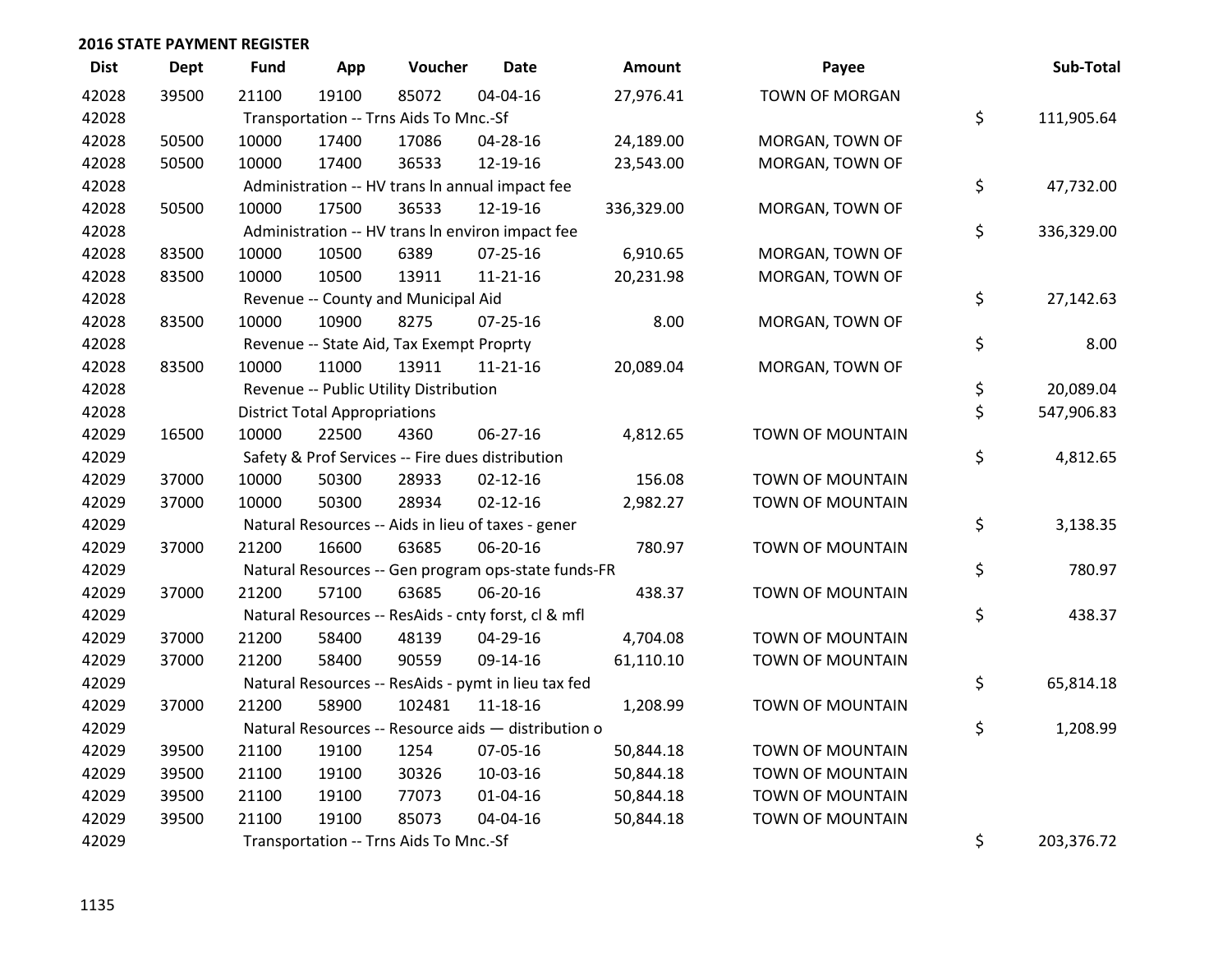| <b>Dist</b> | <b>Dept</b> | <b>Fund</b> | App                                  | Voucher                                             | <b>Date</b>    | Amount    | Payee                   | Sub-Total        |
|-------------|-------------|-------------|--------------------------------------|-----------------------------------------------------|----------------|-----------|-------------------------|------------------|
| 42029       | 83500       | 10000       | 10500                                | 6390                                                | $07 - 25 - 16$ | 3,111.80  | <b>TOWN OF MOUNTAIN</b> |                  |
| 42029       | 83500       | 10000       | 10500                                | 13912                                               | $11 - 21 - 16$ | 15,875.20 | TOWN OF MOUNTAIN        |                  |
| 42029       |             |             |                                      | Revenue -- County and Municipal Aid                 |                |           |                         | \$<br>18,987.00  |
| 42029       | 83500       | 10000       | 10900                                | 8276                                                | $07 - 25 - 16$ | 41.00     | TOWN OF MOUNTAIN        |                  |
| 42029       |             |             |                                      | Revenue -- State Aid, Tax Exempt Proprty            |                |           |                         | \$<br>41.00      |
| 42029       | 83500       | 10000       | 11000                                | 13912                                               | $11 - 21 - 16$ | 1,791.83  | <b>TOWN OF MOUNTAIN</b> |                  |
| 42029       |             |             |                                      | Revenue -- Public Utility Distribution              |                |           |                         | \$<br>1,791.83   |
| 42029       |             |             | <b>District Total Appropriations</b> |                                                     |                |           |                         | \$<br>300,390.06 |
| 42030       | 16500       | 10000       | 22500                                | 4361                                                | 06-27-16       | 3,834.44  | OCONTO, TOWN OF         |                  |
| 42030       |             |             |                                      | Safety & Prof Services -- Fire dues distribution    |                |           |                         | \$<br>3,834.44   |
| 42030       | 37000       | 10000       | 50300                                | 30930                                               | $02 - 17 - 16$ | 1,749.23  | OCONTO, TOWN OF         |                  |
| 42030       | 37000       | 10000       | 50300                                | 47038                                               | $04 - 21 - 16$ | 2.00      | OCONTO, TOWN OF         |                  |
| 42030       |             |             |                                      | Natural Resources -- Aids in lieu of taxes - gener  |                |           |                         | \$<br>1,751.23   |
| 42030       | 37000       | 21200       | 16600                                | 63686                                               | 06-20-16       | 626.48    | OCONTO, TOWN OF         |                  |
| 42030       |             |             |                                      | Natural Resources -- Gen program ops-state funds-FR |                |           |                         | \$<br>626.48     |
| 42030       | 37000       | 21200       | 57100                                | 63686                                               | 06-20-16       | 750.81    | OCONTO, TOWN OF         |                  |
| 42030       |             |             |                                      | Natural Resources -- ResAids - cnty forst, cl & mfl |                |           |                         | \$<br>750.81     |
| 42030       | 37000       | 21200       | 57900                                | 47039                                               | $04 - 21 - 16$ | 0.20      | OCONTO, TOWN OF         |                  |
| 42030       |             |             |                                      | Natural Resources -- Aids in lieu of taxes - sum s  |                |           |                         | \$<br>0.20       |
| 42030       | 39500       | 21100       | 19100                                | 1255                                                | 07-05-16       | 31,059.21 | OCONTO, TOWN OF         |                  |
| 42030       | 39500       | 21100       | 19100                                | 30327                                               | 10-03-16       | 31,059.21 | OCONTO, TOWN OF         |                  |
| 42030       |             |             |                                      | Transportation -- Trns Aids To Mnc.-Sf              |                |           |                         | \$<br>62,118.42  |
| 42030       | 39500       | 21100       | 17400                                | 71787                                               | $01 - 25 - 16$ | 5,850.00  | TREAS TN OCONTO         |                  |
| 42030       |             |             |                                      | Transportation -- Disastr Damag Aid Sf              |                |           |                         | \$<br>5,850.00   |
| 42030       | 39500       | 21100       | 19100                                | 77074                                               | $01 - 04 - 16$ | 31,059.21 | TOWN OF OCONTO          |                  |
| 42030       | 39500       | 21100       | 19100                                | 85074                                               | 04-04-16       | 31,059.21 | TOWN OF OCONTO          |                  |
| 42030       |             |             |                                      | Transportation -- Trns Aids To Mnc.-Sf              |                |           |                         | \$<br>62,118.42  |
| 42030       | 83500       | 10000       | 10500                                | 6391                                                | $07 - 25 - 16$ | 8,060.20  | OCONTO, TOWN OF         |                  |
| 42030       | 83500       | 10000       | 10500                                | 13913                                               | $11 - 21 - 16$ | 37,990.82 | OCONTO, TOWN OF         |                  |
| 42030       |             |             |                                      | Revenue -- County and Municipal Aid                 |                |           |                         | \$<br>46,051.02  |
| 42030       | 83500       | 10000       | 10900                                | 8277                                                | $07 - 25 - 16$ | 12.00     | OCONTO, TOWN OF         |                  |
| 42030       |             |             |                                      | Revenue -- State Aid, Tax Exempt Proprty            |                |           |                         | \$<br>12.00      |
| 42030       | 83500       | 10000       | 11000                                | 13913                                               | $11 - 21 - 16$ | 7,678.11  | OCONTO, TOWN OF         |                  |
| 42030       |             |             |                                      | Revenue -- Public Utility Distribution              |                |           |                         | \$<br>7,678.11   |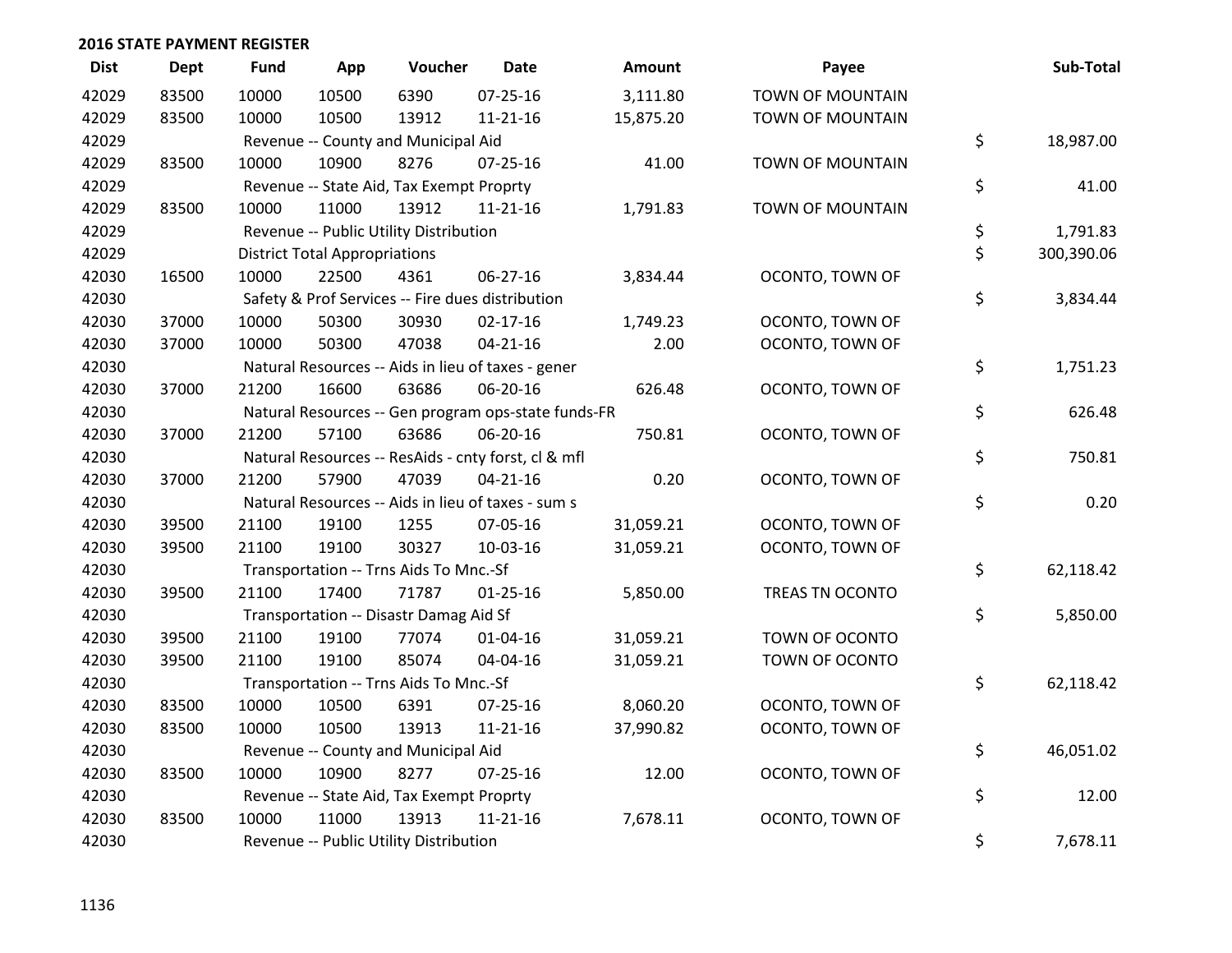| <b>Dist</b> | <b>Dept</b> | <b>Fund</b> | App                                  | Voucher                                             | Date           | Amount    | Payee                    | Sub-Total        |
|-------------|-------------|-------------|--------------------------------------|-----------------------------------------------------|----------------|-----------|--------------------------|------------------|
| 42030       |             |             | <b>District Total Appropriations</b> |                                                     |                |           |                          | \$<br>190,791.13 |
| 42032       | 16500       | 10000       | 22500                                | 5214                                                | 07-07-16       | 3,610.64  | TOWN OF OCONTO FALLS     |                  |
| 42032       |             |             |                                      | Safety & Prof Services -- Fire dues distribution    |                |           |                          | \$<br>3,610.64   |
| 42032       | 37000       | 21200       | 16600                                | 63687                                               | 06-20-16       | 524.96    | TOWN OF OCONTO FALLS     |                  |
| 42032       |             |             |                                      | Natural Resources -- Gen program ops-state funds-FR |                |           |                          | \$<br>524.96     |
| 42032       | 37000       | 21200       | 57100                                | 63687                                               | 06-20-16       | 235.89    | TOWN OF OCONTO FALLS     |                  |
| 42032       |             |             |                                      | Natural Resources -- ResAids - cnty forst, cl & mfl |                |           |                          | \$<br>235.89     |
| 42032       | 39500       | 21100       | 19100                                | 1256                                                | 07-05-16       | 26,473.54 | TOWN OF OCONTO FALLS     |                  |
| 42032       | 39500       | 21100       | 19100                                | 30328                                               | 10-03-16       | 26,473.56 | TOWN OF OCONTO FALLS     |                  |
| 42032       | 39500       | 21100       | 19100                                | 77075                                               | 01-04-16       | 26,473.54 | TOWN OF OCONTO FALLS     |                  |
| 42032       | 39500       | 21100       | 19100                                | 85075                                               | 04-04-16       | 26,473.54 | TOWN OF OCONTO FALLS     |                  |
| 42032       |             |             |                                      | Transportation -- Trns Aids To Mnc.-Sf              |                |           |                          | \$<br>105,894.18 |
| 42032       | 83500       | 10000       | 10500                                | 6392                                                | 07-25-16       | 5,378.65  | TOWN OF OCONTO FALLS     |                  |
| 42032       | 83500       | 10000       | 10500                                | 13914                                               | $11 - 21 - 16$ | 26,813.17 | TOWN OF OCONTO FALLS     |                  |
| 42032       |             |             |                                      | Revenue -- County and Municipal Aid                 |                |           |                          | \$<br>32,191.82  |
| 42032       | 83500       | 10000       | 10900                                | 8278                                                | 07-25-16       | 33.00     | TOWN OF OCONTO FALLS     |                  |
| 42032       |             |             |                                      | Revenue -- State Aid, Tax Exempt Proprty            |                |           |                          | \$<br>33.00      |
| 42032       | 83500       | 10000       | 11000                                | 13914                                               | $11 - 21 - 16$ | 3,479.96  | TOWN OF OCONTO FALLS     |                  |
| 42032       |             |             |                                      | Revenue -- Public Utility Distribution              |                |           |                          | \$<br>3,479.96   |
| 42032       |             |             | <b>District Total Appropriations</b> |                                                     |                |           |                          | \$<br>145,970.45 |
| 42034       | 16500       | 10000       | 22500                                | 4362                                                | 06-27-16       | 4,096.14  | <b>TOWN OF PENSAUKEE</b> |                  |
| 42034       |             |             |                                      | Safety & Prof Services -- Fire dues distribution    |                |           |                          | \$<br>4,096.14   |
| 42034       | 37000       | 10000       | 50300                                | 33779                                               | 03-01-16       | 6,707.18  | TOWN OF PENSAUKEE        |                  |
| 42034       | 37000       | 10000       | 50300                                | 33780                                               | 03-01-16       | 2,365.77  | TOWN OF PENSAUKEE        |                  |
| 42034       | 37000       | 10000       | 50300                                | 45669                                               | $04 - 21 - 16$ | 255.17    | <b>TOWN OF PENSAUKEE</b> |                  |
| 42034       | 37000       | 10000       | 50300                                | 45670                                               | $04 - 21 - 16$ | 48.69     | TOWN OF PENSAUKEE        |                  |
| 42034       |             |             |                                      | Natural Resources -- Aids in lieu of taxes - gener  |                |           |                          | \$<br>9,376.81   |
| 42034       | 37000       | 21200       | 16600                                | 63688                                               | 06-20-16       | 1,296.06  | TOWN OF PENSAUKEE        |                  |
| 42034       |             |             |                                      | Natural Resources -- Gen program ops-state funds-FR |                |           |                          | \$<br>1,296.06   |
| 42034       | 37000       | 21200       | 57100                                | 63688                                               | 06-20-16       | 748.90    | <b>TOWN OF PENSAUKEE</b> |                  |
| 42034       |             |             |                                      | Natural Resources -- ResAids - cnty forst, cl & mfl |                |           |                          | \$<br>748.90     |
| 42034       | 37000       | 21200       | 57900                                | 45668                                               | $04 - 21 - 16$ | 229.19    | <b>TOWN OF PENSAUKEE</b> |                  |
| 42034       |             |             |                                      | Natural Resources -- Aids in lieu of taxes - sum s  |                |           |                          | \$<br>229.19     |
| 42034       | 37000       | 21200       | 58900                                | 102482                                              | 11-18-16       | 838.25    | <b>TOWN OF PENSAUKEE</b> |                  |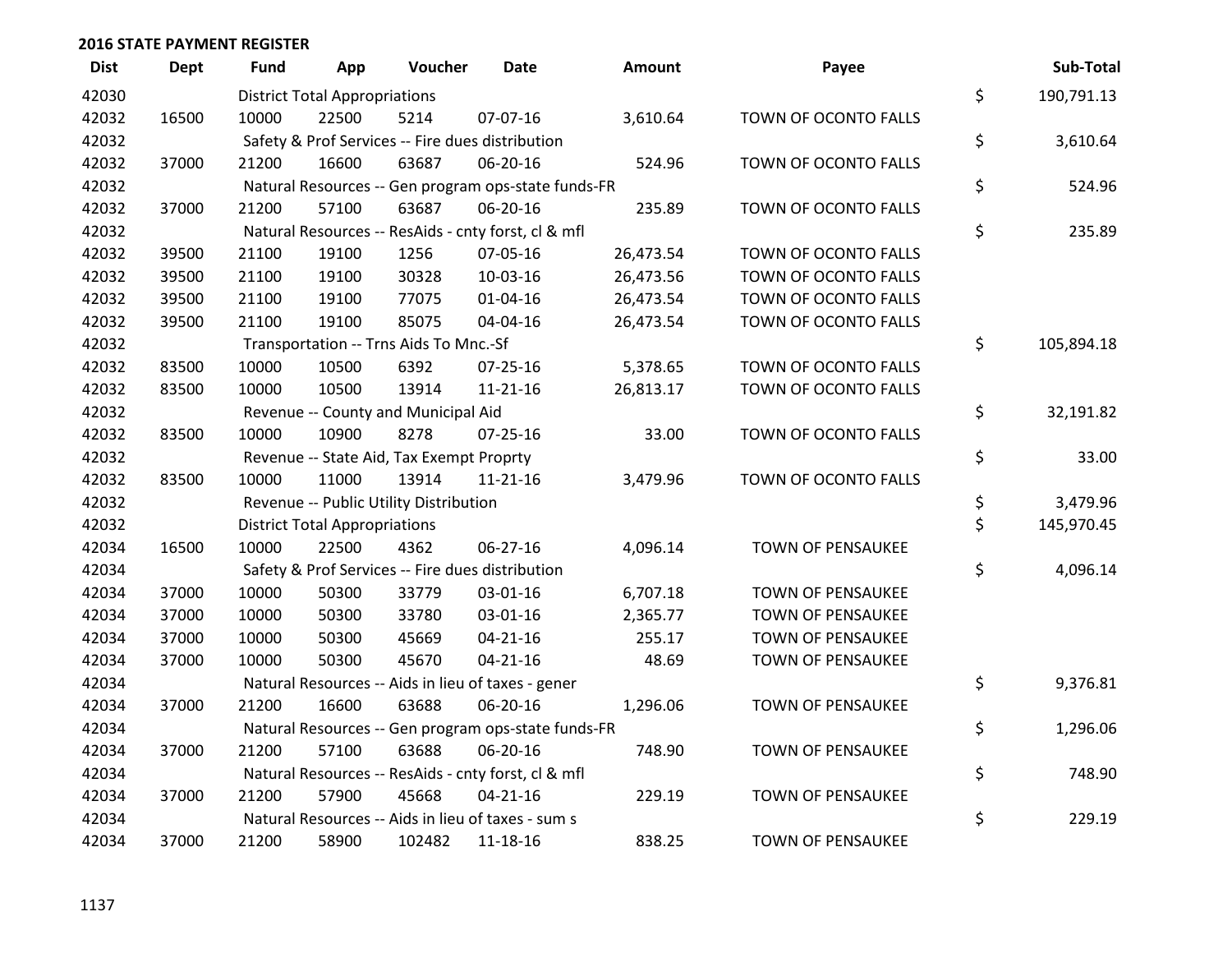| <b>Dist</b> | Dept  | Fund  | App                                  | Voucher                                  | <b>Date</b>                                         | <b>Amount</b> | Payee                    | Sub-Total        |
|-------------|-------|-------|--------------------------------------|------------------------------------------|-----------------------------------------------------|---------------|--------------------------|------------------|
| 42034       |       |       |                                      |                                          | Natural Resources -- Resource aids - distribution o |               |                          | \$<br>838.25     |
| 42034       | 39500 | 21100 | 19100                                | 1257                                     | 07-05-16                                            | 32,270.31     | <b>TOWN OF PENSAUKEE</b> |                  |
| 42034       | 39500 | 21100 | 19100                                | 30329                                    | 10-03-16                                            | 32,270.31     | <b>TOWN OF PENSAUKEE</b> |                  |
| 42034       | 39500 | 21100 | 19100                                | 77076                                    | $01 - 04 - 16$                                      | 32,270.31     | <b>TOWN OF PENSAUKEE</b> |                  |
| 42034       | 39500 | 21100 | 19100                                | 85076                                    | 04-04-16                                            | 32,270.31     | <b>TOWN OF PENSAUKEE</b> |                  |
| 42034       |       |       |                                      | Transportation -- Trns Aids To Mnc.-Sf   |                                                     |               |                          | \$<br>129,081.24 |
| 42034       | 83500 | 10000 | 10500                                | 6393                                     | $07 - 25 - 16$                                      | 3,621.32      | <b>TOWN OF PENSAUKEE</b> |                  |
| 42034       | 83500 | 10000 | 10500                                | 13915                                    | $11 - 21 - 16$                                      | 20,368.27     | TOWN OF PENSAUKEE        |                  |
| 42034       |       |       |                                      | Revenue -- County and Municipal Aid      |                                                     |               |                          | \$<br>23,989.59  |
| 42034       | 83500 | 10000 | 10900                                | 8279                                     | $07 - 25 - 16$                                      | 7.00          | TOWN OF PENSAUKEE        |                  |
| 42034       |       |       |                                      | Revenue -- State Aid, Tax Exempt Proprty |                                                     |               |                          | \$<br>7.00       |
| 42034       | 83500 | 10000 | 11000                                | 13915                                    | $11 - 21 - 16$                                      | 133.54        | TOWN OF PENSAUKEE        |                  |
| 42034       |       |       |                                      | Revenue -- Public Utility Distribution   |                                                     |               |                          | \$<br>133.54     |
| 42034       |       |       | <b>District Total Appropriations</b> |                                          |                                                     |               |                          | \$<br>169,796.72 |
| 42036       | 16500 | 10000 | 22500                                | 4363                                     | 06-27-16                                            | 6,918.55      | TOWN OF RIVERVIEW        |                  |
| 42036       |       |       |                                      |                                          | Safety & Prof Services -- Fire dues distribution    |               |                          | \$<br>6,918.55   |
| 42036       | 37000 | 10000 | 50300                                | 30583                                    | $02 - 17 - 16$                                      | 1,520.22      | TOWN OF RIVERVIEW        |                  |
| 42036       |       |       |                                      |                                          | Natural Resources -- Aids in lieu of taxes - gener  |               |                          | \$<br>1,520.22   |
| 42036       | 37000 | 21200 | 16600                                | 63689                                    | 06-20-16                                            | 1,211.99      | TOWN OF RIVERVIEW        |                  |
| 42036       |       |       |                                      |                                          | Natural Resources -- Gen program ops-state funds-FR |               |                          | \$<br>1,211.99   |
| 42036       | 37000 | 21200 | 57100                                | 63689                                    | 06-20-16                                            | 659.67        | TOWN OF RIVERVIEW        |                  |
| 42036       |       |       |                                      |                                          | Natural Resources -- ResAids - cnty forst, cl & mfl |               |                          | \$<br>659.67     |
| 42036       | 37000 | 21200 | 58400                                | 48143                                    | 04-29-16                                            | 4,306.36      | TOWN OF RIVERVIEW        |                  |
| 42036       | 37000 | 21200 | 58400                                | 90560                                    | 09-14-16                                            | 55,943.30     | TOWN OF RIVERVIEW        |                  |
| 42036       |       |       |                                      |                                          | Natural Resources -- ResAids - pymt in lieu tax fed |               |                          | \$<br>60,249.66  |
| 42036       | 37000 | 21200 | 58900                                | 102483                                   | $11 - 18 - 16$                                      | 454.82        | TOWN OF RIVERVIEW        |                  |
| 42036       |       |       |                                      |                                          | Natural Resources -- Resource aids - distribution o |               |                          | \$<br>454.82     |
| 42036       | 39500 | 21100 | 19100                                | 1258                                     | 07-05-16                                            | 54,427.93     | TOWN OF RIVERVIEW        |                  |
| 42036       | 39500 | 21100 | 19100                                | 30330                                    | 10-03-16                                            | 54,427.95     | TOWN OF RIVERVIEW        |                  |
| 42036       | 39500 | 21100 | 19100                                | 77077                                    | $01 - 04 - 16$                                      | 54,427.93     | TOWN OF RIVERVIEW        |                  |
| 42036       | 39500 | 21100 | 19100                                | 85077                                    | 04-04-16                                            | 54,427.93     | TOWN OF RIVERVIEW        |                  |
| 42036       |       |       |                                      | Transportation -- Trns Aids To Mnc.-Sf   |                                                     |               |                          | \$<br>217,711.74 |
| 42036       | 43500 | 10000 | 11900                                | 72293                                    | 09-02-16                                            | 5,347.79      | TOWN OF RIVERVIEW        |                  |
| 42036       |       |       |                                      |                                          | Health Services -- Emergency medical services, ai   |               |                          | \$<br>5,347.79   |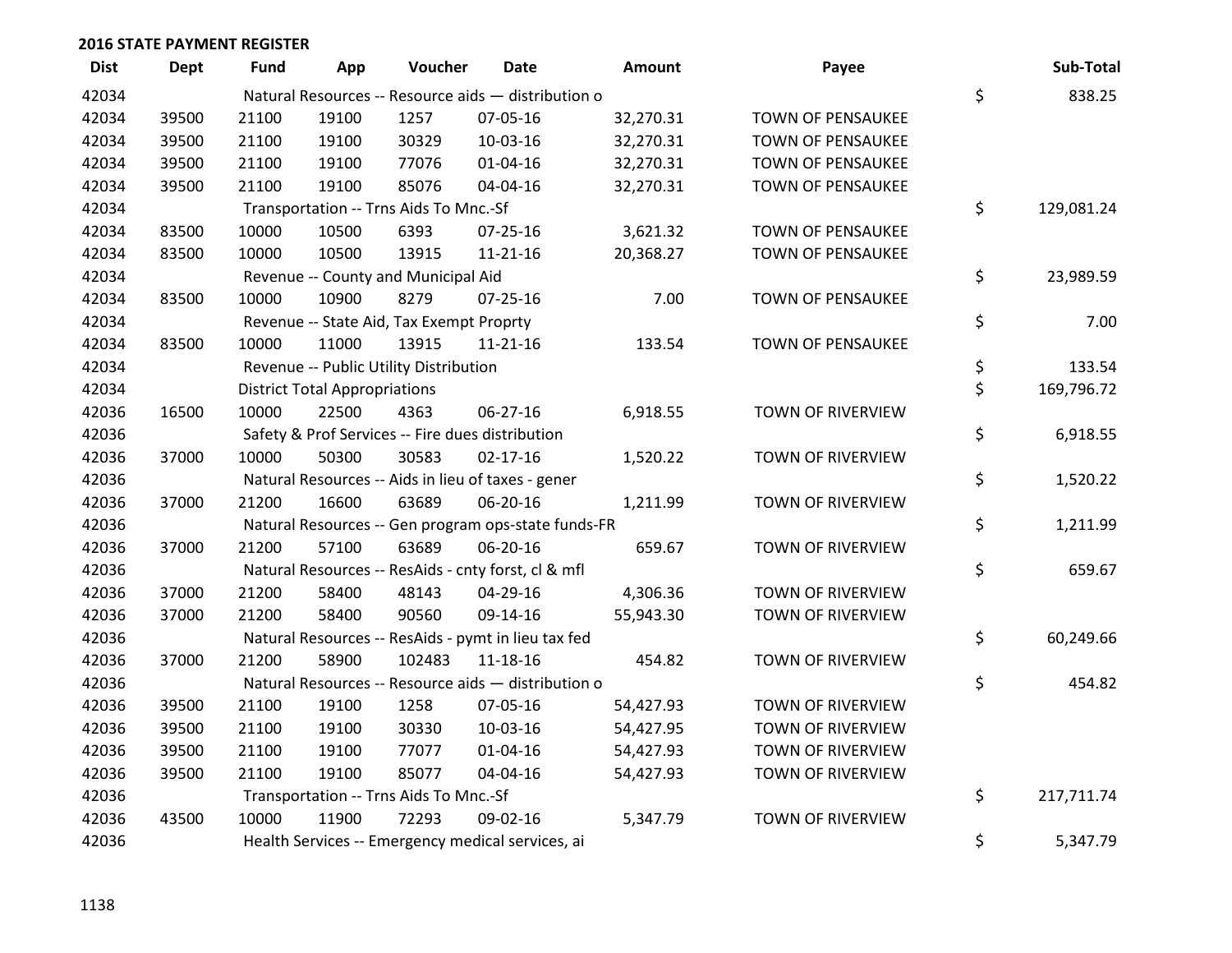| <b>Dist</b> | Dept  | <b>Fund</b> | App                                  | Voucher                                  | <b>Date</b>                                         | Amount    | Payee                    | Sub-Total        |
|-------------|-------|-------------|--------------------------------------|------------------------------------------|-----------------------------------------------------|-----------|--------------------------|------------------|
| 42036       | 83500 | 10000       | 10500                                | 6394                                     | $07 - 25 - 16$                                      | 2,476.25  | <b>TOWN OF RIVERVIEW</b> |                  |
| 42036       | 83500 | 10000       | 10500                                | 13916                                    | $11 - 21 - 16$                                      | 11,596.06 | TOWN OF RIVERVIEW        |                  |
| 42036       |       |             |                                      | Revenue -- County and Municipal Aid      |                                                     |           |                          | \$<br>14,072.31  |
| 42036       | 83500 | 10000       | 10900                                | 8280                                     | $07 - 25 - 16$                                      | 210.00    | TOWN OF RIVERVIEW        |                  |
| 42036       |       |             |                                      | Revenue -- State Aid, Tax Exempt Proprty |                                                     |           |                          | \$<br>210.00     |
| 42036       | 83500 | 10000       | 11000                                | 13916                                    | 11-21-16                                            | 495.20    | TOWN OF RIVERVIEW        |                  |
| 42036       |       |             |                                      | Revenue -- Public Utility Distribution   |                                                     |           |                          | \$<br>495.20     |
| 42036       |       |             | <b>District Total Appropriations</b> |                                          |                                                     |           |                          | \$<br>308,851.95 |
| 42038       | 16500 | 10000       | 22500                                | 5215                                     | 07-07-16                                            | 3,313.33  | TOWN OF SPRUCE           |                  |
| 42038       |       |             |                                      |                                          | Safety & Prof Services -- Fire dues distribution    |           |                          | \$<br>3,313.33   |
| 42038       | 37000 | 21200       | 16600                                | 63690                                    | 06-20-16                                            | 856.95    | TOWN OF SPRUCE           |                  |
| 42038       |       |             |                                      |                                          | Natural Resources -- Gen program ops-state funds-FR |           |                          | \$<br>856.95     |
| 42038       | 37000 | 21200       | 57100                                | 63690                                    | 06-20-16                                            | 392.67    | <b>TOWN OF SPRUCE</b>    |                  |
| 42038       |       |             |                                      |                                          | Natural Resources -- ResAids - cnty forst, cl & mfl |           |                          | \$<br>392.67     |
| 42038       | 37000 | 21200       | 58900                                | 102484                                   | 11-18-16                                            | 118.16    | <b>TOWN OF SPRUCE</b>    |                  |
| 42038       |       |             |                                      |                                          | Natural Resources -- Resource aids - distribution o |           |                          | \$<br>118.16     |
| 42038       | 39500 | 21100       | 19100                                | 1259                                     | 07-05-16                                            | 21,773.87 | TOWN OF SPRUCE           |                  |
| 42038       | 39500 | 21100       | 19100                                | 30331                                    | 10-03-16                                            | 21,773.88 | <b>TOWN OF SPRUCE</b>    |                  |
| 42038       | 39500 | 21100       | 19100                                | 77078                                    | $01 - 04 - 16$                                      | 21,773.87 | <b>TOWN OF SPRUCE</b>    |                  |
| 42038       | 39500 | 21100       | 19100                                | 85078                                    | 04-04-16                                            | 21,773.87 | <b>TOWN OF SPRUCE</b>    |                  |
| 42038       |       |             |                                      | Transportation -- Trns Aids To Mnc.-Sf   |                                                     |           |                          | \$<br>87,095.49  |
| 42038       | 83500 | 10000       | 10500                                | 6395                                     | 07-25-16                                            | 1,512.69  | TOWN OF SPRUCE           |                  |
| 42038       | 83500 | 10000       | 10500                                | 13917                                    | $11 - 21 - 16$                                      | 8,571.91  | TOWN OF SPRUCE           |                  |
| 42038       |       |             |                                      | Revenue -- County and Municipal Aid      |                                                     |           |                          | \$<br>10,084.60  |
| 42038       | 83500 | 10000       | 10900                                | 8281                                     | $07 - 25 - 16$                                      | 5.00      | TOWN OF SPRUCE           |                  |
| 42038       |       |             |                                      | Revenue -- State Aid, Tax Exempt Proprty |                                                     |           |                          | \$<br>5.00       |
| 42038       |       |             | <b>District Total Appropriations</b> |                                          |                                                     |           |                          | \$<br>101,866.20 |
| 42040       | 16500 | 10000       | 22500                                | 4364                                     | 06-27-16                                            | 4,503.87  | <b>TOWN OF STILES</b>    |                  |
| 42040       |       |             |                                      |                                          | Safety & Prof Services -- Fire dues distribution    |           |                          | \$<br>4,503.87   |
| 42040       | 37000 | 10000       | 50300                                | 33771                                    | 03-01-16                                            | 966.87    | TOWN OF STILES           |                  |
| 42040       |       |             |                                      |                                          | Natural Resources -- Aids in lieu of taxes - gener  |           |                          | \$<br>966.87     |
| 42040       | 37000 | 21200       | 16600                                | 63691                                    | 06-20-16                                            | 1,178.39  | TOWN OF STILES           |                  |
| 42040       |       |             |                                      |                                          | Natural Resources -- Gen program ops-state funds-FR |           |                          | \$<br>1,178.39   |
| 42040       | 37000 | 21200       | 57100                                | 63691                                    | 06-20-16                                            | 816.27    | <b>TOWN OF STILES</b>    |                  |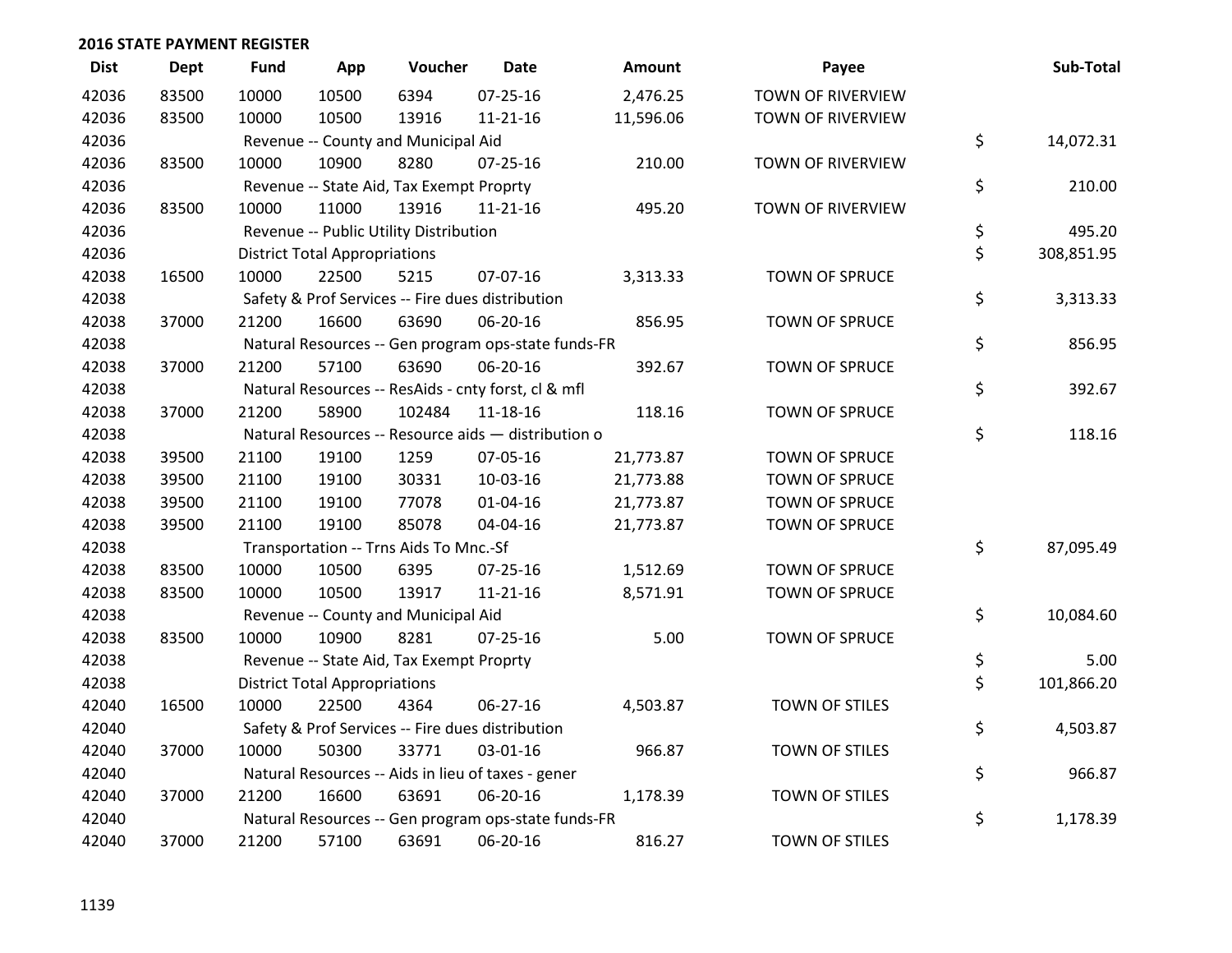| <b>Dist</b> | <b>Dept</b> | <b>Fund</b> | App                                  | Voucher                                  | Date                                                | Amount    | Payee                 | Sub-Total        |
|-------------|-------------|-------------|--------------------------------------|------------------------------------------|-----------------------------------------------------|-----------|-----------------------|------------------|
| 42040       |             |             |                                      |                                          | Natural Resources -- ResAids - cnty forst, cl & mfl |           |                       | \$<br>816.27     |
| 42040       | 39500       | 21100       | 19100                                | 1260                                     | 07-05-16                                            | 26,407.48 | TOWN OF STILES        |                  |
| 42040       | 39500       | 21100       | 19100                                | 30332                                    | 10-03-16                                            | 26,407.50 | <b>TOWN OF STILES</b> |                  |
| 42040       | 39500       | 21100       | 19100                                | 77079                                    | $01 - 04 - 16$                                      | 26,407.48 | TOWN OF STILES        |                  |
| 42040       | 39500       | 21100       | 19100                                | 85079                                    | 04-04-16                                            | 26,407.48 | TOWN OF STILES        |                  |
| 42040       |             |             |                                      | Transportation -- Trns Aids To Mnc.-Sf   |                                                     |           |                       | \$<br>105,629.94 |
| 42040       | 83500       | 10000       | 10500                                | 6396                                     | $07 - 25 - 16$                                      | 9,661.71  | TOWN OF STILES        |                  |
| 42040       | 83500       | 10000       | 10500                                | 13918                                    | $11 - 21 - 16$                                      | 43,685.80 | <b>TOWN OF STILES</b> |                  |
| 42040       |             |             |                                      | Revenue -- County and Municipal Aid      |                                                     |           |                       | \$<br>53,347.51  |
| 42040       | 83500       | 10000       | 10900                                | 8282                                     | $07 - 25 - 16$                                      | 116.00    | TOWN OF STILES        |                  |
| 42040       |             |             |                                      | Revenue -- State Aid, Tax Exempt Proprty |                                                     |           |                       | \$<br>116.00     |
| 42040       | 83500       | 10000       | 11000                                | 13918                                    | 11-21-16                                            | 10,759.45 | TOWN OF STILES        |                  |
| 42040       |             |             |                                      | Revenue -- Public Utility Distribution   |                                                     |           |                       | \$<br>10,759.45  |
| 42040       | 83500       | 52100       | 36300                                | 3205                                     | 03-29-16                                            | 1,916.96  | TOWN OF STILES        |                  |
| 42040       |             |             |                                      | Revenue -- Lottery & Gaming Credit       |                                                     |           |                       | \$<br>1,916.96   |
| 42040       |             |             | <b>District Total Appropriations</b> |                                          |                                                     |           |                       | \$<br>179,235.26 |
| 42042       | 16500       | 10000       | 22500                                | 4365                                     | 06-27-16                                            | 8,322.18  | TOWN OF TOWNSEND      |                  |
| 42042       |             |             |                                      |                                          | Safety & Prof Services -- Fire dues distribution    |           |                       | \$<br>8,322.18   |
| 42042       | 37000       | 10000       | 50300                                | 30531                                    | $02 - 17 - 16$                                      | 2,025.69  | TOWN OF TOWNSEND      |                  |
| 42042       |             |             |                                      |                                          | Natural Resources -- Aids in lieu of taxes - gener  |           |                       | \$<br>2,025.69   |
| 42042       | 37000       | 21200       | 16600                                | 63692                                    | 06-20-16                                            | 457.98    | TOWN OF TOWNSEND      |                  |
| 42042       |             |             |                                      |                                          | Natural Resources -- Gen program ops-state funds-FR |           |                       | \$<br>457.98     |
| 42042       | 37000       | 21200       | 57100                                | 63692                                    | 06-20-16                                            | 304.59    | TOWN OF TOWNSEND      |                  |
| 42042       |             |             |                                      |                                          | Natural Resources -- ResAids - cnty forst, cl & mfl |           |                       | \$<br>304.59     |
| 42042       | 37000       | 21200       | 58400                                | 48146                                    | 04-29-16                                            | 2,469.36  | TOWN OF TOWNSEND      |                  |
| 42042       | 37000       | 21200       | 58400                                | 90561                                    | 09-14-16                                            | 32,079.08 | TOWN OF TOWNSEND      |                  |
| 42042       |             |             |                                      |                                          | Natural Resources -- ResAids - pymt in lieu tax fed |           |                       | \$<br>34,548.44  |
| 42042       | 37000       | 21200       | 58900                                | 102485                                   | $11 - 18 - 16$                                      | 131.84    | TOWN OF TOWNSEND      |                  |
| 42042       |             |             |                                      |                                          | Natural Resources -- Resource aids - distribution o |           |                       | \$<br>131.84     |
| 42042       | 39500       | 21100       | 19100                                | 1261                                     | 07-05-16                                            | 53,871.93 | TOWN OF TOWNSEND      |                  |
| 42042       | 39500       | 21100       | 19100                                | 30333                                    | 10-03-16                                            | 53,871.93 | TOWN OF TOWNSEND      |                  |
| 42042       | 39500       | 21100       | 19100                                | 77080                                    | $01 - 04 - 16$                                      | 53,871.93 | TOWN OF TOWNSEND      |                  |
| 42042       | 39500       | 21100       | 19100                                | 85080                                    | 04-04-16                                            | 53,871.93 | TOWN OF TOWNSEND      |                  |
| 42042       |             |             |                                      | Transportation -- Trns Aids To Mnc.-Sf   |                                                     |           |                       | \$<br>215,487.72 |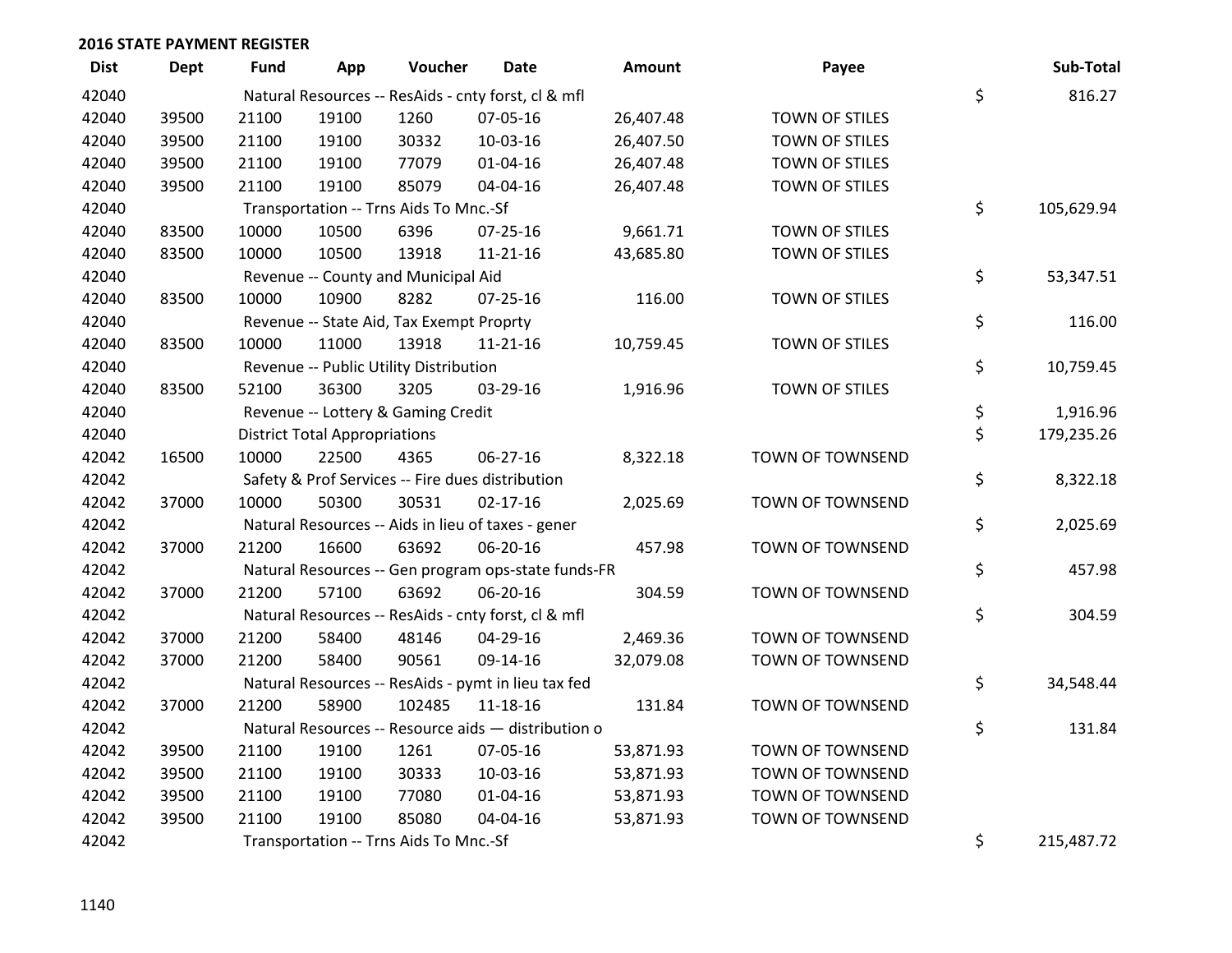| <b>Dist</b> | Dept  | <b>Fund</b> | App                                  | Voucher                                  | <b>Date</b>                                         | <b>Amount</b> | Payee                    | Sub-Total        |
|-------------|-------|-------------|--------------------------------------|------------------------------------------|-----------------------------------------------------|---------------|--------------------------|------------------|
| 42042       | 83500 | 10000       | 10500                                | 6397                                     | 07-25-16                                            | 1,574.53      | TOWN OF TOWNSEND         |                  |
| 42042       | 83500 | 10000       | 10500                                | 13919                                    | $11 - 21 - 16$                                      | 8,922.33      | TOWN OF TOWNSEND         |                  |
| 42042       |       |             |                                      | Revenue -- County and Municipal Aid      |                                                     |               |                          | \$<br>10,496.86  |
| 42042       | 83500 | 10000       | 10900                                | 8283                                     | 07-25-16                                            | 41.00         | TOWN OF TOWNSEND         |                  |
| 42042       |       |             |                                      | Revenue -- State Aid, Tax Exempt Proprty |                                                     |               |                          | \$<br>41.00      |
| 42042       | 83500 | 52100       | 36300                                | 3206                                     | 03-29-16                                            | 357.42        | <b>TOWN OF TOWNSEND</b>  |                  |
| 42042       |       |             |                                      | Revenue -- Lottery & Gaming Credit       |                                                     |               |                          | \$<br>357.42     |
| 42042       |       |             | <b>District Total Appropriations</b> |                                          |                                                     |               |                          | \$<br>272,173.72 |
| 42044       | 16500 | 10000       | 22500                                | 4366                                     | $06 - 27 - 16$                                      | 2,480.39      | TOWN OF UNDERHILL        |                  |
| 42044       |       |             |                                      |                                          | Safety & Prof Services -- Fire dues distribution    |               |                          | \$<br>2,480.39   |
| 42044       | 37000 | 10000       | 50300                                | 28964                                    | $02 - 12 - 16$                                      | 699.72        | TOWN OF UNDERHILL        |                  |
| 42044       |       |             |                                      |                                          | Natural Resources -- Aids in lieu of taxes - gener  |               |                          | \$<br>699.72     |
| 42044       | 37000 | 21200       | 16600                                | 63693                                    | 06-20-16                                            | 1,897.30      | TOWN OF UNDERHILL        |                  |
| 42044       |       |             |                                      |                                          | Natural Resources -- Gen program ops-state funds-FR |               |                          | \$<br>1,897.30   |
| 42044       | 37000 | 21200       | 57100                                | 63693                                    | 06-20-16                                            | 882.49        | <b>TOWN OF UNDERHILL</b> |                  |
| 42044       |       |             |                                      |                                          | Natural Resources -- ResAids - cnty forst, cl & mfl |               |                          | \$<br>882.49     |
| 42044       | 37000 | 21200       | 58900                                | 102486                                   | 11-18-16                                            | 1,446.60      | TOWN OF UNDERHILL        |                  |
| 42044       |       |             |                                      |                                          | Natural Resources -- Resource aids - distribution o |               |                          | \$<br>1,446.60   |
| 42044       | 39500 | 21100       | 19100                                | 1262                                     | 07-05-16                                            | 20,836.42     | <b>TOWN OF UNDERHILL</b> |                  |
| 42044       | 39500 | 21100       | 19100                                | 30334                                    | 10-03-16                                            | 20,836.44     | <b>TOWN OF UNDERHILL</b> |                  |
| 42044       | 39500 | 21100       | 19100                                | 77081                                    | $01 - 04 - 16$                                      | 20,836.42     | <b>TOWN OF UNDERHILL</b> |                  |
| 42044       | 39500 | 21100       | 19100                                | 85081                                    | 04-04-16                                            | 20,836.42     | TOWN OF UNDERHILL        |                  |
| 42044       |       |             |                                      | Transportation -- Trns Aids To Mnc.-Sf   |                                                     |               |                          | \$<br>83,345.70  |
| 42044       | 83500 | 10000       | 10500                                | 6398                                     | $07 - 25 - 16$                                      | 2,119.12      | <b>TOWN OF UNDERHILL</b> |                  |
| 42044       | 83500 | 10000       | 10500                                | 13920                                    | $11 - 21 - 16$                                      | 11,683.22     | TOWN OF UNDERHILL        |                  |
| 42044       |       |             |                                      | Revenue -- County and Municipal Aid      |                                                     |               |                          | \$<br>13,802.34  |
| 42044       | 83500 | 10000       | 10900                                | 8284                                     | $07 - 25 - 16$                                      | 17.00         | TOWN OF UNDERHILL        |                  |
| 42044       |       |             |                                      | Revenue -- State Aid, Tax Exempt Proprty |                                                     |               |                          | \$<br>17.00      |
| 42044       | 83500 | 10000       | 11000                                | 13920                                    | $11 - 21 - 16$                                      | 314.95        | <b>TOWN OF UNDERHILL</b> |                  |
| 42044       |       |             |                                      | Revenue -- Public Utility Distribution   |                                                     |               |                          | \$<br>314.95     |
| 42044       |       |             | <b>District Total Appropriations</b> |                                          |                                                     |               |                          | \$<br>104,886.49 |
| 42146       | 16500 | 10000       | 22500                                | 4367                                     | 06-27-16                                            | 1,315.71      | <b>VILLAGE OF LENA</b>   |                  |
| 42146       |       |             |                                      |                                          | Safety & Prof Services -- Fire dues distribution    |               |                          | \$<br>1,315.71   |
| 42146       | 39500 | 21100       | 19100                                | 1263                                     | 07-05-16                                            | 7,914.92      | <b>VILLAGE OF LENA</b>   |                  |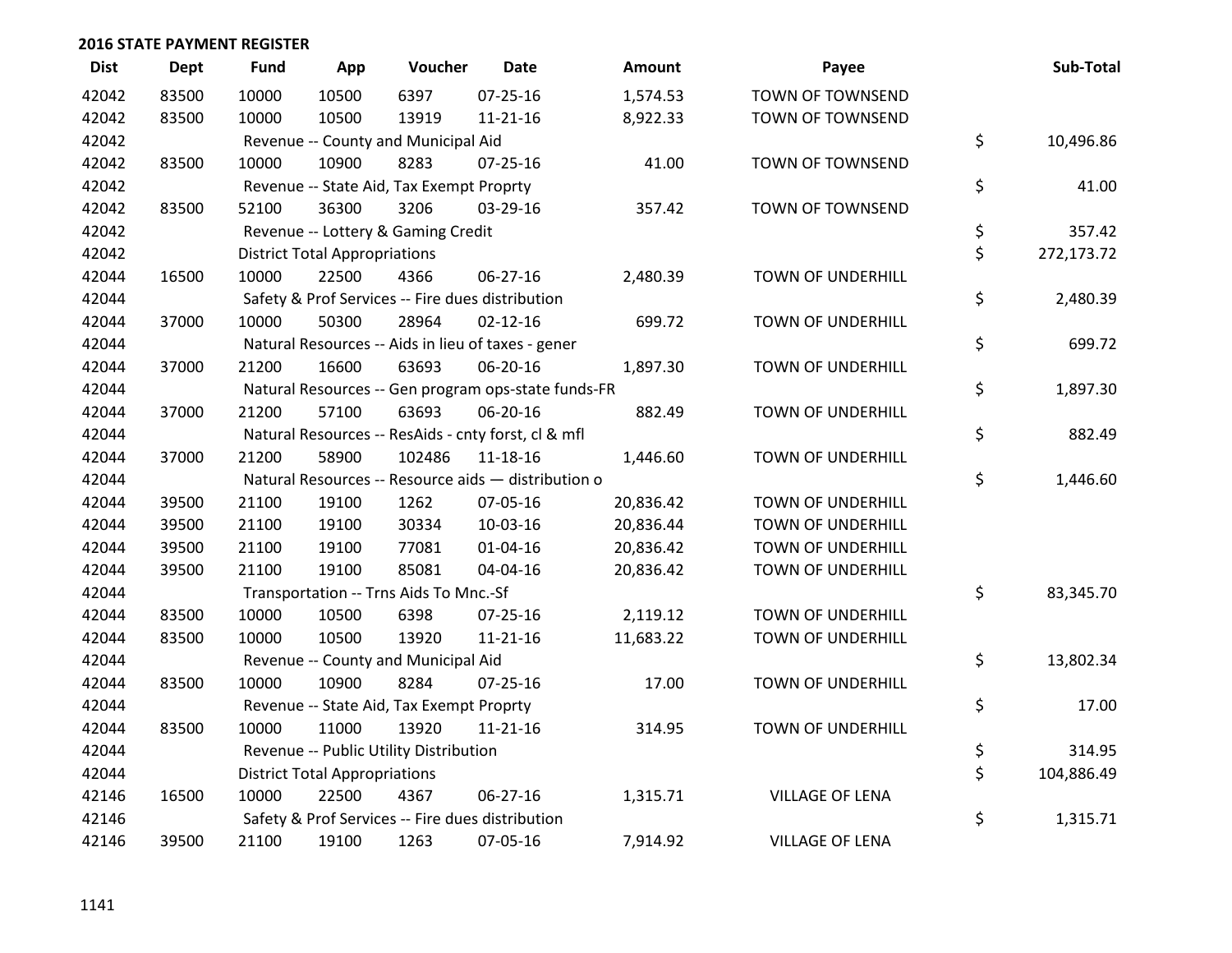| <b>Dist</b> | <b>Dept</b> | Fund  | App                                  | Voucher                                  | <b>Date</b>                                        | Amount     | Payee                    | Sub-Total        |
|-------------|-------------|-------|--------------------------------------|------------------------------------------|----------------------------------------------------|------------|--------------------------|------------------|
| 42146       | 39500       | 21100 | 19100                                | 30335                                    | $10-03-16$                                         | 7,914.94   | <b>VILLAGE OF LENA</b>   |                  |
| 42146       | 39500       | 21100 | 19100                                | 77082                                    | $01 - 04 - 16$                                     | 7,914.92   | <b>VILLAGE OF LENA</b>   |                  |
| 42146       | 39500       | 21100 | 19100                                | 85082                                    | 04-04-16                                           | 7,914.92   | <b>VILLAGE OF LENA</b>   |                  |
| 42146       |             |       |                                      | Transportation -- Trns Aids To Mnc.-Sf   |                                                    |            |                          | \$<br>31,659.70  |
| 42146       | 45500       | 10000 | 23100                                | 20995                                    | 12-16-16                                           | 480.00     | <b>VILLAGE OF LENA</b>   |                  |
| 42146       |             |       |                                      | Justice -- Law enforcement train, local  |                                                    |            |                          | \$<br>480.00     |
| 42146       | 83500       | 10000 | 10500                                | 6399                                     | $07 - 25 - 16$                                     | 27,578.50  | <b>VILLAGE OF LENA</b>   |                  |
| 42146       | 83500       | 10000 | 10500                                | 13921                                    | $11 - 21 - 16$                                     | 140,601.90 | <b>VILLAGE OF LENA</b>   |                  |
| 42146       |             |       |                                      | Revenue -- County and Municipal Aid      |                                                    |            |                          | \$<br>168,180.40 |
| 42146       | 83500       | 10000 | 10900                                | 8285                                     | 07-25-16                                           | 329.00     | <b>VILLAGE OF LENA</b>   |                  |
| 42146       |             |       |                                      | Revenue -- State Aid, Tax Exempt Proprty |                                                    |            |                          | \$<br>329.00     |
| 42146       | 83500       | 10000 | 11000                                | 13921                                    | 11-21-16                                           | 300.88     | <b>VILLAGE OF LENA</b>   |                  |
| 42146       |             |       |                                      | Revenue -- Public Utility Distribution   |                                                    |            |                          | \$<br>300.88     |
| 42146       |             |       | <b>District Total Appropriations</b> |                                          |                                                    |            |                          | \$<br>202,265.69 |
| 42181       | 16500       | 10000 | 22500                                | 4368                                     | 06-27-16                                           | 1,079.31   | <b>VILLAGE OF SURING</b> |                  |
| 42181       |             |       |                                      |                                          | Safety & Prof Services -- Fire dues distribution   |            |                          | \$<br>1,079.31   |
| 42181       | 37000       | 10000 | 50300                                | 30922                                    | $02 - 17 - 16$                                     | 128.55     | <b>VILLAGE OF SURING</b> |                  |
| 42181       |             |       |                                      |                                          | Natural Resources -- Aids in lieu of taxes - gener |            |                          | \$<br>128.55     |
| 42181       | 39500       | 21100 | 19100                                | 1264                                     | 07-05-16                                           | 7,330.35   | <b>VILLAGE OF SURING</b> |                  |
| 42181       | 39500       | 21100 | 19100                                | 30336                                    | 10-03-16                                           | 7,330.37   | <b>VILLAGE OF SURING</b> |                  |
| 42181       | 39500       | 21100 | 19100                                | 77083                                    | $01 - 04 - 16$                                     | 7,330.35   | <b>VILLAGE OF SURING</b> |                  |
| 42181       | 39500       | 21100 | 19100                                | 85083                                    | 04-04-16                                           | 7,330.35   | <b>VILLAGE OF SURING</b> |                  |
| 42181       |             |       |                                      | Transportation -- Trns Aids To Mnc.-Sf   |                                                    |            |                          | \$<br>29,321.42  |
| 42181       | 45500       | 10000 | 23100                                | 16203                                    | 09-09-16                                           | 160.00     | <b>VILLAGE OF SURING</b> |                  |
| 42181       |             |       |                                      | Justice -- Law enforcement train, local  |                                                    |            |                          | \$<br>160.00     |
| 42181       | 83500       | 10000 | 10500                                | 6400                                     | 07-25-16                                           | 32,327.55  | <b>VILLAGE OF SURING</b> |                  |
| 42181       | 83500       | 10000 | 10500                                | 13922                                    | $11 - 21 - 16$                                     | 141,741.85 | <b>VILLAGE OF SURING</b> |                  |
| 42181       |             |       |                                      | Revenue -- County and Municipal Aid      |                                                    |            |                          | \$<br>174,069.40 |
| 42181       | 83500       | 10000 | 10900                                | 8286                                     | $07 - 25 - 16$                                     | 1,015.00   | <b>VILLAGE OF SURING</b> |                  |
| 42181       | 83500       | 10000 | 10900                                | 9766                                     | $07 - 25 - 16$                                     | 162.00     | <b>VILLAGE OF SURING</b> |                  |
| 42181       |             |       |                                      | Revenue -- State Aid, Tax Exempt Proprty |                                                    |            |                          | \$<br>1,177.00   |
| 42181       | 83500       | 52100 | 36300                                | 3207                                     | 03-29-16                                           | 584.41     | <b>VILLAGE OF SURING</b> |                  |
| 42181       |             |       |                                      | Revenue -- Lottery & Gaming Credit       |                                                    |            |                          | \$<br>584.41     |
| 42181       |             |       | <b>District Total Appropriations</b> |                                          |                                                    |            |                          | \$<br>206,520.09 |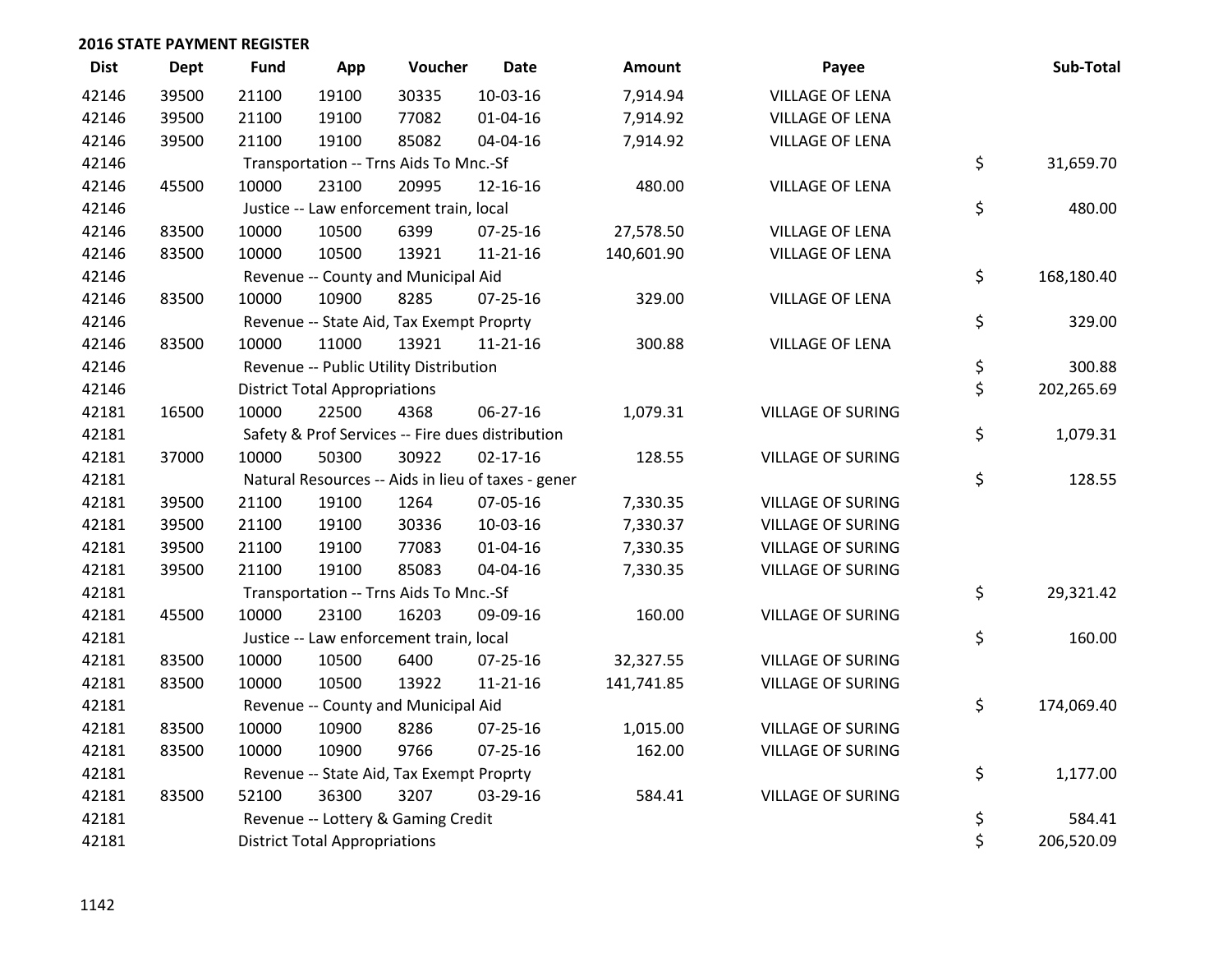| <b>Dist</b> | <b>Dept</b> | <b>Fund</b> | App                                  | Voucher                                  | <b>Date</b>                                         | Amount     | Payee                  | Sub-Total        |
|-------------|-------------|-------------|--------------------------------------|------------------------------------------|-----------------------------------------------------|------------|------------------------|------------------|
| 42231       | 16500       | 10000       | 22500                                | 4369                                     | $06 - 27 - 16$                                      | 2,531.33   | <b>CITY OF GILLETT</b> |                  |
| 42231       |             |             |                                      |                                          | Safety & Prof Services -- Fire dues distribution    |            |                        | \$<br>2,531.33   |
| 42231       | 37000       | 21200       | 57100                                | 63694                                    | 06-20-16                                            | 8.47       | <b>CITY OF GILLETT</b> |                  |
| 42231       |             |             |                                      |                                          | Natural Resources -- ResAids - cnty forst, cl & mfl |            |                        | \$<br>8.47       |
| 42231       | 37000       | 27400       | 67000                                | 56419                                    | $05 - 27 - 16$                                      | 4,593.98   | <b>CITY OF GILLETT</b> |                  |
| 42231       |             |             |                                      |                                          | Natural Resources -- Fin asst for responsible units |            |                        | \$<br>4,593.98   |
| 42231       | 39500       | 21100       | 19100                                | 1265                                     | 07-05-16                                            | 24,016.66  | <b>CITY OF GILLETT</b> |                  |
| 42231       | 39500       | 21100       | 19100                                | 30337                                    | $10-03-16$                                          | 24,016.67  | <b>CITY OF GILLETT</b> |                  |
| 42231       | 39500       | 21100       | 19100                                | 77084                                    | $01 - 04 - 16$                                      | 24,016.66  | <b>CITY OF GILLETT</b> |                  |
| 42231       | 39500       | 21100       | 19100                                | 85084                                    | 04-04-16                                            | 24,016.66  | <b>CITY OF GILLETT</b> |                  |
| 42231       |             |             |                                      | Transportation -- Trns Aids To Mnc.-Sf   |                                                     |            |                        | \$<br>96,066.65  |
| 42231       | 83500       | 10000       | 10500                                | 6401                                     | 07-25-16                                            | 80,798.38  | <b>CITY OF GILLETT</b> |                  |
| 42231       | 83500       | 10000       | 10500                                | 13923                                    | $11 - 21 - 16$                                      | 400,340.00 | <b>CITY OF GILLETT</b> |                  |
| 42231       |             |             |                                      | Revenue -- County and Municipal Aid      |                                                     |            |                        | \$<br>481,138.38 |
| 42231       | 83500       | 10000       | 10900                                | 8287                                     | $07 - 25 - 16$                                      | 439.00     | <b>CITY OF GILLETT</b> |                  |
| 42231       | 83500       | 10000       | 10900                                | 9767                                     | $07 - 25 - 16$                                      | 741.00     | <b>CITY OF GILLETT</b> |                  |
| 42231       |             |             |                                      | Revenue -- State Aid, Tax Exempt Proprty |                                                     |            |                        | \$<br>1,180.00   |
| 42231       | 83500       | 10000       | 11000                                | 13923                                    | $11 - 21 - 16$                                      | 2,649.74   | <b>CITY OF GILLETT</b> |                  |
| 42231       |             |             |                                      | Revenue -- Public Utility Distribution   |                                                     |            |                        | \$<br>2,649.74   |
| 42231       | 83500       | 52100       | 36300                                | 3208                                     | 03-29-16                                            | 1,691.02   | <b>CITY OF GILLETT</b> |                  |
| 42231       |             |             |                                      | Revenue -- Lottery & Gaming Credit       |                                                     |            |                        | \$<br>1,691.02   |
| 42231       |             |             | <b>District Total Appropriations</b> |                                          |                                                     |            |                        | \$<br>589,859.57 |
| 42265       | 16500       | 10000       | 22500                                | 4370                                     | $06 - 27 - 16$                                      | 8,499.58   | CITY OF OCONTO         |                  |
| 42265       |             |             |                                      |                                          | Safety & Prof Services -- Fire dues distribution    |            |                        | \$<br>8,499.58   |
| 42265       | 37000       | 10000       | 50300                                | 46241                                    | $04 - 21 - 16$                                      | 21.54      | CITY OF OCONTO         |                  |
| 42265       | 37000       | 10000       | 50300                                | 46244                                    | $04 - 21 - 16$                                      | 11.74      | <b>CITY OF OCONTO</b>  |                  |
| 42265       | 37000       | 10000       | 50300                                | 46245                                    | $04 - 21 - 16$                                      | 10.82      | CITY OF OCONTO         |                  |
| 42265       |             |             |                                      |                                          | Natural Resources -- Aids in lieu of taxes - gener  |            |                        | \$<br>44.10      |
| 42265       | 37000       | 21200       | 57900                                | 46242                                    | $04 - 21 - 16$                                      | 22.26      | CITY OF OCONTO         |                  |
| 42265       | 37000       | 21200       | 57900                                | 46243                                    | $04 - 21 - 16$                                      | 224.87     | <b>CITY OF OCONTO</b>  |                  |
| 42265       |             |             |                                      |                                          | Natural Resources -- Aids in lieu of taxes - sum s  |            |                        | \$<br>247.13     |
| 42265       | 39500       | 21100       | 19100                                | 1266                                     | 07-05-16                                            | 54,098.32  | <b>CITY OF OCONTO</b>  |                  |
| 42265       | 39500       | 21100       | 19100                                | 30338                                    | 10-03-16                                            | 54,098.32  | CITY OF OCONTO         |                  |
| 42265       | 39500       | 21100       | 19100                                | 77085                                    | $01 - 04 - 16$                                      | 54,098.32  | <b>CITY OF OCONTO</b>  |                  |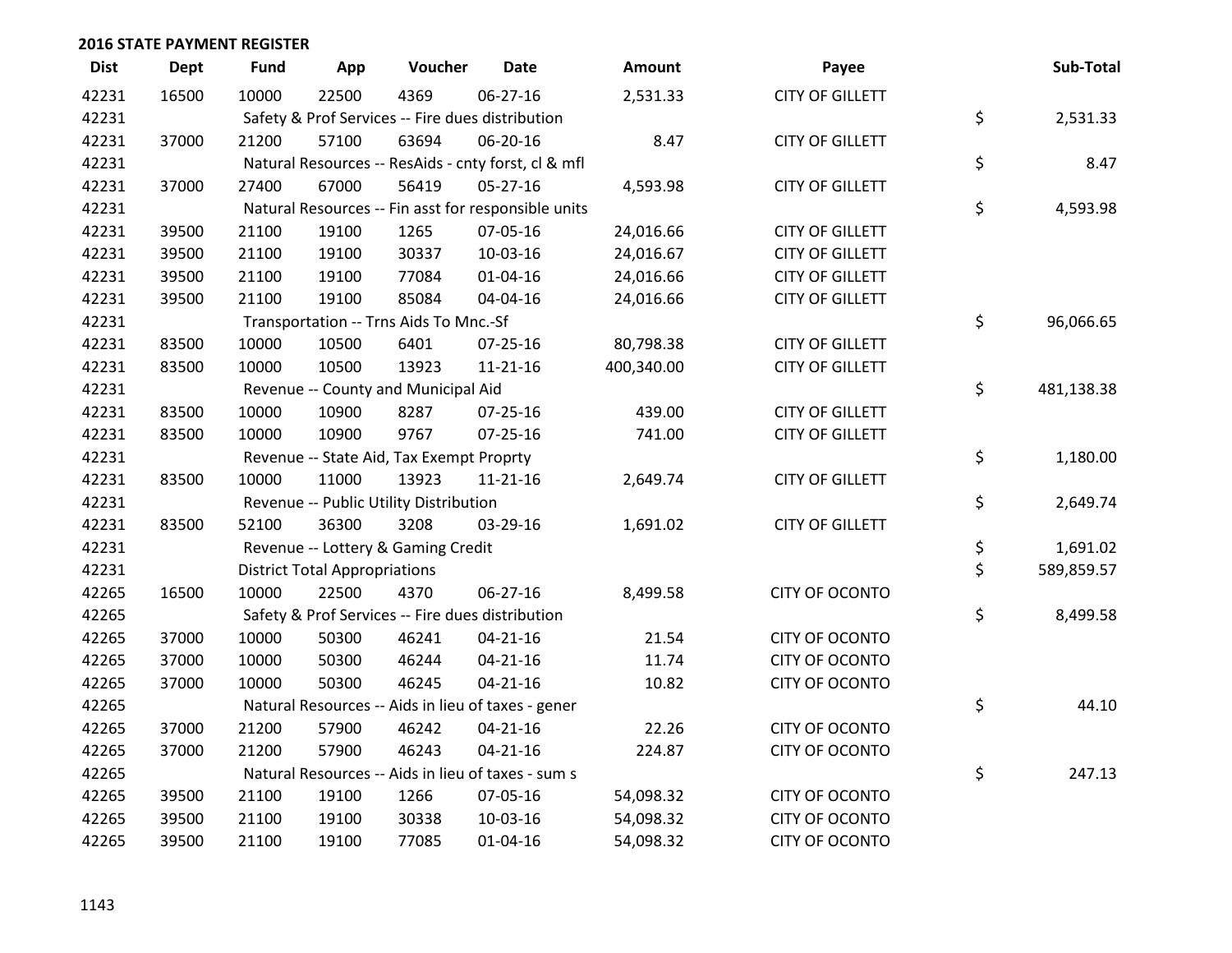| <b>Dist</b> | <b>Dept</b> | <b>Fund</b>                                        | App   | Voucher                                  | <b>Date</b>    | Amount       | Payee                       |    | Sub-Total    |
|-------------|-------------|----------------------------------------------------|-------|------------------------------------------|----------------|--------------|-----------------------------|----|--------------|
| 42265       | 39500       | 21100                                              | 19100 | 85085                                    | 04-04-16       | 54,098.32    | <b>CITY OF OCONTO</b>       |    |              |
| 42265       |             | Transportation -- Trns Aids To Mnc.-Sf             |       |                                          |                |              |                             |    | 216,393.28   |
| 42265       | 43500       | 10000                                              | 11900 | 72537                                    | 09-02-16       | 5,648.60     | <b>CITY OF OCONTO</b>       |    |              |
| 42265       |             | Health Services -- Emergency medical services, ai  |       |                                          |                |              |                             |    | 5,648.60     |
| 42265       | 45500       | 10000                                              | 23100 | 16899                                    | 09-23-16       | 800.00       | <b>CITY OF OCONTO</b>       |    |              |
| 42265       |             | Justice -- Law enforcement train, local            |       |                                          |                |              |                             | \$ | 800.00       |
| 42265       | 83500       | 10000                                              | 10500 | 6402                                     | 07-25-16       | 324,856.73   | <b>CITY OF OCONTO</b>       |    |              |
| 42265       | 83500       | 10000                                              | 10500 | 13924                                    | $11 - 21 - 16$ | 1,488,175.46 | CITY OF OCONTO              |    |              |
| 42265       |             | Revenue -- County and Municipal Aid                |       |                                          |                |              |                             |    | 1,813,032.19 |
| 42265       | 83500       | 10000                                              | 10900 | 8288                                     | 07-25-16       | 5,234.00     | <b>CITY OF OCONTO</b>       |    |              |
| 42265       | 83500       | 10000                                              | 10900 | 9768                                     | $07 - 25 - 16$ | 5,147.00     | CITY OF OCONTO              |    |              |
| 42265       |             |                                                    |       | Revenue -- State Aid, Tax Exempt Proprty |                |              |                             | \$ | 10,381.00    |
| 42265       | 83500       | 10000                                              | 11000 | 13924                                    | $11 - 21 - 16$ | 2,490.08     | CITY OF OCONTO              |    |              |
| 42265       |             | Revenue -- Public Utility Distribution             |       |                                          |                |              |                             |    | 2,490.08     |
| 42265       | 83500       | 10000                                              | 50100 | 2612                                     | $01-29-16$     | 391.88       | <b>CITY OF OCONTO</b>       |    |              |
| 42265       |             |                                                    |       | Revenue -- Payments for municipal svcs   |                |              |                             | \$ | 391.88       |
| 42265       | 83500       | 52100                                              | 36300 | 3209                                     | 03-28-16       | 3,689.69     | <b>CITY OF OCONTO</b>       |    |              |
| 42265       |             |                                                    |       | Revenue -- Lottery & Gaming Credit       |                |              |                             | \$ | 3,689.69     |
| 42265       |             | <b>District Total Appropriations</b>               |       |                                          |                |              |                             |    | 2,061,617.53 |
| 42266       | 16500       | 10000                                              | 22500 | 4371                                     | 06-27-16       | 6,711.70     | <b>CITY OF OCONTO FALLS</b> |    |              |
| 42266       |             | Safety & Prof Services -- Fire dues distribution   |       |                                          |                |              |                             |    | 6,711.70     |
| 42266       | 37000       | 21200                                              | 57900 | 46246                                    | $04 - 21 - 16$ | 7.90         | <b>CITY OF OCONTO FALLS</b> |    |              |
| 42266       |             | Natural Resources -- Aids in lieu of taxes - sum s |       |                                          |                |              |                             |    | 7.90         |
| 42266       | 39500       | 21100                                              | 16200 | 2102                                     | 07-05-16       | 5,275.14     | <b>CITY OF OCONTO FALLS</b> |    |              |
| 42266       | 39500       | 21100                                              | 16200 | 29204                                    | 10-03-16       | 5,275.16     | <b>CITY OF OCONTO FALLS</b> |    |              |
| 42266       |             | Transportation -- Conn Hwy Aids St Fds             |       |                                          |                |              |                             |    | 10,550.30    |
| 42266       | 39500       | 21100                                              | 19100 | 1267                                     | 07-05-16       | 43,800.76    | <b>CITY OF OCONTO FALLS</b> |    |              |
| 42266       | 39500       | 21100                                              | 19100 | 30339                                    | 10-03-16       | 43,800.77    | <b>CITY OF OCONTO FALLS</b> |    |              |
| 42266       |             | Transportation -- Trns Aids To Mnc.-Sf             |       |                                          |                |              |                             |    | 87,601.53    |
| 42266       | 39500       | 21100                                              | 16200 | 78069                                    | $01 - 04 - 16$ | 5,275.14     | <b>CITY OF OCONTO FALLS</b> |    |              |
| 42266       | 39500       | 21100                                              | 16200 | 82069                                    | 04-04-16       | 5,275.14     | <b>CITY OF OCONTO FALLS</b> |    |              |
| 42266       |             | Transportation -- Conn Hwy Aids St Fds             |       |                                          |                |              |                             |    | 10,550.28    |
| 42266       | 39500       | 21100                                              | 19100 | 77086                                    | 01-04-16       | 43,800.76    | <b>CITY OF OCONTO FALLS</b> |    |              |
| 42266       | 39500       | 21100                                              | 19100 | 85086                                    | 04-04-16       | 43,800.76    | <b>CITY OF OCONTO FALLS</b> |    |              |